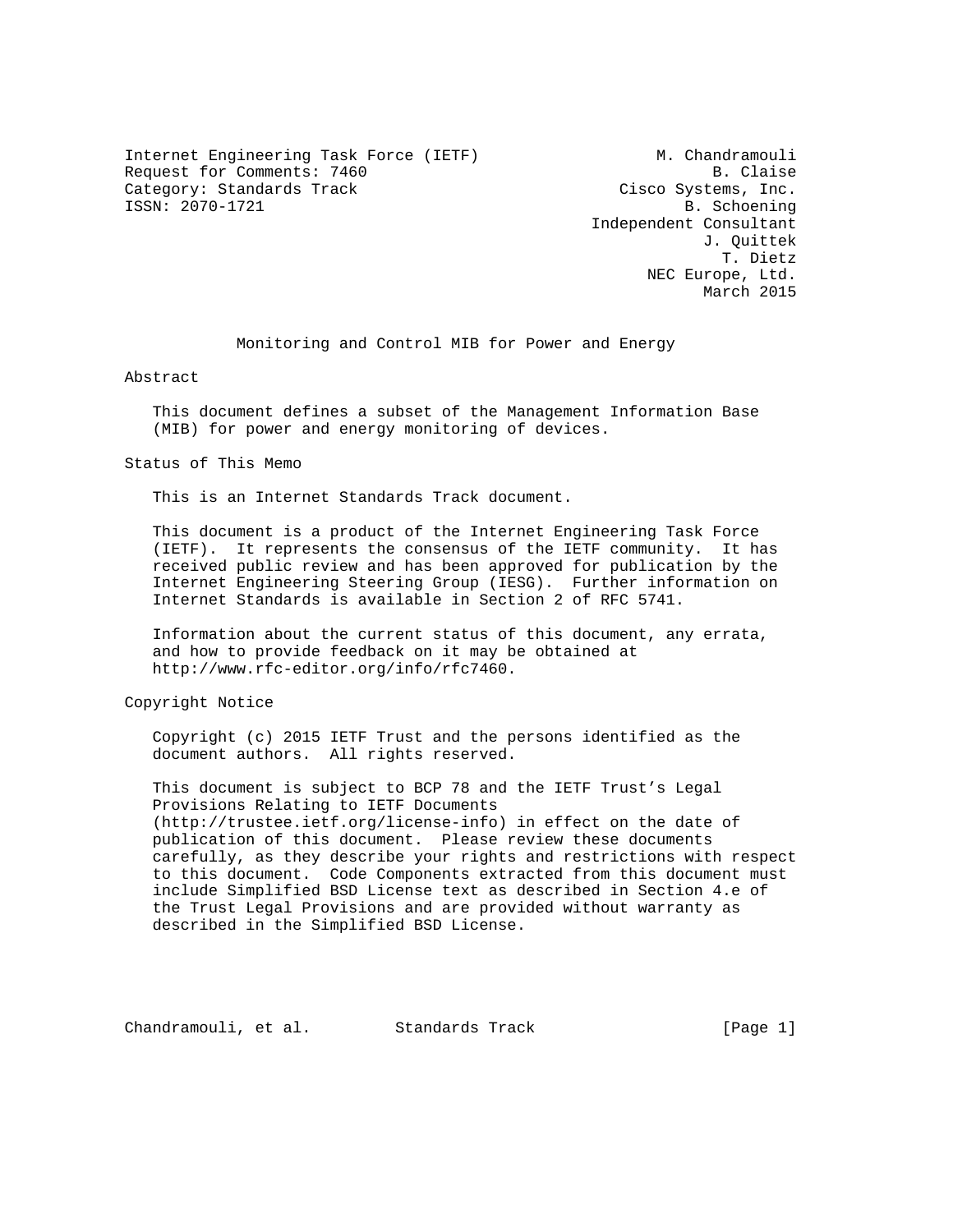Table of Contents

|    | 1.1. Conventions Used in This Document 3                   |
|----|------------------------------------------------------------|
|    | 2. The Internet-Standard Management Framework 3            |
|    |                                                            |
| 4. |                                                            |
|    | 5. Architecture Concepts Applied to the MIB Modules 5      |
|    |                                                            |
|    |                                                            |
|    |                                                            |
|    |                                                            |
|    |                                                            |
|    |                                                            |
|    |                                                            |
|    | 5.4. Energy Object Usage Information 13                    |
|    | 5.5. Optional Power Usage Attributes 14                    |
|    | 5.6. Optional Energy Measurement 14                        |
|    |                                                            |
|    |                                                            |
|    |                                                            |
|    | 7.1. Link with the ENTITY-MIB and the ENTITY-SENSOR MIB 19 |
|    | 7.2. Link with the ENTITY-STATE MIB 20                     |
|    | 7.3. Link with the POWER-OVER-ETHERNET MIB 21              |
|    |                                                            |
|    | 7.5. Link with the LLDP and LLDP-MED MIBs 22               |
|    |                                                            |
|    | 9.1. The IANAPowerStateSet-MIB Module 24                   |
|    | The ENERGY-OBJECT-MIB MIB Module 27<br>9.2.                |
|    | 9.3. The POWER-ATTRIBUTES-MIB MIB Module 50                |
|    |                                                            |
|    |                                                            |
|    |                                                            |
|    |                                                            |
|    |                                                            |
|    |                                                            |
|    |                                                            |
|    |                                                            |
|    |                                                            |
|    |                                                            |

Chandramouli, et al. Standards Track [Page 2]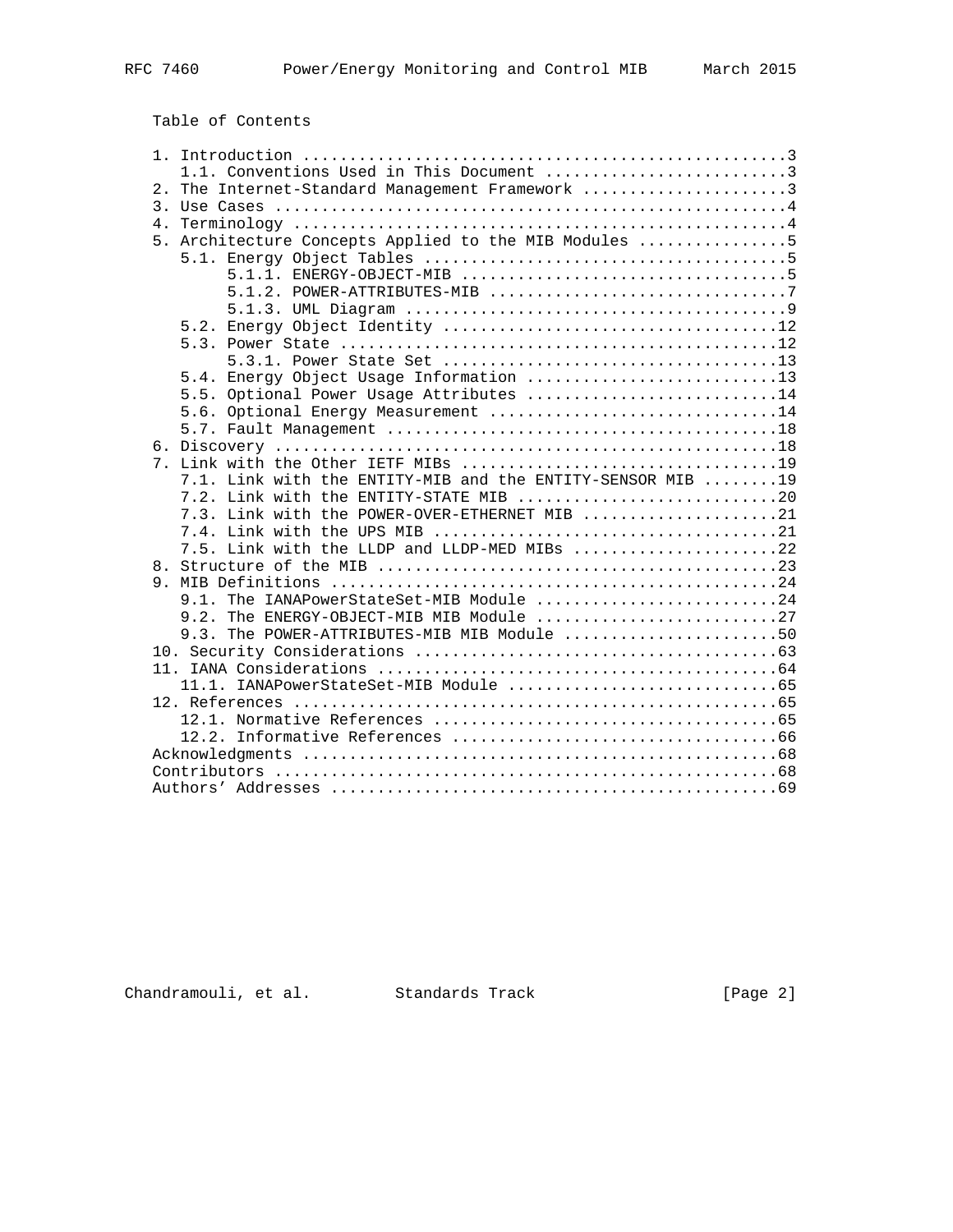# 1. Introduction

 This document defines a subset of the Management Information Base (MIB) for use in energy management of devices within or connected to communication networks. The MIB modules in this document are designed to provide a model for energy management, which includes monitoring for Power State and energy consumption of networked elements. This MIB takes into account the "Energy Management Framework" [RFC7326], which, in turn, is based on the "Requirements for Energy Management" [RFC6988].

 Energy management can be applied to devices in communication networks. Target devices for this specification include (but are not limited to) routers, switches, Power over Ethernet (PoE) endpoints, protocol gateways for building management systems, intelligent meters, home energy gateways, hosts and servers, sensor proxies, etc. Target devices and the use cases for Energy Management are discussed in Energy Management Applicability Statement [EMAN-AS].

 Where applicable, device monitoring extends to the individual components of the device and to any attached dependent devices. For example, a device can contain components that are independent from a Power State point of view, such as line cards, processor cards, hard drives. A device can also have dependent attached devices, such as a switch with PoE endpoints or a power distribution unit with attached endpoints.

### 1.1. Conventions Used in This Document

 The key words "MUST", "MUST NOT", "REQUIRED", "SHALL", "SHALL NOT", "SHOULD", "SHOULD NOT", "RECOMMENDED", "NOT RECOMMENDED", "MAY", and "OPTIONAL" in this document are to be interpreted as described in RFC 2119 [RFC2119].

2. The Internet-Standard Management Framework

 For a detailed overview of the documents that describe the current Internet-Standard Management Framework, please refer to section 7 of RFC 3410 [RFC3410].

 Managed objects are accessed via a virtual information store, termed the Management Information Base or MIB. MIB objects are generally accessed through the Simple Network Management Protocol (SNMP). Objects in the MIB are defined using the mechanisms defined in the Structure of Management Information (SMI). This memo specifies MIB modules that are compliant to SMIv2, which is described in STD 58, RFC 2578 [RFC2578], STD 58, RFC 2579 [RFC2579] and STD 58, RFC 2580 [RFC2580].

Chandramouli, et al. Standards Track [Page 3]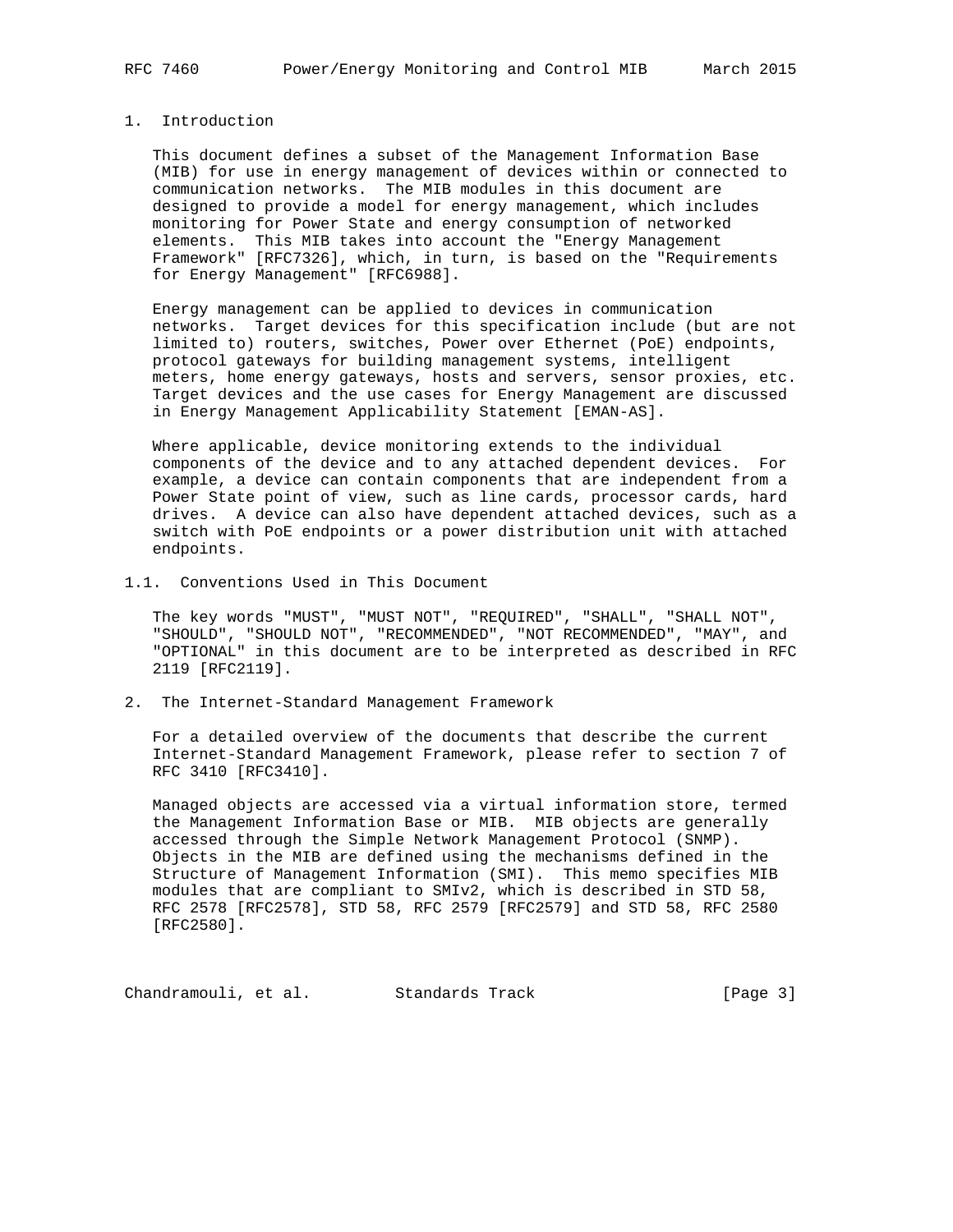3. Use Cases

 Requirements for power and energy monitoring for networking devices are specified in [RFC6988]. The requirements in [RFC6988] cover devices typically found in communications networks, such as switches, routers, and various connected endpoints. For a power monitoring architecture to be useful, it should also apply to facility meters, power distribution units, gateway proxies for commercial building control, home automation devices, and devices that interface with the utility and/or smart grid. Accordingly, the scope of the MIB modules in this document are broader than that specified in [RFC6988]. Several use cases for Energy Management have been identified in the "Energy Management (EMAN) Applicability Statement" [EMAN-AS].

4. Terminology

 Please refer to [RFC7326] for the definitions of the following terminology used in this document.

 Energy Management Energy Management System (EnMS) Energy Monitoring Energy Control electrical equipment non-electrical equipment (mechanical equipment) device component power inlet power outlet energy power demand provide energy receive energy meter (energy meter) battery Power Interface Nameplate Power Power Attributes Power Quality Power State Power State Set

Chandramouli, et al. Standards Track [Page 4]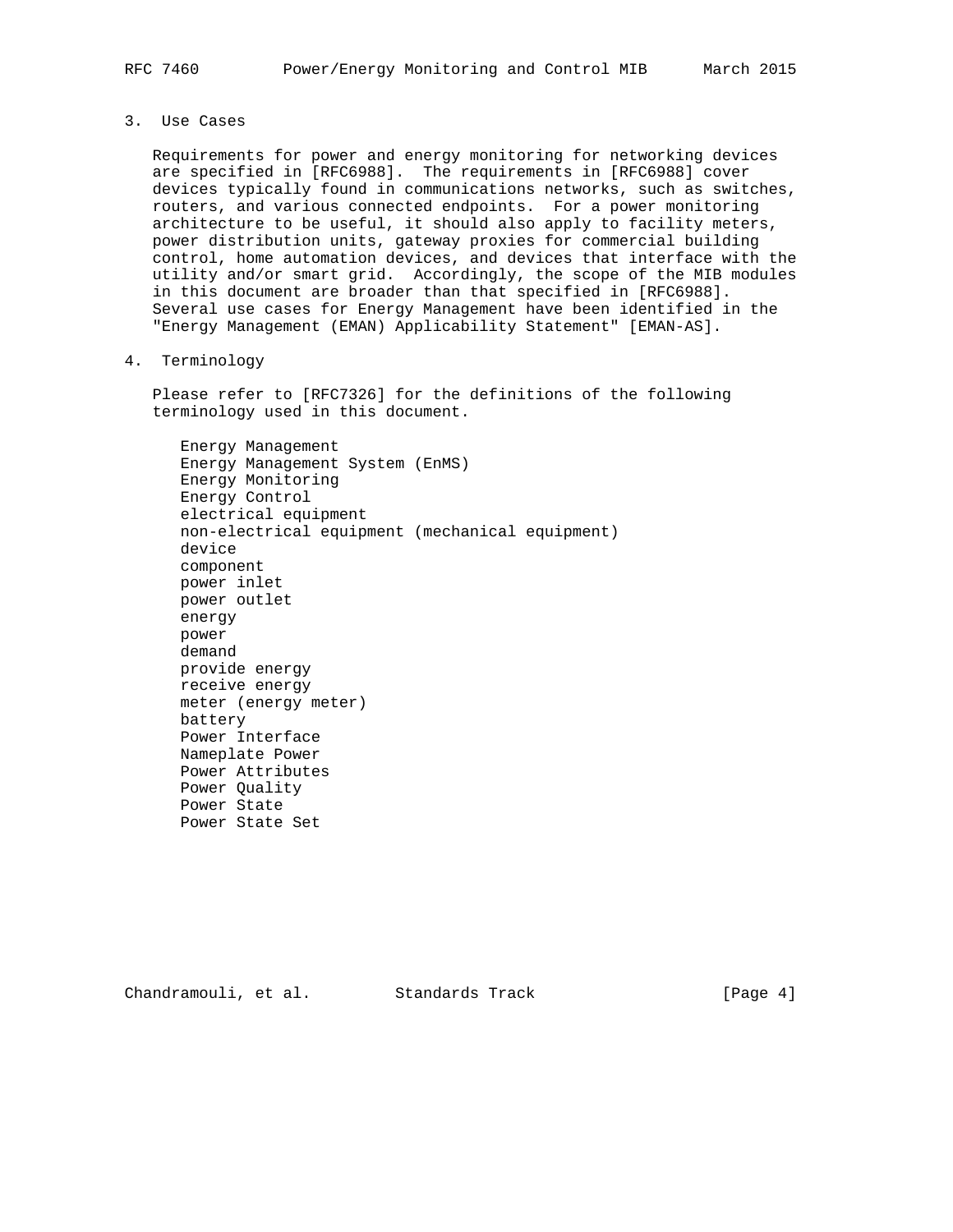## 5. Architecture Concepts Applied to the MIB Modules

 This section describes the concepts specified in the Energy Management Framework [RFC7326] that pertain to power usage, with specific information related to the MIB module specified in this document. This subsection maps concepts developed in the Energy Management Framework [RFC7326].

 The Energy Monitoring MIB has two independent MIB modules: ENERGY- OBJECT-MIB and POWER-ATTRIBUTES-MIB. The first, ENERGY-OBJECT-MIB, is focused on measurement of power and energy. The second, POWER- ATTRIBUTES-MIB, is focused on power quality measurements for Energy Objects.

 Devices and their sub-components can be modeled using the containment tree of the ENTITY-MIB [RFC6933].

5.1. Energy Object Tables

5.1.1. ENERGY-OBJECT-MIB

The ENERGY-OBJECT-MIB module consists of five tables.

 The first table is the eoMeterCapabilitiesTable. It indicates the instrumentation available for each Energy Object. Entries in this table indicate which other tables from the ENERGY-OBJECT-MIB and POWER-ATTRIBUTES-MIB are available for each Energy Object. The eoMeterCapabilitiesTable is indexed by entPhysicalIndex [RFC6933].

 The second table is the eoPowerTable. It reports the power consumption of each Energy Object as well as the units, sign, measurement accuracy, and related objects. The eoPowerTable is indexed by entPhysicalIndex.

 The third table is the eoPowerStateTable. For each Energy Object, it reports information and statistics about the supported Power States. The eoPowerStateTable is indexed by entPhysicalIndex and eoPowerStateIndex.

 The fourth table is the eoEnergyParametersTable. The entries in this table configure the parameters of energy and demand measurement collection. This table is indexed by eoEnergyParametersIndex.

 The fifth table is the eoEnergyTable. The entries in this table provide a log of the energy and demand information. This table is indexed by eoEnergyParametersIndex.

Chandramouli, et al. Standards Track [Page 5]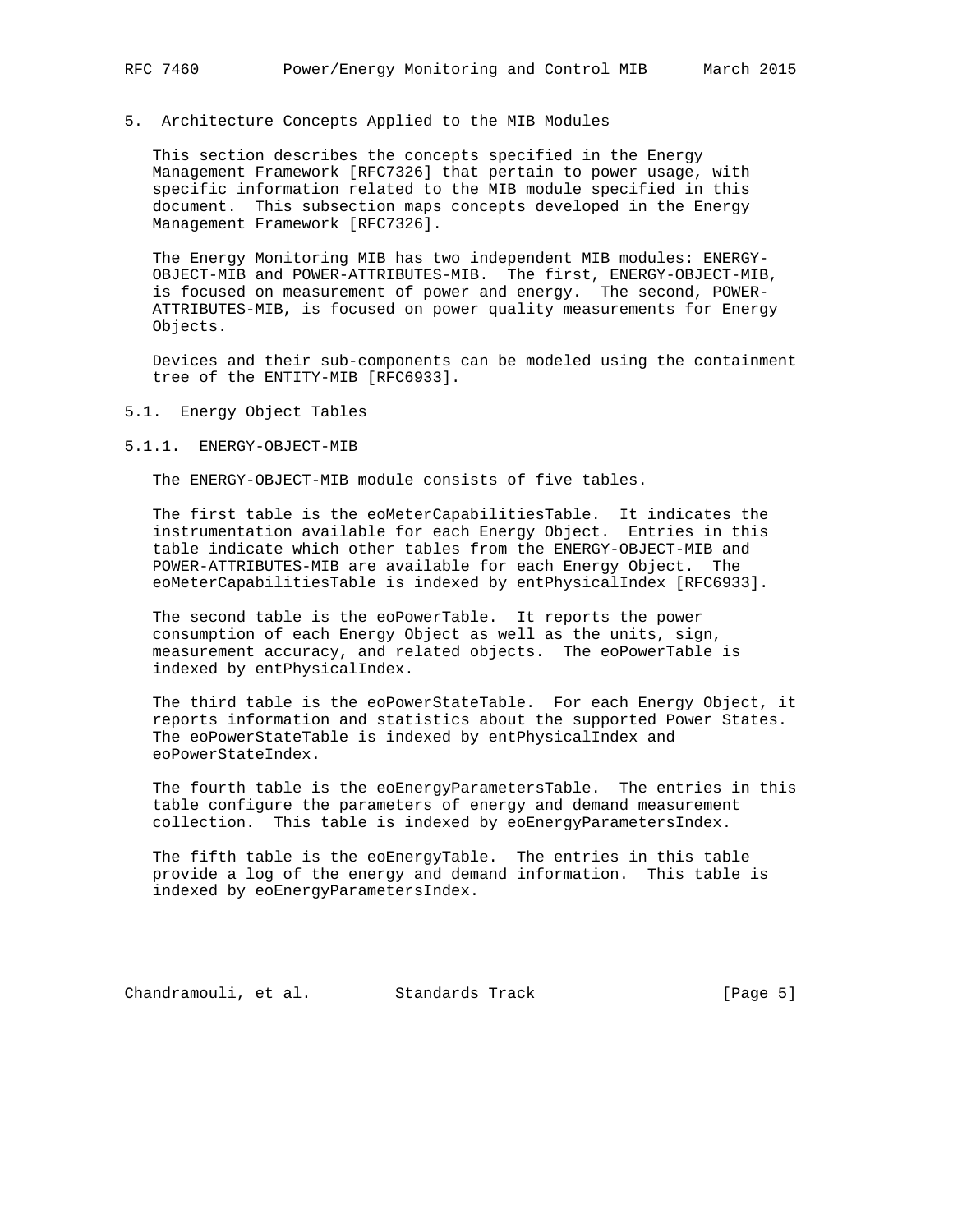A "smidump-style" tree presentation of the MIB modules contained in the document is presented. The meaning of the three symbols is a compressed representation of the object's MAX-ACCESS clause, which may have the following values:

| "accessible-for-notify"<br>"read-only"<br>"read-write"<br>eoMeterCapabilitiesTable(1)<br>+---eoMeterCapabilitiesEntry(1)[entPhysicalIndex]<br><b>BITS</b><br>+---r-n<br>$e$ oPowerTable $(2)$<br>+---eoPowerEntry(1) [entPhysicalIndex]<br>+---r-n Integer32<br>+-- r-n Unsigned32<br>+-- r-n UnitMultiplier<br>+-- r-n Integer32<br>+-- r-n INTEGER<br>+-- r-n INTEGER<br>+-- r-n TruthValue<br>+-- rwn PowerStateSet<br>+-- r-n PowerStateSet<br>+-- r-n OwnerString<br>+---eoPowerStateTable(3)<br>+--eoPowerStateEntry(1)<br>[entPhysicalIndex, eoPowerStateIndex]<br>+-- -- n PowerStateSet eoPowerStateIndex(1)<br>+-- r-n Integer32<br>+-- r-n UnitMultiplier | $-> "--n"$<br>$-> "r-n"$<br>$\rightarrow$ "rwn"<br>eoMeterCapability |
|----------------------------------------------------------------------------------------------------------------------------------------------------------------------------------------------------------------------------------------------------------------------------------------------------------------------------------------------------------------------------------------------------------------------------------------------------------------------------------------------------------------------------------------------------------------------------------------------------------------------------------------------------------------------|----------------------------------------------------------------------|
|                                                                                                                                                                                                                                                                                                                                                                                                                                                                                                                                                                                                                                                                      |                                                                      |
|                                                                                                                                                                                                                                                                                                                                                                                                                                                                                                                                                                                                                                                                      |                                                                      |
|                                                                                                                                                                                                                                                                                                                                                                                                                                                                                                                                                                                                                                                                      |                                                                      |
|                                                                                                                                                                                                                                                                                                                                                                                                                                                                                                                                                                                                                                                                      |                                                                      |
|                                                                                                                                                                                                                                                                                                                                                                                                                                                                                                                                                                                                                                                                      |                                                                      |
|                                                                                                                                                                                                                                                                                                                                                                                                                                                                                                                                                                                                                                                                      |                                                                      |
|                                                                                                                                                                                                                                                                                                                                                                                                                                                                                                                                                                                                                                                                      |                                                                      |
|                                                                                                                                                                                                                                                                                                                                                                                                                                                                                                                                                                                                                                                                      |                                                                      |
|                                                                                                                                                                                                                                                                                                                                                                                                                                                                                                                                                                                                                                                                      |                                                                      |
|                                                                                                                                                                                                                                                                                                                                                                                                                                                                                                                                                                                                                                                                      |                                                                      |
|                                                                                                                                                                                                                                                                                                                                                                                                                                                                                                                                                                                                                                                                      |                                                                      |
|                                                                                                                                                                                                                                                                                                                                                                                                                                                                                                                                                                                                                                                                      | $e$ o $P$ ower $(1)$                                                 |
|                                                                                                                                                                                                                                                                                                                                                                                                                                                                                                                                                                                                                                                                      | eoPowerNamePlate(2)                                                  |
|                                                                                                                                                                                                                                                                                                                                                                                                                                                                                                                                                                                                                                                                      | eoPowerUnitMultiplier(3)                                             |
|                                                                                                                                                                                                                                                                                                                                                                                                                                                                                                                                                                                                                                                                      | $e$ oPowerAccuracy $(4)$                                             |
|                                                                                                                                                                                                                                                                                                                                                                                                                                                                                                                                                                                                                                                                      | eoPowerMeasurementCaliber(5)                                         |
|                                                                                                                                                                                                                                                                                                                                                                                                                                                                                                                                                                                                                                                                      | $e$ oPowerCurrentType $(6)$                                          |
|                                                                                                                                                                                                                                                                                                                                                                                                                                                                                                                                                                                                                                                                      | eoPowerMeasurementLocal(7)                                           |
|                                                                                                                                                                                                                                                                                                                                                                                                                                                                                                                                                                                                                                                                      | eoPowerAdminState(8)                                                 |
|                                                                                                                                                                                                                                                                                                                                                                                                                                                                                                                                                                                                                                                                      | eoPowerOperState(9)<br>eoPowerStateEnterReason(10)                   |
|                                                                                                                                                                                                                                                                                                                                                                                                                                                                                                                                                                                                                                                                      |                                                                      |
|                                                                                                                                                                                                                                                                                                                                                                                                                                                                                                                                                                                                                                                                      |                                                                      |
|                                                                                                                                                                                                                                                                                                                                                                                                                                                                                                                                                                                                                                                                      |                                                                      |
|                                                                                                                                                                                                                                                                                                                                                                                                                                                                                                                                                                                                                                                                      |                                                                      |
|                                                                                                                                                                                                                                                                                                                                                                                                                                                                                                                                                                                                                                                                      |                                                                      |
|                                                                                                                                                                                                                                                                                                                                                                                                                                                                                                                                                                                                                                                                      |                                                                      |
|                                                                                                                                                                                                                                                                                                                                                                                                                                                                                                                                                                                                                                                                      |                                                                      |
|                                                                                                                                                                                                                                                                                                                                                                                                                                                                                                                                                                                                                                                                      | eoPowerStateMaxPower(2)                                              |
|                                                                                                                                                                                                                                                                                                                                                                                                                                                                                                                                                                                                                                                                      | eoPowerStatePowerUnitMultiplier(3)                                   |
| +-- r-n TimeTicks                                                                                                                                                                                                                                                                                                                                                                                                                                                                                                                                                                                                                                                    |                                                                      |
| +-- r-n Counter32                                                                                                                                                                                                                                                                                                                                                                                                                                                                                                                                                                                                                                                    |                                                                      |
|                                                                                                                                                                                                                                                                                                                                                                                                                                                                                                                                                                                                                                                                      | $e$ oPowerStateTotalTime $(4)$<br>eoPowerStateEnterCount(5)          |

Chandramouli, et al. Standards Track (Page 6)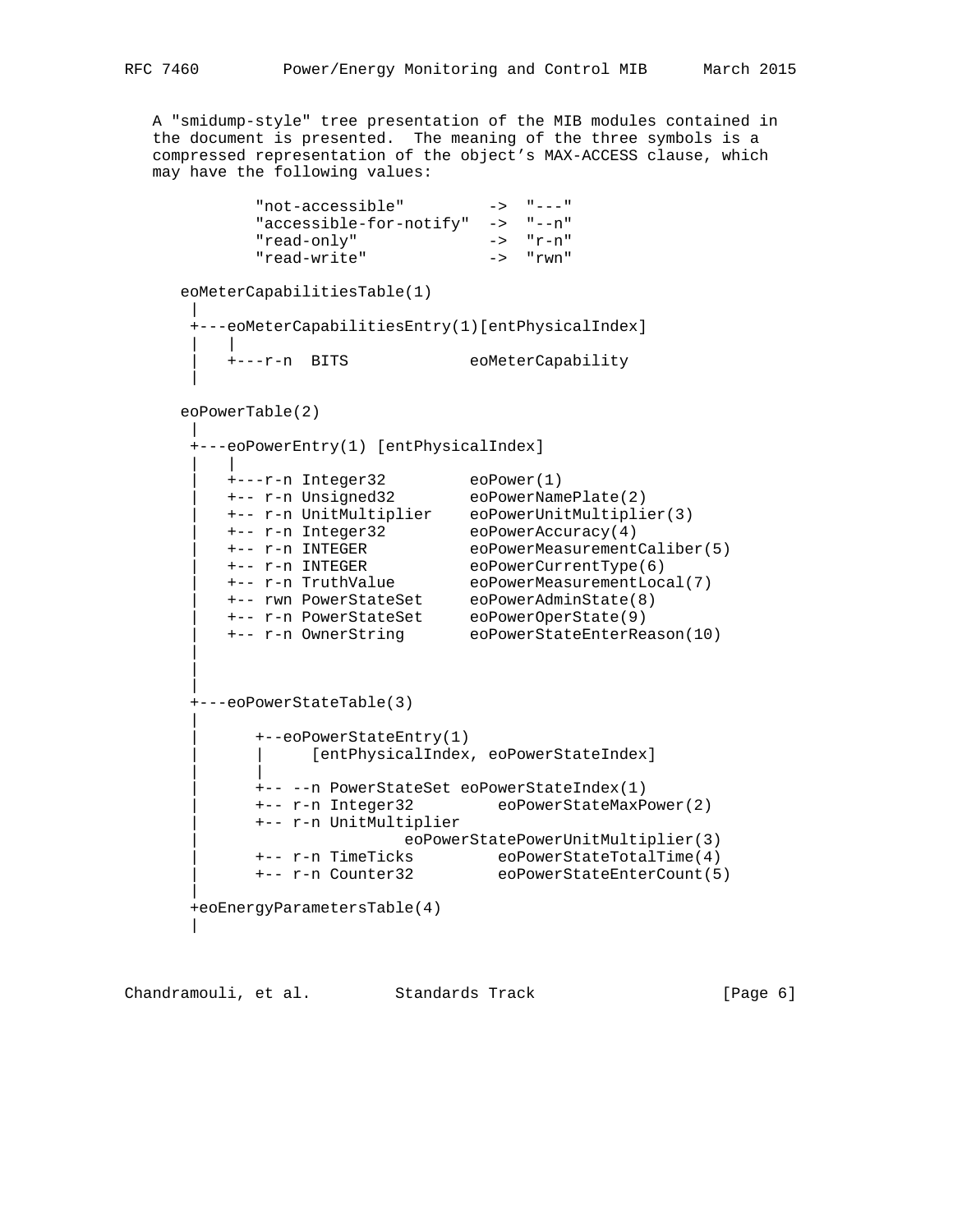+---eoEnergyParametersEntry(1) [eoEnergyParametersIndex] | | +-- --n PhysicalIndex eoEnergyObjectIndex(1) | + r-n Integer32 eoEnergyParametersIndex(2) | +-- rwn TimeInterval eoEnergyParametersIntervalLength(3) | +-- rwn Unsigned32 eoEnergyParametersIntervalNumber(4) | +-- rwn INTEGER eoEnergyParametersIntervalMode(5) | +-- rwn TimeInterval eoEnergyParametersIntervalWindow(6) | +-- rwn Unsigned32 eoEnergyParametersSampleRate(7) | +-- rwn StorageType eoEnergyParametersStorageType(8) | +-- rwn RowStatus eoEnergyParametersStatus(9) | +eoEnergyTable(5) | +---eoEnergyEntry(1) | [eoEnergyParametersIndex,eoEnergyCollectionStartTime] | | +-- r-n TimeTicks eoEnergyCollectionStartTime(1) | +-- r-n Unsigned32 eoEnergyConsumed(2) | +-- r-n Unsigned32 eoEnergyProvided(3) | +-- r-n Unsigned32 eoEnergyStored(4) | +-- r-n UnitMultiplier eoEnergyUnitMultiplier(5) | +-- r-n Integer32 eoEnergyAccuracy(6) | +-- r-n Unsigned32 eoEnergyMaxConsumed(7) | +-- r-n Unsigned32 eoEnergyMaxProduced(8) | +-- r-n TimeTicks eoEnergyDiscontinuityTime(9)

#### 5.1.2. POWER-ATTRIBUTES-MIB

The POWER-ATTRIBUTES-MIB module consists of three tables.

 The first table is the eoACPwrAttributesTable. It indicates the power quality available for each Energy Object. The eoACPwrAttributesTable is indexed by entPhysicalIndex [RFC6933].

 The second table is the eoACPwrAttributesDelPhaseTable. The entries in this table configure the parameters of energy and demand measurement collection. This table is indexed by eoEnergyParametersIndex.

The third table is the eoACPwrAttributesWyePhaseTable. For each Energy Object, it reports information and statistics about the supported Power States. The eoPowerStateTable is indexed by entPhysicalIndex and eoPowerStateIndex.

Chandramouli, et al. Standards Track [Page 7]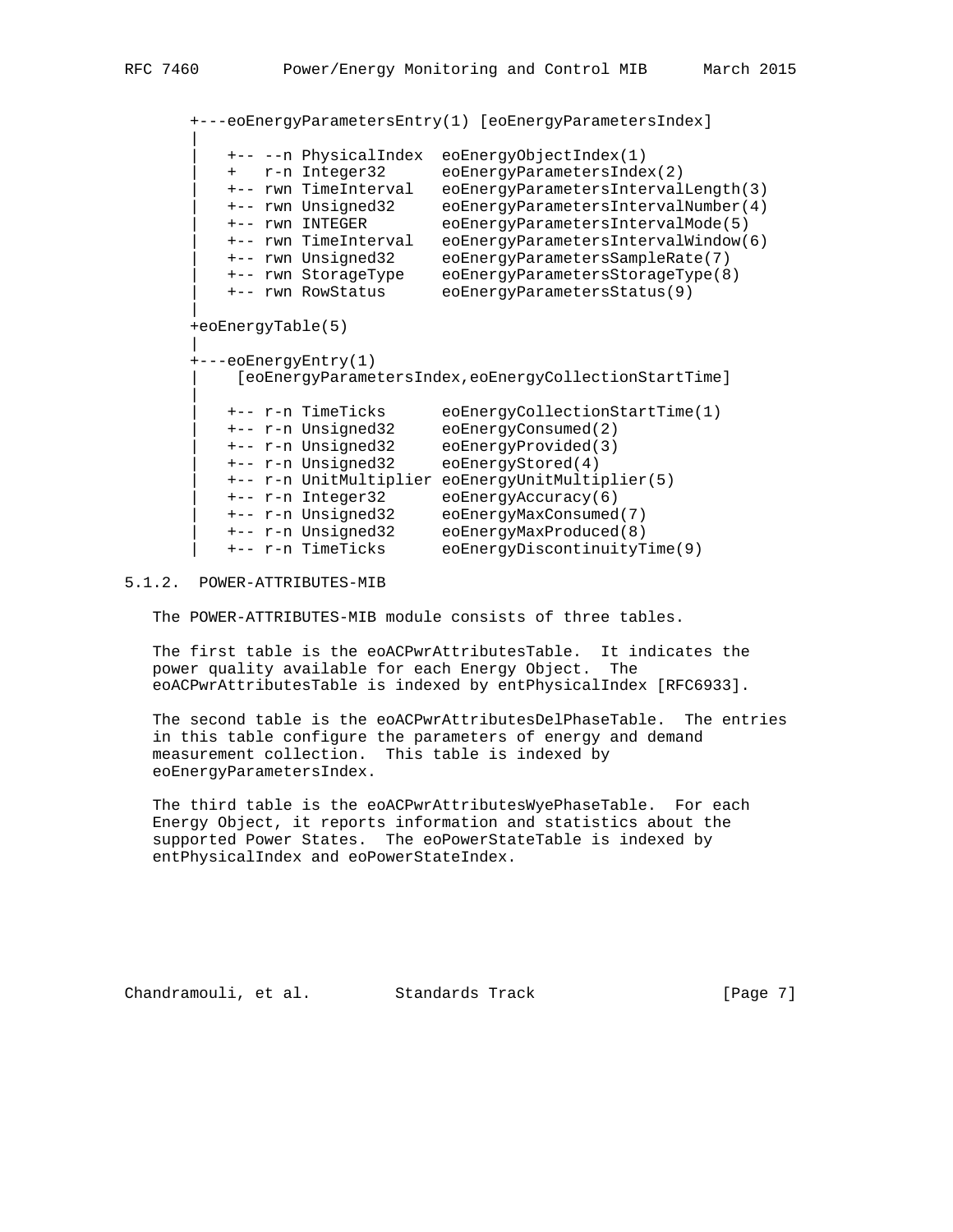```
 eoACPwrAttributesTable(1)
 |
         +---eoACPwrAttributesEntry(1) [ entPhysicalIndex]
 | |
 | +---r-n INTEGER eoACPwrAttributesConfiguration(1)
 | +-- r-n Integer32 eoACPwrAttributesAvgVoltage(2)
            | +-- r-n Unsigned32 eoACPwrAttributesAvgCurrent(3)
            | +-- r-n Integer32 eoACPwrAttributesFrequency(4)
            | +-- r-n UnitMultiplier
                         | eoACPwrAttributesPowerUnitMultiplier(5)
            | +-- r-n Integer32 eoACPwrAttributesPowerAccuracy(6)
            | +-- r-n Integer32
                             | eoACPwrAttributesTotalActivePower(7)
            | +-- r-n Integer32
                          | eoACPwrAttributesTotalReactivePower(8)
            | +-- r-n Integer32
                          | eoACPwrAttributesTotalApparentPower(9)
            | +-- r-n Integer32
                           | eoACPwrAttributesTotalPowerFactor(10)
            | +-- r-n Integer32 eoACPwrAttributesThdCurrent(11)
            | +-- r-n Integer32 eoACPwrAttributesThdVoltage(12)
 |
         +eoACPwrAttributesDelPhaseTable(2)
 |
         +-- eoACPwrAttributesDelPhaseEntry(1)
                  | | [entPhysicalIndex, eoACPwrAttributesDelPhaseIndex]
 | |
              | +-- r-n Integer32
                  | | eoACPwrAttributesDelPhaseIndex(1)
              | +-- r-n Integer32
                   | | eoACPwrAttributesDelPhaseToNextPhaseVoltage(2)
              | +-- r-n Integer32
              | eoACPwrAttributesDelThdPhaseToNextPhaseVoltage(3)
 | |
         +eoACPwrAttributesWyePhaseTable(3)
 |
         +-- eoACPwrAttributesWyePhaseEntry(1)
                  | | [entPhysicalIndex, eoACPwrAttributesWyePhaseIndex]
 | |
              | +-- r-n Integer32
                   | | eoACPwrAttributesWyePhaseIndex(1)
              | +-- r-n Integer32
                   | | eoACPwrAttributesWyePhaseToNeutralVoltage(2)
              | +-- r-n Integer32
              | | eoACPwrAttributesWyeCurrent(3)
              | +-- r-n Integer32
                  | | eoACPwrAttributesWyeActivePower(4)
```

| Chandramouli, et al. | Standards Track | [Page 8] |  |
|----------------------|-----------------|----------|--|
|                      |                 |          |  |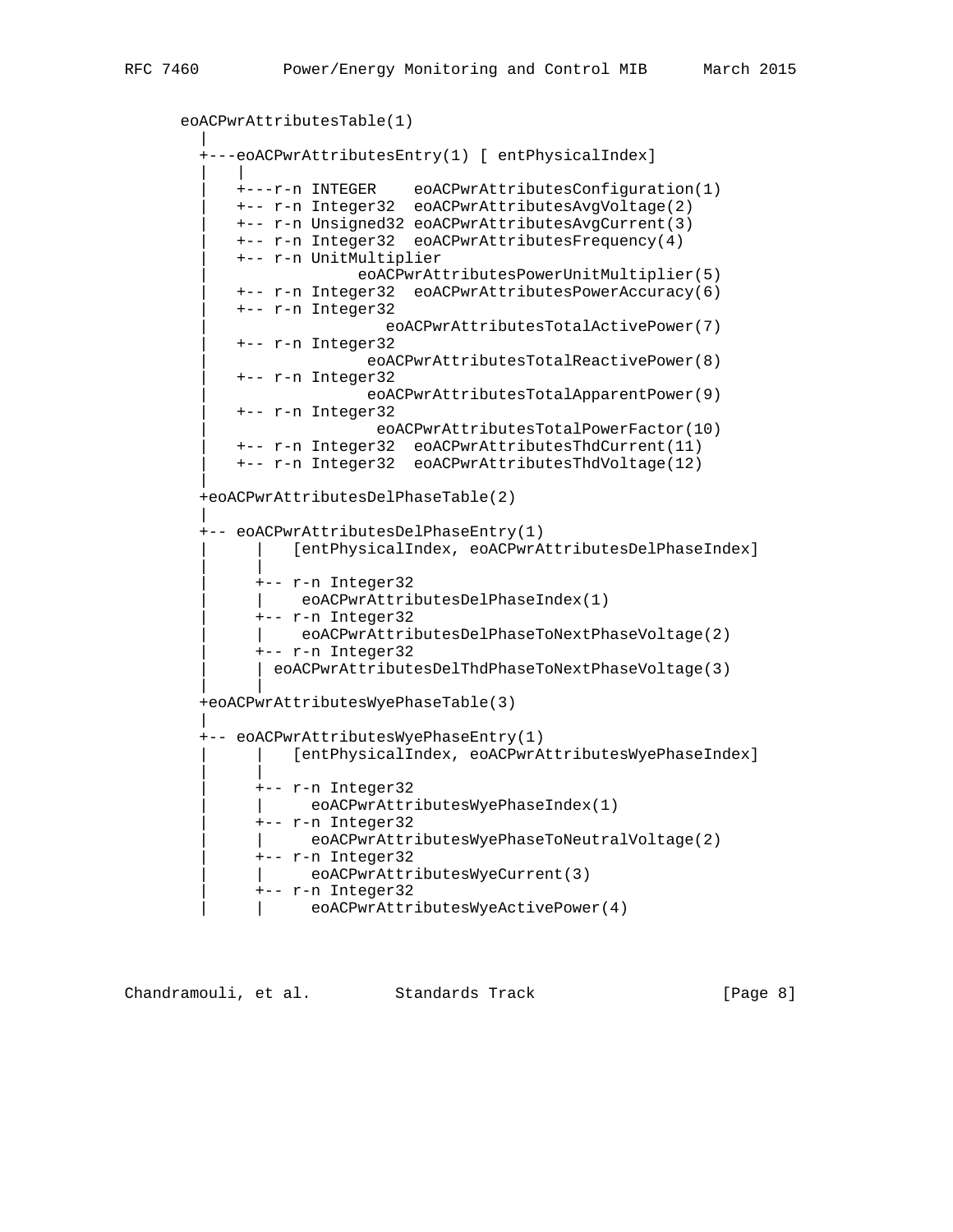```
 | +-- r-n Integer32
 | | eoACPwrAttributesWyeReactivePower(5)
 | +-- r-n Integer32
 | | eoACPwrAttributesWyeApparentPower(6)
 | +-- r-n Integer32
 | | eoACPwrAttributesWyePowerFactor(7)
 | +-- r-n Integer32
      | | eoACPwrAttributesWyeThdCurrent(9)
 | +-- r-n Integer32
 | | eoACPwrAttributesWyeThdPhaseToNeutralVoltage(10)
```
### 5.1.3. UML Diagram

 A Unified Modeling Language (UML) diagram representation of the MIB objects in the two MIB modules, ENERGY-OBJECT-MIB and POWER- ATTRIBUTES-MIB, is presented.

```
 +-----------------------+
        | Meter Capabilities
          | --------------------- |
          | eoMeterCapability |
         +-----------------------+
         +-----------------------+
    |---> | Energy Object ID (*) |
 | | --------------------- |
 | | entPhysicalIndex |
         | entPhysicalClass
 | | entPhysicalName |
 | | entPhysicalUUID |
         | +-----------------------+
|| || || ||
         | +---------------------------+
   ---- \vert Power Table
          | | ------------------------- |
          | | eoPower |
         | eoPowerNamePlate
 | | eoPowerUnitMultiplier |
 | | eoPowerAccuracy |
         | eoPowerMeasurementCaliber
         eoPowerCurrentType
          | | eoPowerMeasurementLocal |
         | eoPowerAdminState
         | eoPowerOperState
         | eoPowerStateEnterReason
          | +---------------------------+
```
Chandramouli, et al. Standards Track [Page 9]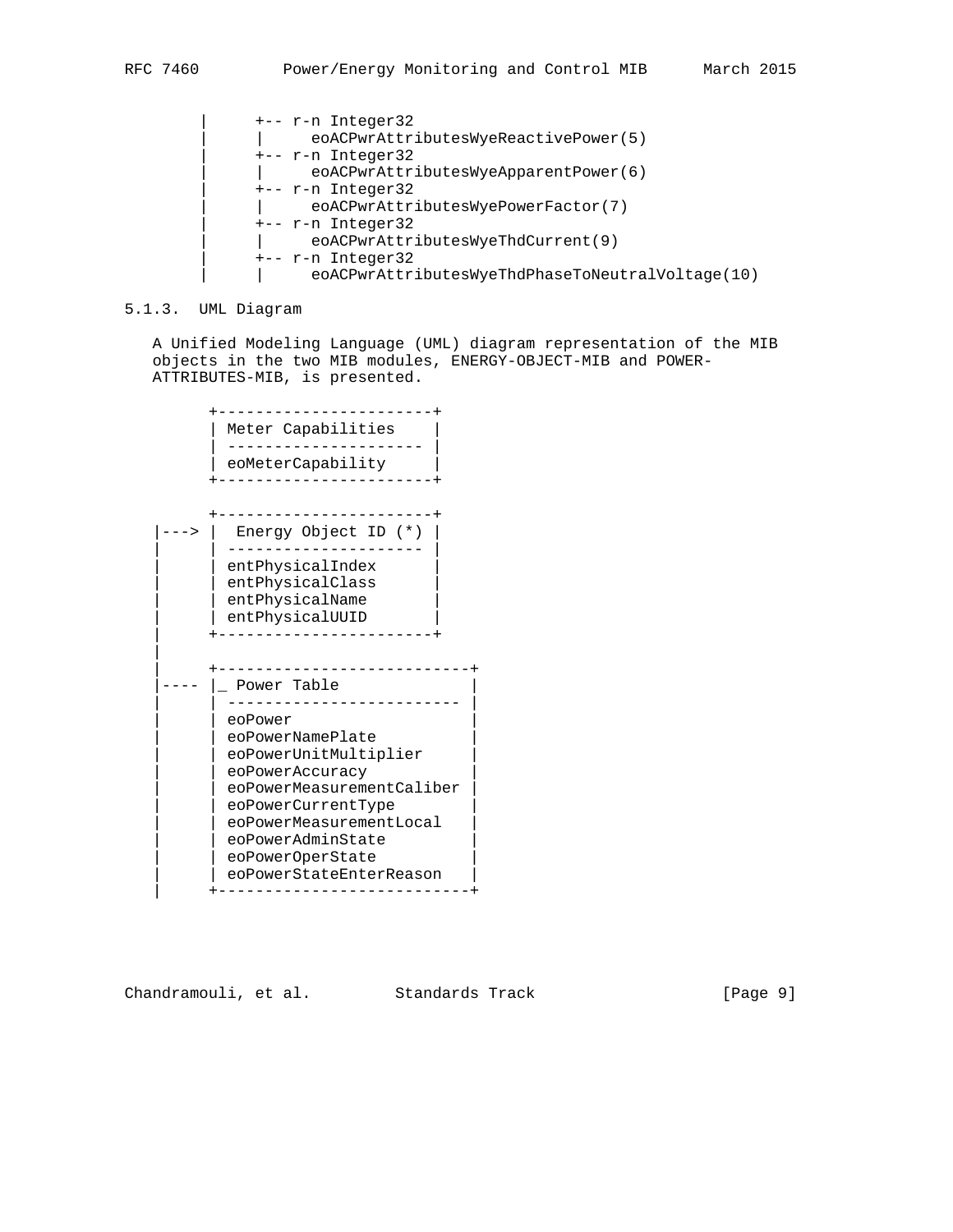| +---------------------------------+ ---- | Energy Object State Statistics | |-------------------------------- | | eoPowerStateIndex | | eoPowerStateMaxPower | | | eoPowerStatePowerUnitMultiplier | | eoPowerStateTotalTime | eoPowerStateEnterCount | +---------------------------------+ || || || || | +----------------------------------+ ---- | Energy ParametersTable | --------------------------------eoEnergyObjectIndex | | eoEnergyParametersIndex | | eoEnergyParametersIntervalLength | | eoEnergyParametersIntervalNumber | | | eoEnergyParametersIntervalMode | | eoEnergyParametersIntervalWindow | eoEnergyParametersSampleRate | | eoEnergyParametersStorageType | | eoEnergyParametersStatus | +----------------------------------+ || || | +----------------------------------+ ---- | Energy Table | -------------------------------- | | eoEnergyCollectionStartTime | | eoEnergyConsumed | | eoEnergyProvided | | eoEnergyStored | | eoEnergyUnitMultiplier | | eoEnergyAccuracy | | eoEnergyMaxConsumed | | eoEnergyMaxProduced | | eoDiscontinuityTime | +----------------------------------+

Figure 1: UML Diagram for energyObjectMib

(\*) Compliance with the ENERGY-OBJECT-CONTEXT-MIB

Chandramouli, et al. Standards Track [Page 10]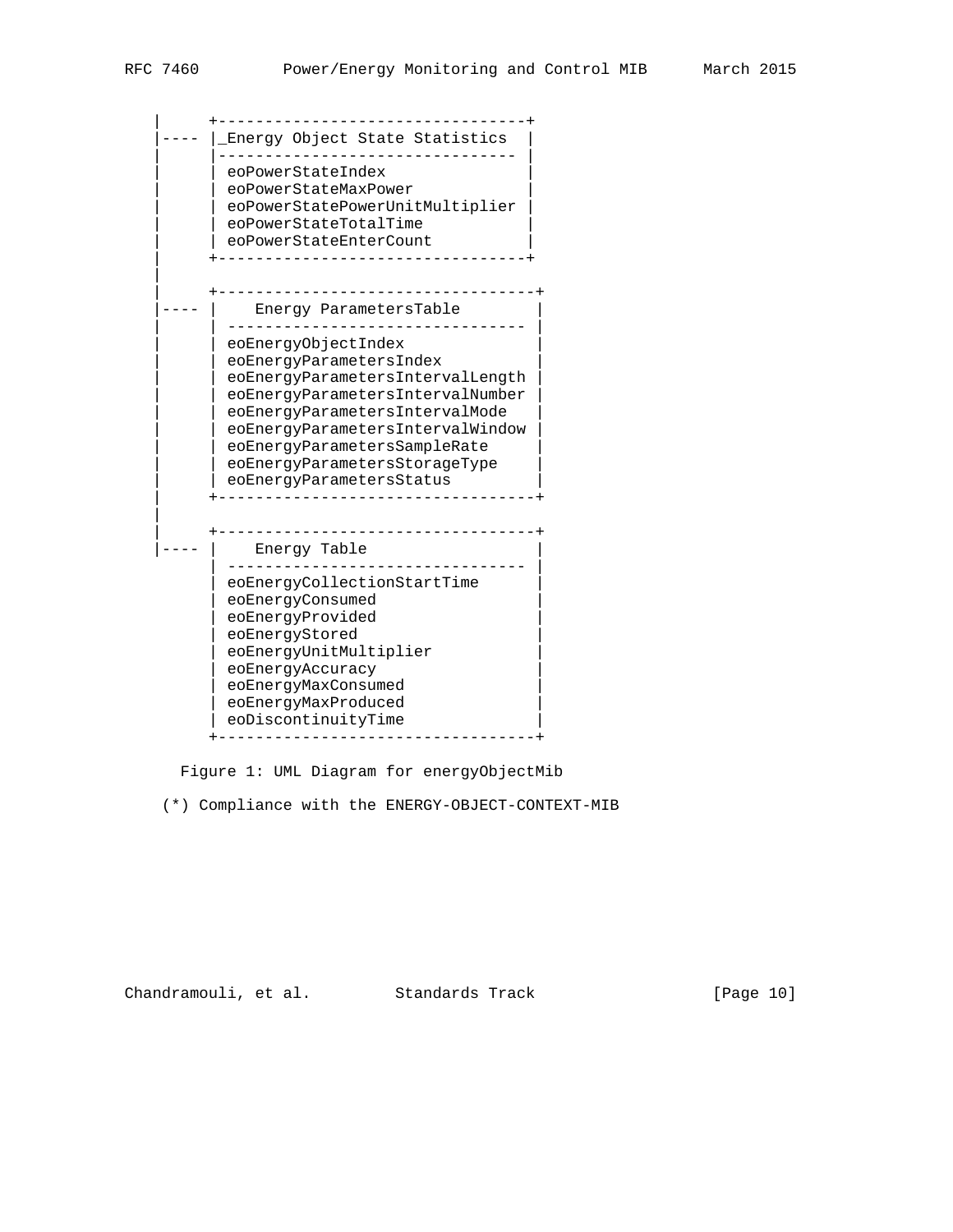| $\rightarrow$ | Energy Object ID (*)                                                   |
|---------------|------------------------------------------------------------------------|
|               | entPhysicalIndex                                                       |
|               | entPhysicalName                                                        |
|               | entPhysicalUUID                                                        |
|               | Power Attributes                                                       |
|               |                                                                        |
|               | eoACPwrAttributesConfiquration                                         |
|               | eoACPwrAttributesAvgVoltage                                            |
|               | eoACPwrAttributesAvqCurrent                                            |
|               | eoACPwrAttributesFrequency                                             |
|               | eoACPwrAttributesPowerUnitMultiplier<br>eoACPwrAttributesPowerAccuracy |
|               | eoACPwrAttributesTotalActivePower                                      |
|               | eoACPwrAttributesTotalReactivePower                                    |
|               | eoACPwrAttributesTotalApparentPower                                    |
|               | eoACPwrAttributesTotalPowerFactor                                      |
|               | eoACPwrAttributesThdCurrent                                            |
|               | eoACPwrAttributesThdVoltage                                            |
|               | AC Input DEL Configuration                                             |
|               |                                                                        |
|               | eoACPwrAttributesDelPhaseIndex                                         |
|               | eoACPwrAttributesDelPhaseToNextPhaseVoltage                            |
|               | eoACPwrAttributesDelThdPhaseToNextPhaseVoltage                         |
|               |                                                                        |
|               | AC Input WYE Configuration                                             |
|               | eoACPwrAttributesWyePhaseIndex                                         |
|               | eoACPwrAttributesWyePhaseToNeutralVoltage                              |
|               | eoACPwrAttributesWyeCurrent                                            |
|               | eoACPwrAttributesWyeActivePower<br>eoACPwrAttributesWyeReactivePower   |
|               | eoACPwrAttributesWyeApparentPower                                      |
|               | eoACPwrAttributesWyePowerFactor                                        |
|               | eoACPwrAttributesWyeThdCurrent                                         |
|               | eoACPwrAttributesWyeThdPhaseToNeutralVoltage                           |

 Figure 2: UML Diagram for the POWER-ATTRIBUTES-MIB (\*) Compliance with the ENERGY-OBJECT-CONTEXT-MIB

Chandramouli, et al. Standards Track [Page 11]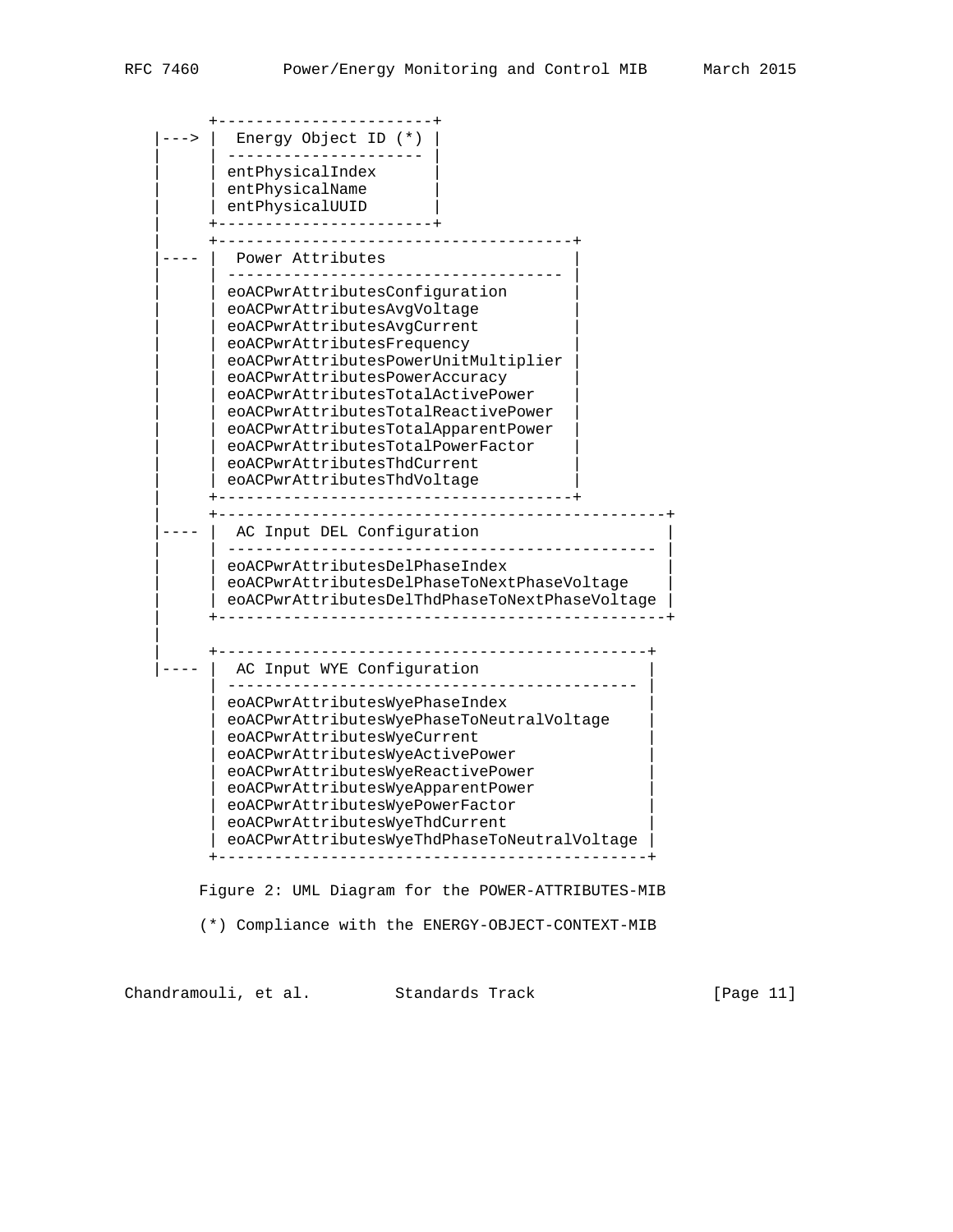# 5.2. Energy Object Identity

 The Energy Object identity information is specified in the ENERGY- OBJECT-CONTEXT-MIB module [RFC7461] primary table, i.e., the eoTable. In this table, Energy Object context such as domain, role description, and importance are specified. In addition, the ENERGY- OBJECT-CONTEXT-MIB module specifies the relationship between Energy Objects. There are several possible relationships between Energy Objects, such as meteredBy, metering, poweredBy, powering, aggregatedBy, and aggregating as defined in the IANA-ENERGY-RELATION- MIB module [RFC7461].

# 5.3. Power State

 An Energy Object may have energy-conservation modes called "Power States". There may be several intermediate energy-saving modes between the ON and OFF states of a device.

 Power States, which represent universal states of power management of an Energy Object, are specified by the eoPowerState MIB object. The actual Power State is specified by the eoPowerOperState MIB object, while the eoPowerAdminState MIB object specifies the Power State requested for the Energy Object. The difference between the values of eoPowerOperState and eoPowerAdminState indicates that the Energy Object is busy transitioning from eoPowerAdminState into the eoPowerOperState, at which point it will update the content of eoPowerOperState. In addition, the possible reason for a change in Power State is reported in eoPowerStateEnterReason. Regarding eoPowerStateEnterReason, management stations and Energy Objects should support any format of the owner string dictated by the local policy of the organization. It is suggested that this name contain at least the reason for the transition change, and one or more of the following: IP address, management station name, network manager's name, location, or phone number.

 The MIB objects eoPowerOperState, eoPowerAdminState, and eoPowerStateEnterReason are contained in the eoPowerTable.

 eoPowerStateTable enumerates the maximum power usage in watts for every single supported Power State of each Power State Set supported by the Energy Object. In addition, eoPowerStateTable provides additional statistics such as eoPowerStateEnterCount, i.e., the number of times an entity has visited a particular Power State, and eoPowerStateTotalTime, i.e., the total time spent in a particular Power State of an Energy Object.

Chandramouli, et al. Standards Track [Page 12]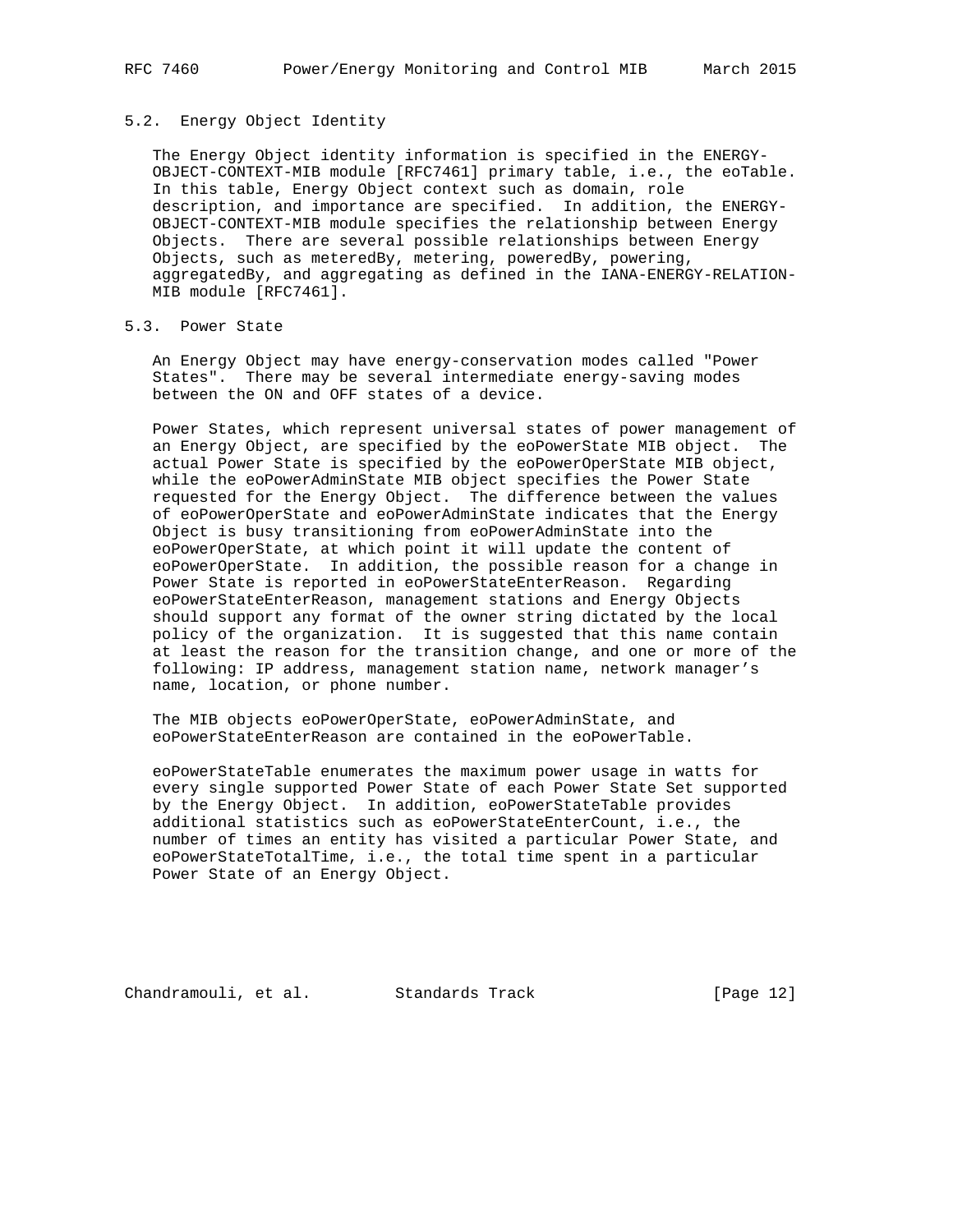## 5.3.1. Power State Set

 There are several standards and implementations of Power State Sets. An Energy Object can support one or multiple Power State Set implementations concurrently.

There are currently three Power State Sets defined:

 IEEE1621(256) - [IEEE1621] DMTF(512) - [DMTF] EMAN(768) - [RFC7326]

 The Power State Sets are listed in [RFC7326] along with each Power State within the Power Set. The Power State Sets are specified by the PowerStateSet Textual Convention (TC) as an IANA-maintained MIB module. The initial version of this MIB module is specified in this document.

## 5.4. Energy Object Usage Information

 For an Energy Object, power usage is reported using eoPower. The magnitude of measurement is based on the eoPowerUnitMultiplier MIB variable, based on the UnitMultiplier TC. Power measurement magnitude should conform to the IEC 62053-21 [IEC.62053-21] and IEC 62053-22 [IEC.62053-22] definition of unit multiplier for the SI units of measure (where SI is the International System of Units). Measured values are represented in SI units obtained by BaseValue \* 10 raised to the power of the unit multiplier.

 For example, if current power usage of an Energy Object is 3, it could be 3 W, 3 mW, 3 kW, or 3 MW, depending on the value of eoPowerUnitMultiplier. Note that other measurements throughout the two MIB modules in this document use the same mechanism, including eoPowerStatePowerUnitMultiplier, eoEnergyUnitMultiplier, and oACPwrAttributesPowerUnitMultiplier.

 In addition to knowing the usage and magnitude, it is useful to know how an eoPower measurement was obtained. A Network Management System (NMS) can use this to account for the accuracy and nature of the reading between different implementations. eoPowerMeasurementLocal describes whether the measurements were made at the device itself or from a remote source. The eoPowerMeasurementCaliber describes the method that was used to measure the power and can distinguish actual or estimated values. There may be devices in the network that may not be able to measure or report power consumption. For those devices, the object eoPowerMeasurementCaliber shall report that the measurement mechanism is "unavailable" and the eoPower measurement shall be "0".

Chandramouli, et al. Standards Track [Page 13]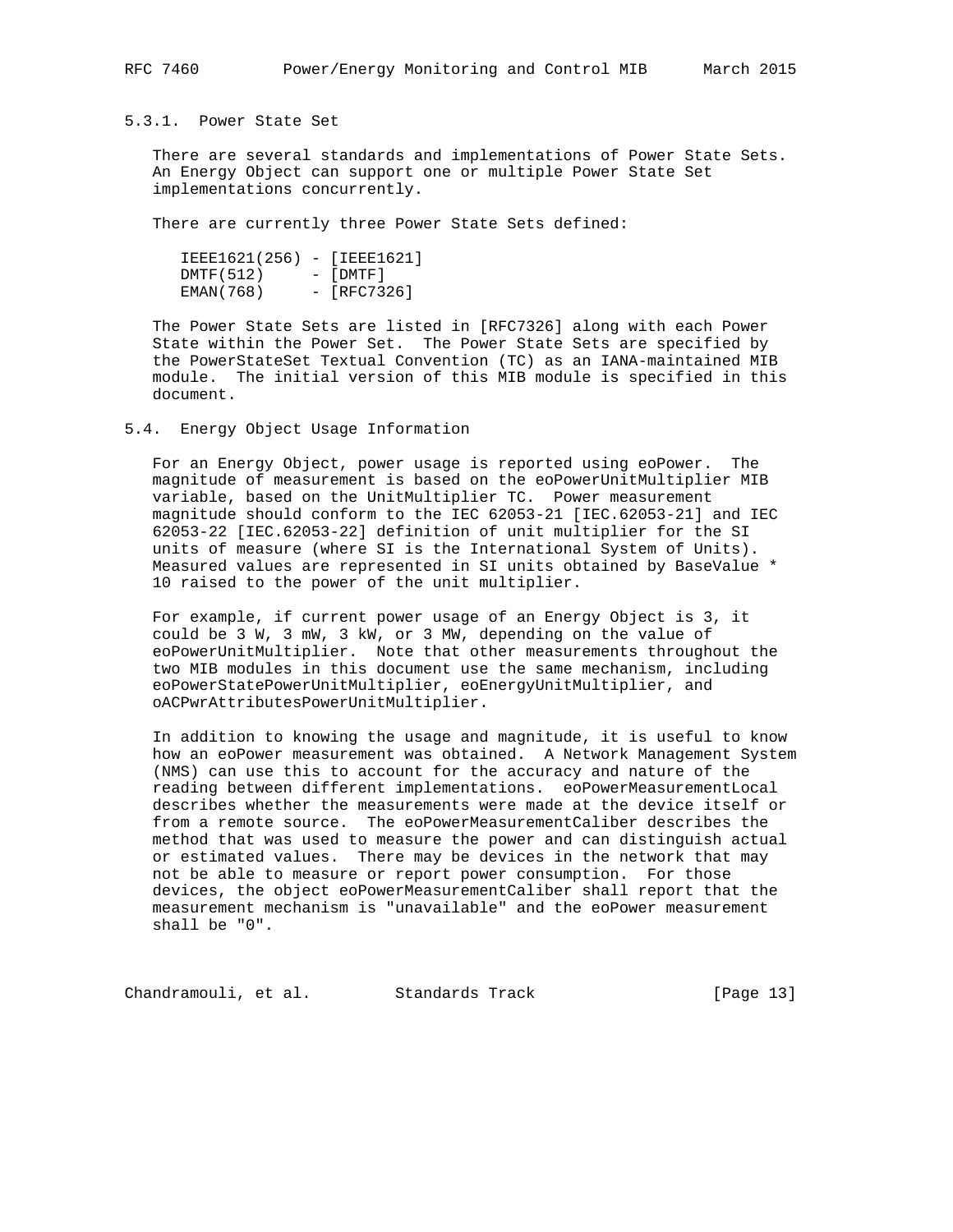The nameplate power rating of an Energy Object is specified in eoPowerNameplate MIB object.

### 5.5. Optional Power Usage Attributes

 The optional POWER-ATTRIBUTES-MIB module can be implemented to further describe power attributes usage measurement. The POWER- ATTRIBUTES-MIB module is aligned with the IEC 61850 7-2 standard to describe alternating current (AC) measurements.

 The POWER-ATTRIBUTES-MIB module contains a primary table, eoACPwrAttributesTable, that defines power attributes measurements for supported entPhysicalIndex entities, as a sparse extension of the eoPowerTable (with entPhysicalIndex as primary index). This eoACPwrAttributesTable table contains such information as the configuration (single phase, DEL 3 phases, WYE 3 phases), frequency, power accuracy, total active/reactive power/apparent power, amperage, and voltage.

 In case of three-phase power, an additional table is populated with power attributes measurements per phase (hence, double indexed by the entPhysicalIndex and a phase index). This table, describes attributes specific to either WYE or DEL configurations.

 In a DEL configuration, the eoACPwrAttributesDelPhaseTable describes the phase-to-phase power attributes measurements, i.e., voltage. In a DEL configuration, the current is equal in all three phases.

 In a WYE configuration, the eoACPwrAttributesWyePhaseTable describes the phase-to-neutral power attributes measurements, i.e., voltage, current, active/reactive/apparent power, and power factor.

5.6. Optional Energy Measurement

 It is only relevant to measure energy and demand when there are actual power measurements obtained from measurement hardware. If the eoPowerMeasurementCaliber MIB object has values of unavailable, unknown, estimated, or presumed, then the energy and demand values are not useful.

 Two tables are introduced to characterize energy measurement of an Energy Object: eoEnergyTable and eoEnergyParametersTable. Both energy and demand information can be represented via the eoEnergyTable. Demand information can be represented. The eoEnergyParametersTable consists of the parameters defining eoEnergyParametersIndex -- an index for the Energy Object, eoEnergyObjectIndex -- linked to the entPhysicalIndex of the Energy Object, the duration of measurement intervals in seconds,

Chandramouli, et al. Standards Track [Page 14]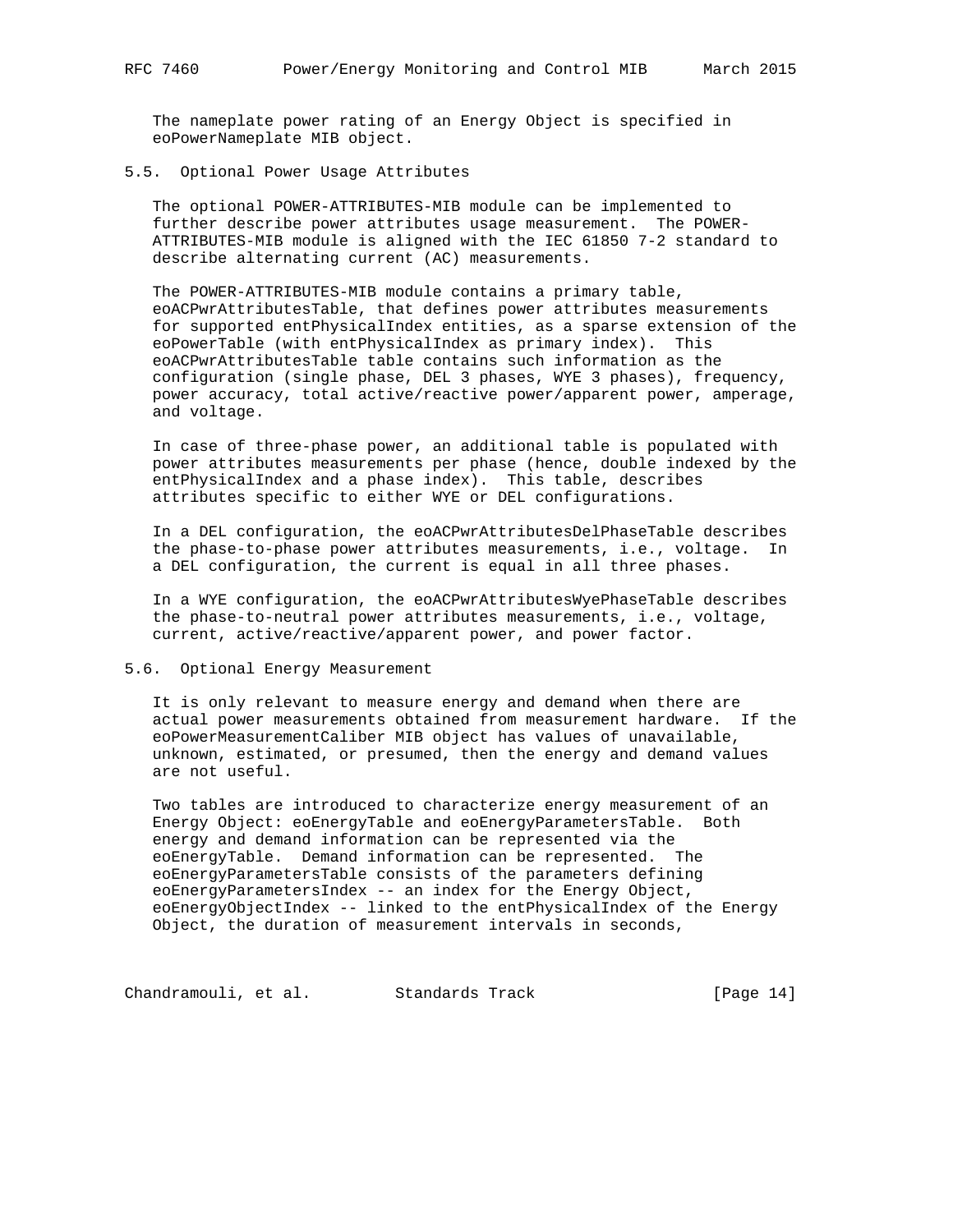(eoEnergyParametersIntervalLength), the number of successive intervals to be stored in the eoEnergyTable, (eoEnergyParametersIntervalNumber), the type of measurement technique (eoEnergyParametersIntervalMode), and a sample rate used to calculate the average (eoEnergyParametersSampleRate). Judicious choice of the sampling rate will ensure accurate measurement of energy while not imposing an excessive polling burden.

 There are three eoEnergyParametersIntervalMode types used for energy measurement collection: period, sliding, and total. The choices of the three different modes of collection are based on IEC standard 61850-7-4 [IEC.61850-7-4]. Note that multiple eoEnergyParametersIntervalMode types MAY be configured simultaneously. It is important to note that for a given Energy Object, multiple modes (periodic, total, sliding window) of energy measurement collection can be configured with the use of eoEnergyParametersIndex. However, simultaneous measurement in multiple modes for a given Energy Object depends on the Energy Object capability.

 These three eoEnergyParametersIntervalMode types are illustrated by the following three figures, for which:

- The horizontal axis represents the current time, with the symbol <--- L ---> expressing the eoEnergyParametersIntervalLength and the eoEnergyCollectionStartTime is represented by S1, S2, S3, S4, eoEnergyParametersIntervalNumber.
- The vertical axis represents the time interval of sampling and the value of eoEnergyConsumed can be obtained at the end of the sampling period. The symbol =========== denotes the duration of the sampling period.

|  |                                                                                                                                                                                                 | ------- |  |
|--|-------------------------------------------------------------------------------------------------------------------------------------------------------------------------------------------------|---------|--|
|  |                                                                                                                                                                                                 |         |  |
|  |                                                                                                                                                                                                 |         |  |
|  | . _ _ _ _ _ _ _ _ _ _                                                                                                                                                                           |         |  |
|  |                                                                                                                                                                                                 |         |  |
|  | $\left  \begin{array}{cc} 1 & -2 \\ 0 & -2 \end{array} \right $ $\left  \begin{array}{cc} 2 & -2 \\ 0 & -2 \end{array} \right $ $\left  \begin{array}{cc} 2 & -2 \\ 0 & -2 \end{array} \right $ |         |  |
|  |                                                                                                                                                                                                 |         |  |
|  |                                                                                                                                                                                                 |         |  |

Figure 3: Period eoEnergyParametersIntervalMode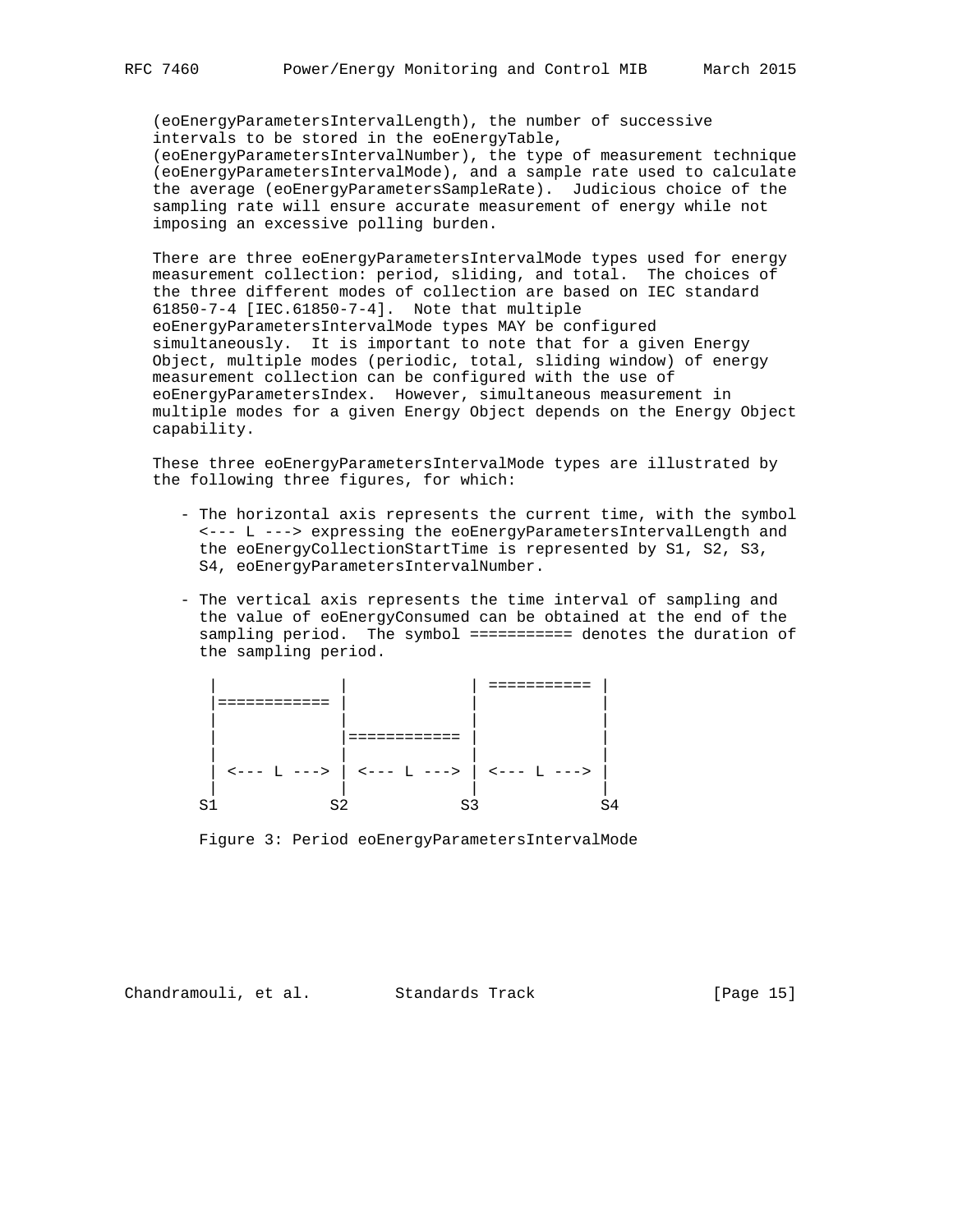A eoEnergyParametersIntervalMode type of 'period' specifies non overlapping periodic measurements. Therefore, the next eoEnergyCollectionStartTime is equal to the previous eoEnergyCollectionStartTime plus eoEnergyParametersIntervalLength.  $S2 = S1 + L; S3 = S2 + L, ...$ 



Figure 4: Sliding eoEnergyParametersIntervalMode

 A eoEnergyParametersIntervalMode type of 'sliding' specifies overlapping periodic measurements.

```
 | |
  |========================= |
 | |
 | |
 | |
   | <--- Total length ---> |
 | |
S<sub>1</sub> S<sub>1</sub>
```
Figure 5: Total eoEnergyParametersIntervalMode

Chandramouli, et al. Standards Track [Page 16]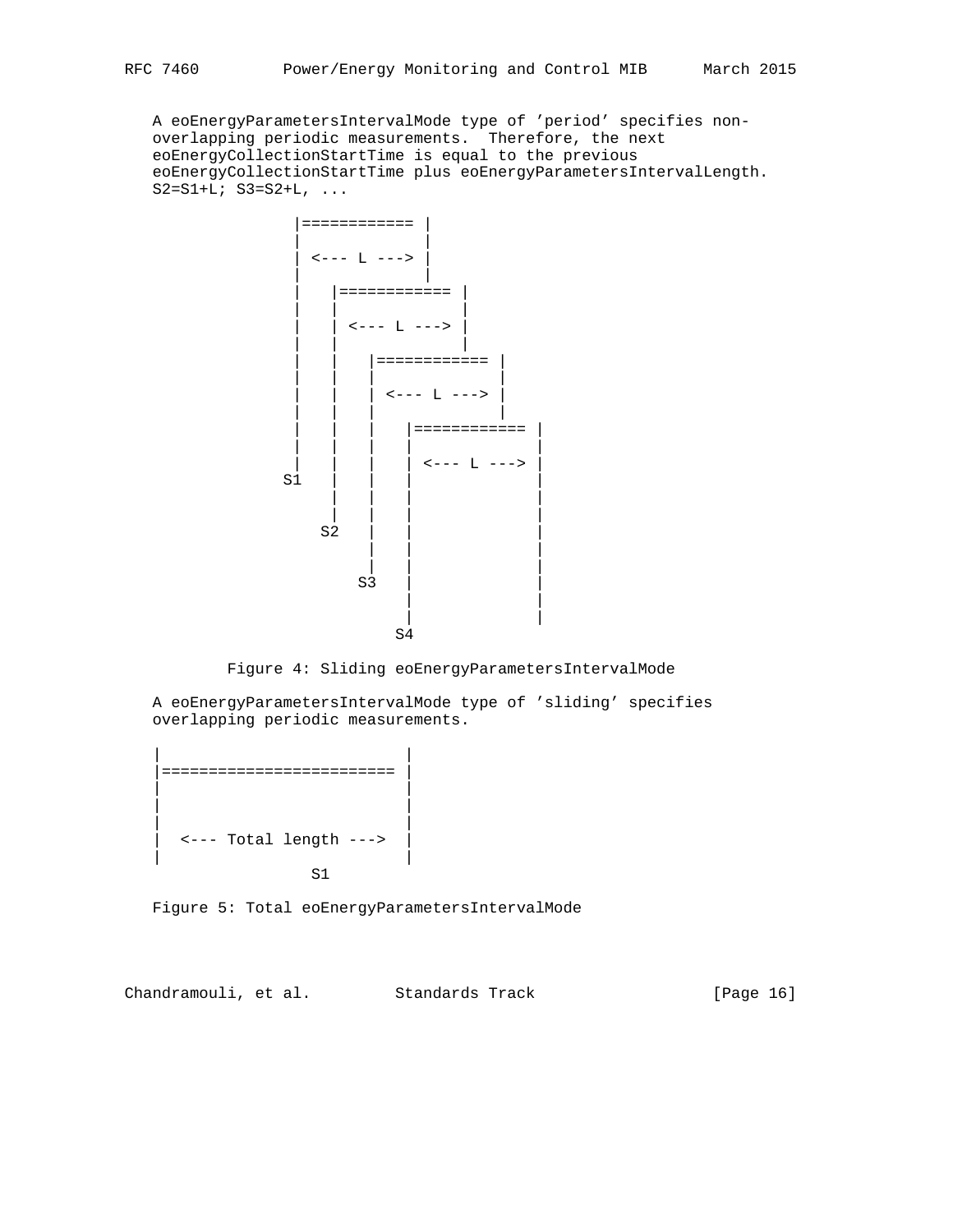An eoEnergyParametersIntervalMode type of 'total' specifies a continuous measurement since the last reset. The value of eoEnergyParametersIntervalNumber should be (1) one and eoEnergyParametersIntervalLength is ignored.

 The eoEnergyParametersStatus is used to start and stop energy usage logging. The status of this variable is "active" when all the objects in eoEnergyParametersTable are appropriate, which, in turn, indicates whether or not eoEnergyTable entries exist. Finally, the eoEnergyParametersStorageType variable indicates the storage type for this row, i.e., whether the persistence is maintained across a device reload.

 The eoEnergyTable consists of energy measurements of eoEnergyConsumed, eoEnergyProvided and eoEnergyStored, unit scale of measured energy with eoEnergyUnitMultiplier, percentage accuracy with eoEnergyAccuracy, and the maximum observed energy within a window in eoEnergyMaxConsumed, eoEnergyMaxProduced, and eoEnergyDiscontinuityTime.

 Measurements of the total energy consumed by an Energy Object may suffer from interruptions in the continuous measurement of energy consumption. In order to indicate such interruptions, the object eoEnergyDiscontinuityTime is provided for indicating the time of the last interruption of total energy measurement. eoEnergyDiscontinuityTime shall indicate the sysUpTime [RFC3418] when the device was reset.

 The following example illustrates the eoEnergyTable and eoEnergyParametersTable:

 First, in order to estimate energy, a time interval to sample energy should be specified, i.e., eoEnergyParametersIntervalLength can be set to "900 seconds" or 15 minutes and the number of consecutive intervals over which the maximum energy is calculated (eoEnergyParametersIntervalNumber) as "10". The sampling rate internal to the Energy Object for measurement of power usage (eoEnergyParametersSampleRate) can be "1000 milliseconds", as set by the Energy Object as a reasonable value. Then, the eoEnergyParametersStatus is set to active to indicate that the Energy Object should start monitoring the usage per the eoEnergyTable.

 The indices for the eoEnergyTable are eoEnergyParametersIndex, which identifies the index for the setting of energy measurement collection Energy Object, and eoEnergyCollectionStartTime, which denotes the start time of the energy measurement interval based on sysUpTime [RFC3418]. The value of eoEnergyComsumed is the measured energy consumption over the time interval specified

Chandramouli, et al. Standards Track [Page 17]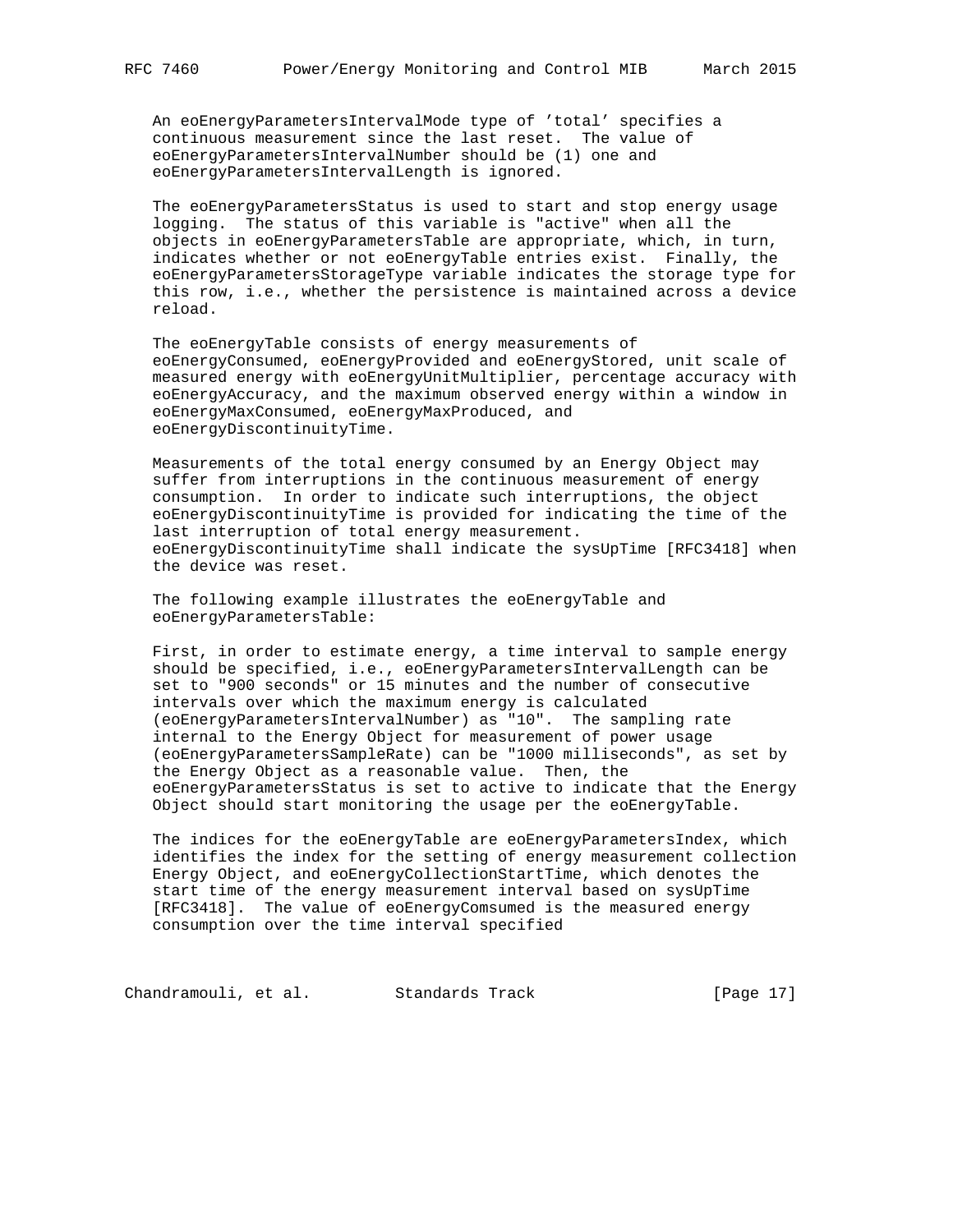(eoEnergyParametersIntervalLength) based on the Energy Object internal sampling rate (eoEnergyParametersSampleRate). While choosing the values for the eoEnergyParametersIntervalLength and eoEnergyParametersSampleRate, it is recommended to take into consideration both the network element resources adequate to process and store the sample values and the mechanism used to calculate the eoEnergyConsumed. The units are derived from eoEnergyUnitMultiplier. For example, eoEnergyConsumed can be "100" with eoEnergyUnitMultiplier equal to 0, the measured energy consumption of the Energy Object is 100 watt-hours. The eoEnergyMaxConsumed is the maximum energy observed and that can be "150 watt-hours".

 The eoEnergyTable has a buffer to retain a certain number of intervals, as defined by eoEnergyParametersIntervalNumber. If the default value of "10" is kept, then the eoEnergyTable contains 10 energy measurements, including the maximum.

 Here is a brief explanation of how the maximum energy can be calculated. The first observed energy measurement value is taken to be the initial maximum. With each subsequent measurement, based on numerical comparison, maximum energy may be updated. The maximum value is retained as long as the measurements are taking place. Based on periodic polling of this table, an NMS could compute the maximum over a longer period, e.g., a month, 3 months, or a year.

## 5.7. Fault Management

 [RFC6988] specifies requirements about Power States such as "the current Power State", "the time of the last state change", "the total time spent in each state", "the number of transitions to each state", etc. Some of these requirements are fulfilled explicitly by MIB objects such as eoPowerOperState, eoPowerStateTotalTime, and eoPowerStateEnterCount. Some of the other requirements are met via the SNMP NOTIFICATION mechanism. eoPowerStateChange SNMP notification which is generated when the value of oPowerStateIndex, eoPowerOperState, or eoPowerAdminState have changed.

# 6. Discovery

 It is probable that most Energy Objects will require the implementation of the ENERGY-OBJECT-CONTEXT-MIB [RFC7461] as a prerequisite for this MIB module. In such a case, the eoPowerTable of the EMAN-ENERGY-OBJECT-MIB is cross-referenced with the eoTable of ENERGY-OBJECT-CONTEXT-MIB via entPhysicalIndex. Every Energy Object MUST implement entPhysicalIndex, entPhysicalClass, entPhysicalName, and entPhysicalUUID from the ENTITY-MIB [RFC6933]. As the primary

Chandramouli, et al. Standards Track [Page 18]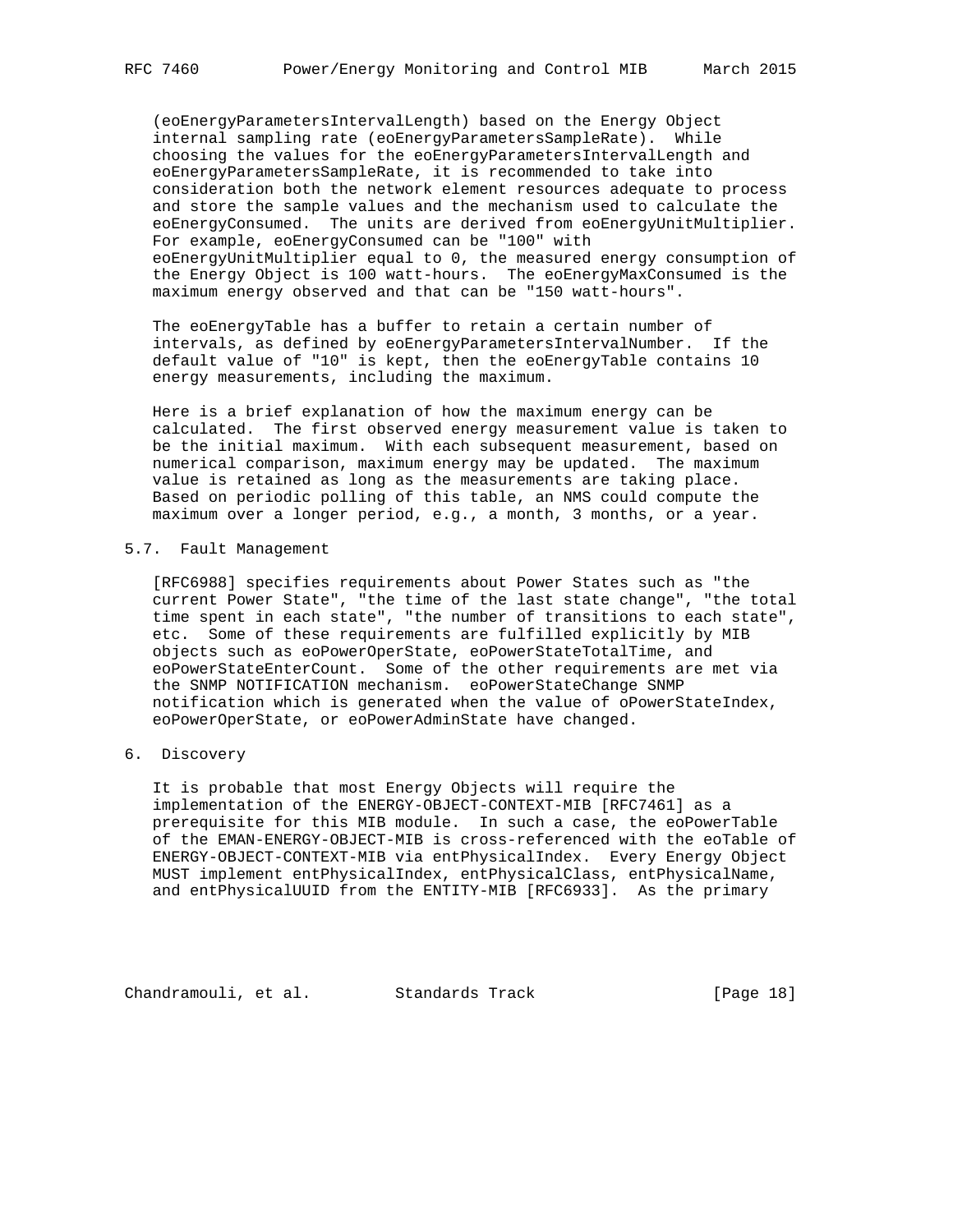index for the Energy Object, entPhysicalIndex is used: it characterizes the Energy Object in the ENERGY-OBJECT-MIB and the POWER-ATTRIBUTES-MIB MIB modules (this document).

 The NMS must first poll the ENERGY-OBJECT-CONTEXT-MIB MIB module [RFC7461], if available, in order to discover all the Energy Objects and the relationships between those Energy Objects. In the ENERGY- OBJECT-CONTEXT-MIB module tables, the Energy Objects are indexed by the entPhysicalIndex.

 From there, the NMS must poll the eoPowerStateTable (specified in the ENERGY-OBJECT-MIB module in this document), which enumerates, amongst other things, the maximum power usage. As the entries in eoPowerStateTable table are indexed by the Energy Object (entPhysicalIndex) and by the Power State Set (eoPowerStateIndex), the maximum power usage is discovered per Energy Object, and the power usage per Power State of the Power State Set. In other words, reading the eoPowerStateTable allows the discovery of each Power State within every Power State Set supported by the Energy Object.

 The MIB module may be populated with the Energy Object relationship information, which have its own Energy Object index value (entPhysicalIndex). However, the Energy Object relationship must be discovered via the ENERGY-OBJECT-CONTEXT-MIB module.

 Finally, the NMS can monitor the power attributes with the POWER- ATTRIBUTES-MIB MIB module, which reuses the entPhysicalIndex to index the Energy Object.

- 7. Link with the Other IETF MIBs
- 7.1. Link with the ENTITY-MIB and the ENTITY-SENSOR MIB

 [RFC6933] defines the ENTITY-MIB module that lists the physical entities of a networking device (router, switch, etc.) and those physical entities indexed by entPhysicalIndex. From an energy management standpoint, the physical entities that consume or produce energy are of interest.

 [RFC3433] defines the ENTITY-SENSOR MIB module that provides a standardized way of obtaining information (current value of the sensor, operational status of the sensor, and the data-unit precision) from sensors embedded in networking devices. Sensors are associated with each index of the entPhysicalIndex of the ENTITY-MIB [RFC6933]. While the focus of the Monitoring and Control MIB for Power and Energy is on measurement of power usage of networking equipment indexed by the ENTITY-MIB, this MIB supports a customized

Chandramouli, et al. Standards Track [Page 19]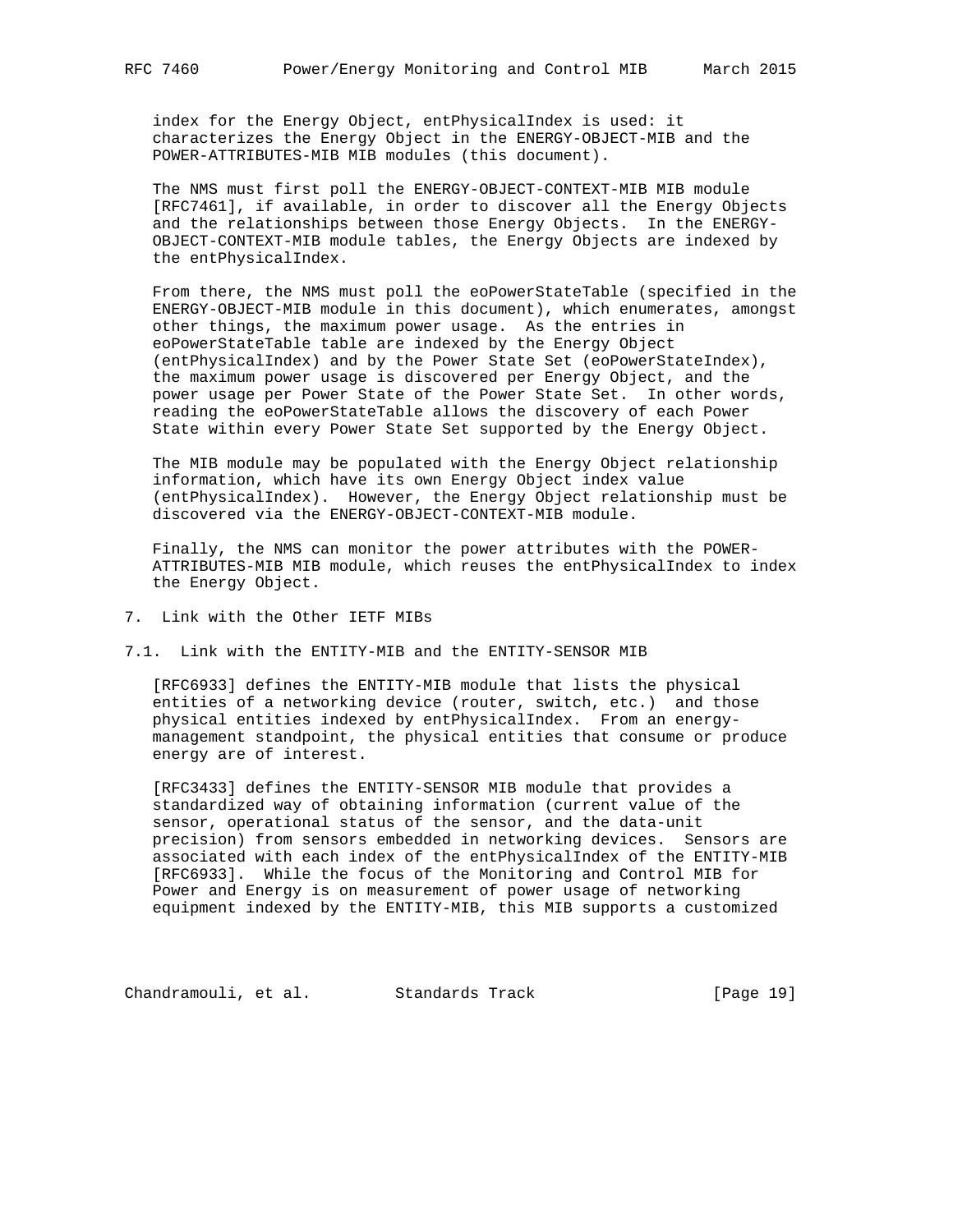power scale for power measurement and different Power States of networking equipment and the functionality to configure the Power States.

 The Energy Objects are modeled by the entPhysicalIndex through the entPhysicalEntity MIB object specified in the eoTable in the ENERGY- OBJECT-CONTEXT-MIB MIB module [RFC7461].

 The ENTITY-SENSOR MIB [RFC3433] does not have the ANSI C12.x accuracy classes required for electricity (e.g., 1%, 2%, and 0.5% accuracy classes). Indeed, entPhySensorPrecision [RFC3433] represents "The number of decimal places of precision in fixed-point sensor values returned by the associated entPhySensorValue object". The ANSI and IEC standards are used for power measurement and these standards require that we use an accuracy class, not the scientific-number precision model specified in RFC3433. The eoPowerAccuracy MIB object models this accuracy. Note that eoPowerUnitMultipler represents the scale factor per IEC 62053-21 [IEC.62053-21] and IEC 62053-22 [IEC.62053-22], which is a more logical representation for power measurements (compared to entPhySensorScale), with the mantissa and the exponent values  $X * 10 * Y$ .

 Power measurements specifying the qualifier 'UNITS' for each measured value in watts are used in the LLDP-EXT-MED-MIB, Power Ethernet [RFC3621], and UPS [RFC1628] MIBs. The same 'UNITS' qualifier is used for the power measurement values.

 One cannot assume that the ENTITY-MIB and ENTITY-SENSOR MIBs are implemented for all Energy Objects that need to be monitored. A typical example is a converged building gateway, which can monitor other devices in a building and provides a proxy between SNMP and a protocol like BACnet. Another example is the home energy controller. In such cases, the eoPhysicalEntity value contains the zero value, using the PhysicalIndexOrZero Textual Convention.

 The eoPower is similar to entPhySensorValue [RFC3433] and the eoPowerUnitMultipler is similar to entPhySensorScale.

# 7.2. Link with the ENTITY-STATE MIB

 For each entity in the ENTITY-MIB [RFC6933], the ENTITY-STATE MIB [RFC4268] specifies the operational states (entStateOper: unknown, enabled, disabled, testing), the alarm (entStateAlarm: unknown, underRepair, critical, major, minor, warning, indeterminate), and the possible values of standby states (entStateStandby: unknown, hotStandby, coldStandby, providingService).

Chandramouli, et al. Standards Track [Page 20]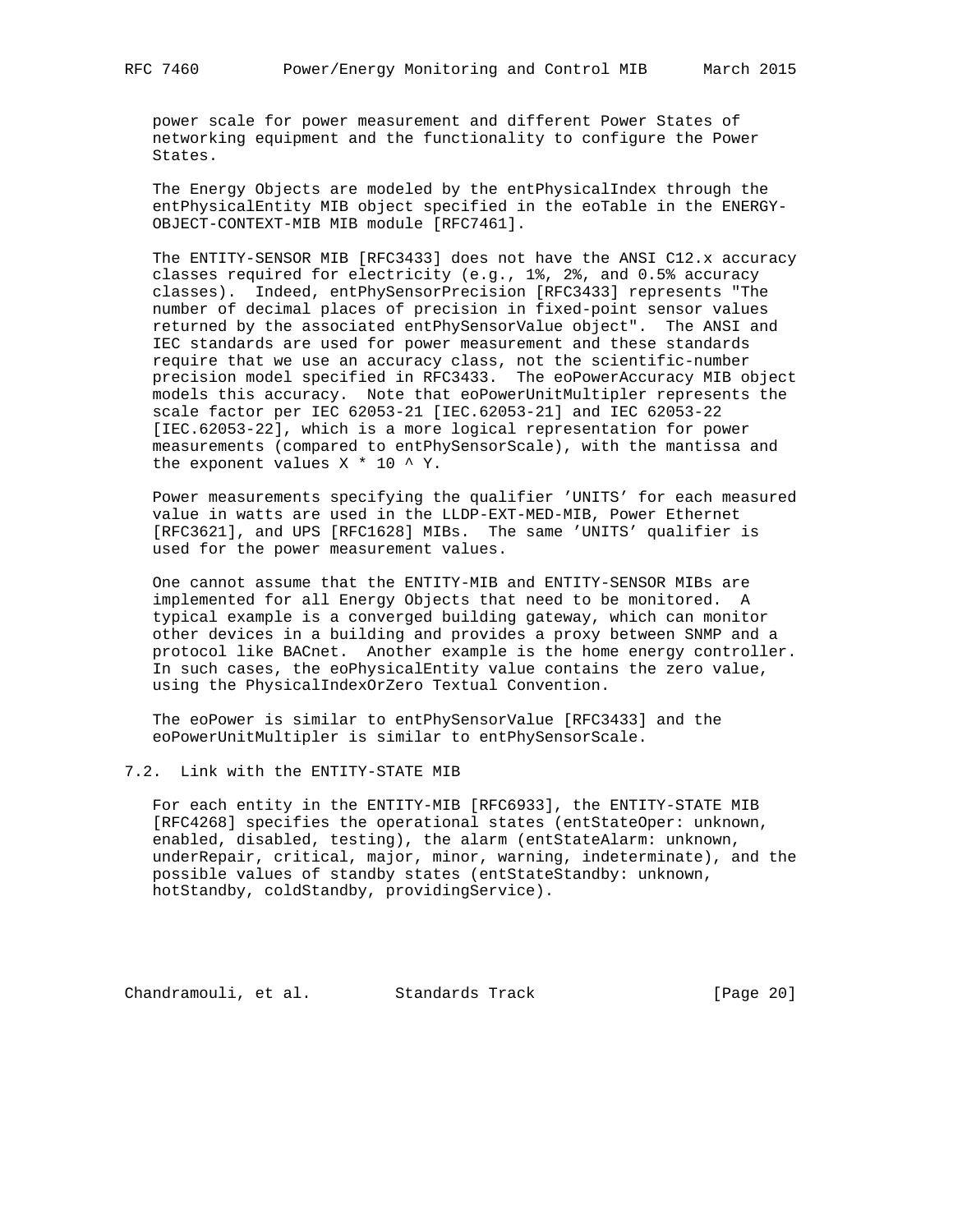From a power-monitoring point of view, in contrast to the entity operational states of entities, Power States are required, as proposed in the Monitoring and Control MIB for Power and Energy. Those Power States can be mapped to the different operational states in the ENTITY-STATE MIB, if a formal mapping is required. For example, the entStateStandby "unknown", "hotStandby", and "coldStandby" states could map to the Power State "unknown", "ready", "standby", respectively, while the entStateStandby "providingService" could map to any "low" to "high" Power State.

### 7.3. Link with the POWER-OVER-ETHERNET MIB

 The Power-over-Ethernet MIB [RFC3621] provides an energy monitoring and configuration framework for power over Ethernet devices. RFC 3621 defines a port group entity on a switch for power monitoring and management policy and does not use the entPhysicalIndex index. Indeed, pethMainPseConsumptionPower is indexed by the pethMainPseGroupIndex, which has no mapping with the entPhysicalIndex.

 If the Power-over-Ethernet MIB [RFC3621] is supported, the Energy Object eoethPortIndex and eoethPortGrpIndex contain the pethPsePortIndex and pethPsePortGroupIndex, respectively. However, one cannot assume that the Power-over-Ethernet MIB is implemented for most or all Energy Objects. In such cases, the eoethPortIndex and eoethPortGrpIndex values contain the zero value, via the new PethPsePortIndexOrZero and PethPsePortGroupIndexOrZero TCs.

 In either case, the entPhysicalIndex MIB object is used as the unique Energy Object index.

 Note that, even though the Power-over-Ethernet MIB [RFC3621] was created after the ENTITY-SENSOR MIB [RFC3433], it does not reuse the precision notion from the ENTITY-SENSOR MIB, i.e., the entPhySensorPrecision MIB object.

7.4. Link with the UPS MIB

 To protect against unexpected power disruption, data centers and buildings make use of Uninterruptible Power Supplies (UPS). To protect critical assets, a UPS can be restricted to a particular subset or domain of the network. UPS usage typically lasts only for a finite period of time, until normal power supply is restored. Planning is required to decide on the capacity of the UPS based on output power and duration of probable power outage. To properly provision UPS power in a data center or building, it is important to

Chandramouli, et al. Standards Track [Page 21]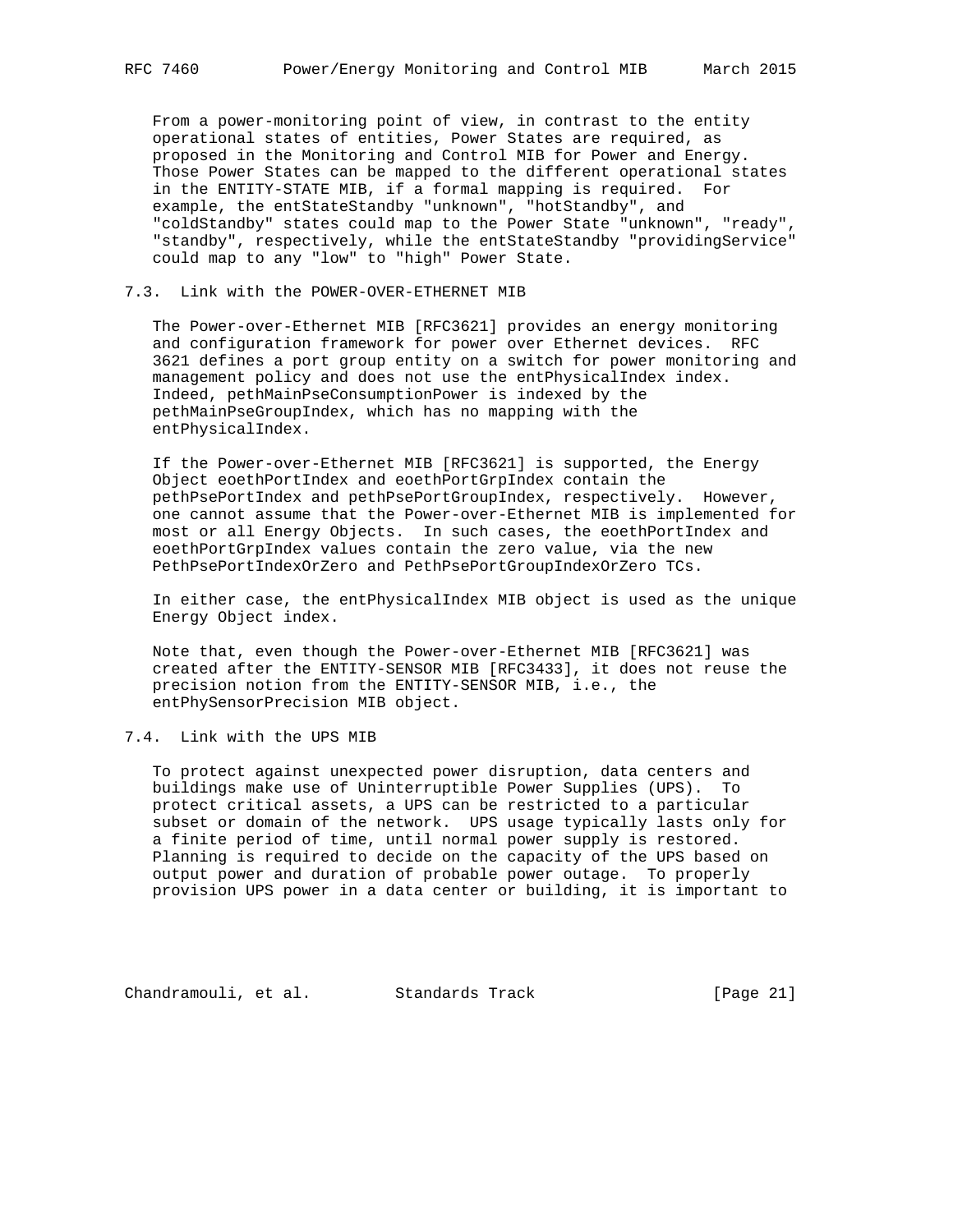first understand the total demand required to support all the entities in the site. This demand can be assessed and monitored via the Monitoring and Control MIB for Power and Energy.

 The UPS MIB [RFC1628] provides information on the state of the UPS network. Implementation of the UPS MIB is useful at the aggregate level of a data center or a building. The MIB module contains several groups of variables:

- upsIdent: Identifies the UPS entity (name, model, etc.).
- upsBattery group: Indicates the battery state (upsbatteryStatus, upsEstimatedMinutesRemaining, etc.)
- upsInput group: Characterizes the input load to the UPS (number of input lines, voltage, current, etc.).
- upsOutput: Characterizes the output from the UPS (number of output lines, voltage, current, etc.)
- upsAlarms: Indicates the various alarm events.

 The measurement of power in the UPS MIB is in volts, amperes, and watts. The units of power measurement are root mean square (RMS) volts and RMS amperes. They are not based on the EntitySensorDataScale and EntitySensorDataPrecision of ENTITY-SENSOR- MIB.

 Both the Monitoring and Control MIB for Power and Energy and the UPS MIB may be implemented on the same UPS SNMP agent, without conflict. In this case, the UPS device itself is the Energy Object and any of the UPS meters or submeters are the Energy Objects with a possible relationship as defined in [RFC7326].

### 7.5. Link with the LLDP and LLDP-MED MIBs

 The Link Layer Discovery Protocol (LLDP) is a Data Link Layer protocol used by network devices to advertise their identities, capabilities, and interconnections on a LAN network.

 The Media Endpoint Discovery is an enhancement of LLDP, known as LLDP-MED. The LLDP-MED enhancements specifically address voice applications. LLDP-MED covers six basic areas: capability discovery, LAN speed and duplex discovery, network policy discovery, location identification discovery, inventory discovery, and power discovery.

Chandramouli, et al. Standards Track [Page 22]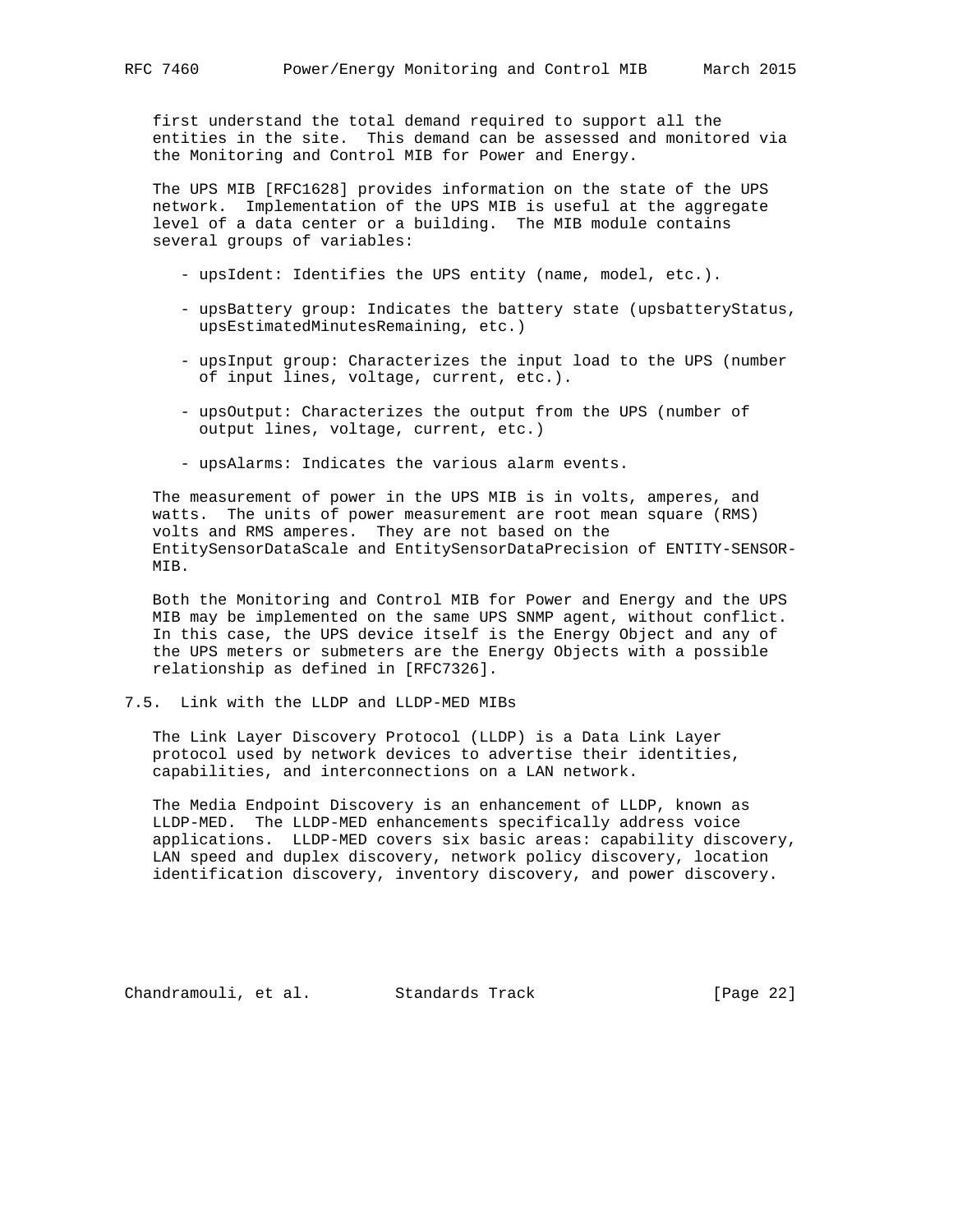Of particular interest to the current MIB module is the power discovery, which allows the endpoint device (such as a PoE phone) to convey power requirements to the switch. In power discovery, LLDP-MED has four Type-Length-Values (TLVs): power type, power source, power priority, and power value. Respectively, those TLVs provide information related to the type of power (power sourcing entity versus powered device), how the device is powered (from the line, from a backup source, from external power source, etc.), the power priority (how important is it that this device has power?), and how much power the device needs.

 The power priority specified in the LLDP-MED MIB [LLDP-MED-MIB] actually comes from the Power-over-Ethernet MIB [RFC3621]. If the Power-over-Ethernet MIB [RFC3621] is supported, the exact value from the pethPsePortPowerPriority [RFC3621] is copied over into the lldpXMedRemXPoEPDPowerPriority [LLDP-MED-MIB]; otherwise, the value in lldpXMedRemXPoEPDPowerPriority is "unknown". From the Monitoring and Control MIB for Power and Energy, it is possible to identify the pethPsePortPowerPriority [RFC3621], via the eoethPortIndex and eoethPortGrpIndex.

 The lldpXMedLocXPoEPDPowerSource [LLDP-MED-MIB] is similar to eoPowerMeasurementLocal in indicating if the power for an attached device is local or from a remote device. If the LLDP-MED MIB is supported, the following mapping can be applied to the eoPowerMeasurementLocal: lldpXMedLocXPoEPDPowerSource fromPSE(2) and local(3) can be mapped to false and true, respectively.

8. Structure of the MIB

 The primary MIB object in the energyObjectMib MIB module is the energyObjectMibObjects root. The eoPowerTable table of energyObjectMibObjects describes the power measurement attributes of an Energy Object entity. The identity of a device in terms of uniquely identification of the Energy Object and its relationship to other entities in the network are addressed in [RFC7461].

 Logically, this MIB module is a sparse extension of the ENERGY- OBJECT-CONTEXT-MIB module [RFC7461]. Thus, the following requirements that are applied to [RFC7461] are also applicable. As a requirement for this MIB module, [RFC7461] SHOULD be implemented and as Module Compliance of ENTITY-MIB V4 [RFC6933] with respect to entity4CRCompliance MUST be supported, which requires four MIB objects: entPhysicalIndex, entPhysicalClass, entPhysicalName, and entPhysicalUUID MUST be implemented.

Chandramouli, et al. Standards Track [Page 23]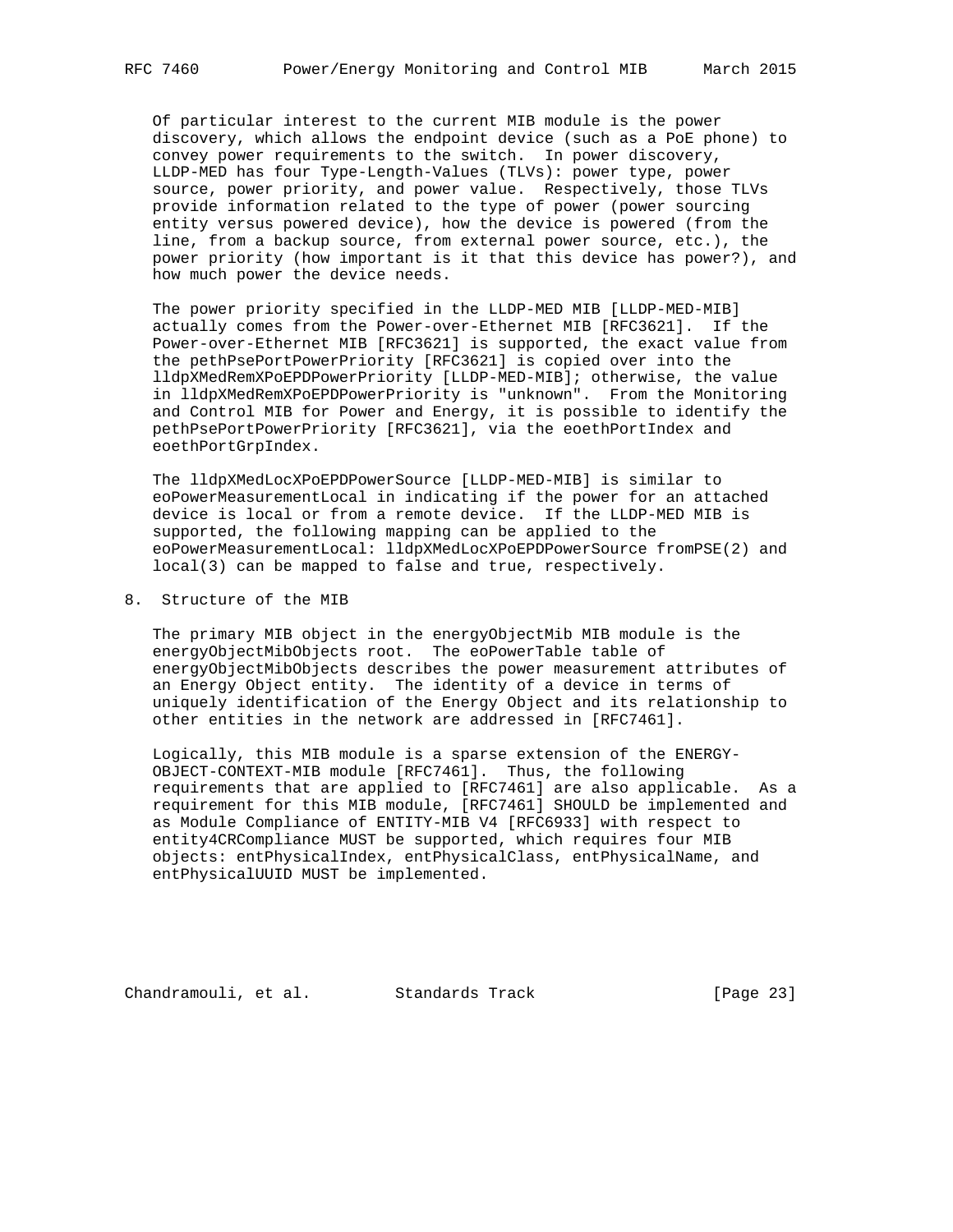The eoMeterCapabilitiesTable is useful to enable applications to determine the capabilities supported by the local management agent. This table indicates the energy-monitoring MIB groups that are supported by the local management system. By reading the value of this object, it is possible for applications to know which tables contain the information and are usable without walking through the table and querying every element that involves a trial-and-error process.

 The power measurement of an Energy Object contains information describing its power usage (eoPower) and its current Power State (eoPowerOperState). In addition to power usage, additional information describing the units of measurement (eoPowerAccuracy, eoPowerUnitMultiplier), how power usage measurement was obtained (eoPowerMeasurementCaliber), the source of power measurement (eoPowerMeasurementLocal), and the type of power (eoPowerCurrentType) are described.

 An Energy Object may contain an optional eoEnergyTable to describe energy measurement information over time.

 An Energy Object may contain an optional eoACPwrAttributesTable table (specified in the POWER-ATTRIBUTES-MIB module) that describes the electrical characteristics associated with the current Power State and usage.

 An Energy Object may also contain optional battery information associated with this entity.

- 9. MIB Definitions
- 9.1. The IANAPowerStateSet-MIB Module

 -- \*\*\*\*\*\*\*\*\*\*\*\*\*\*\*\*\*\*\*\*\*\*\*\*\*\*\*\*\*\*\*\*\*\*\*\*\*\*\*\*\*\*\*\*\*\*\*\*\*\*\*\*\*\*\*\*\*\*\*\*  $-$  -- This MIB, maintained by IANA, contains a single Textual -- Convention: PowerStateSet  $-$ -- \*\*\*\*\*\*\*\*\*\*\*\*\*\*\*\*\*\*\*\*\*\*\*\*\*\*\*\*\*\*\*\*\*\*\*\*\*\*\*\*\*\*\*\*\*\*\*\*\*\*\*\*\*\*\*\*\*\*\*\*

IANAPowerStateSet-MIB DEFINITIONS ::= BEGIN

| IMPORTS                |                 |
|------------------------|-----------------|
| MODULE-IDENTITY, mib-2 | FROM SNMPv2-SMI |
| TEXTUAL-CONVENTION     | FROM SNMPv2-TC; |

ianaPowerStateSet MODULE-IDENTITY

Chandramouli, et al. Standards Track [Page 24]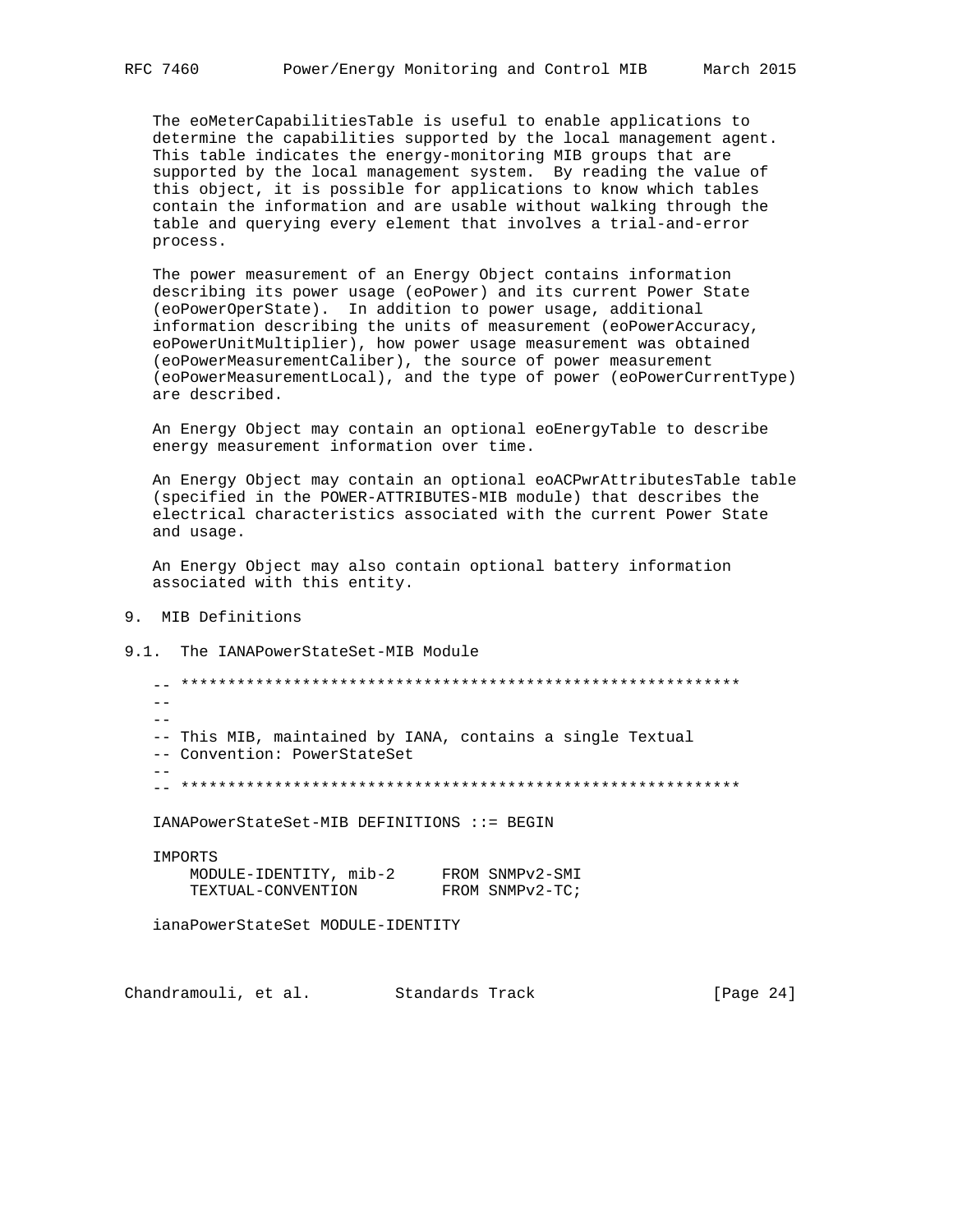LAST-UPDATED "201502090000Z" -- 9 February 2015 ORGANIZATION "IANA" CONTACT-INFO " Internet Assigned Numbers Authority Postal: ICANN 12025 Waterfront Drive, Suite 300 Los Angeles, CA 90094 United States Tel: +1-310-301 5800 EMail: iana@iana.org" DESCRIPTION "Copyright (c) 2015 IETF Trust and the persons identified as authors of the code. All rights reserved. Redistribution and use in source and binary forms, with or without modification, is permitted pursuant to, and subject to the license terms contained in, the Simplified BSD License set forth in Section 4.c of the IETF Trust's Legal Provisions Relating to IETF Documents (http://trustee.ietf.org/license-info). This MIB module defines the PowerStateSet Textual Convention, which specifies the Power State Sets and Power State Set Values an Energy Object supports. The initial version of this MIB module was published in RFC 7460; for full legal notices see the RFC itself." -- revision history REVISION "201502090000Z" -- 9 February 2015 DESCRIPTION "Initial version of this MIB module, as published as RFC 7460." ::= { mib-2 228 } PowerStateSet ::= TEXTUAL-CONVENTION STATUS current DESCRIPTION "IANAPowerState is a textual convention that describes Power State Sets and Power State Set Values an Energy Object supports. IANA has created a registry of Power State supported by an Energy Object and IANA shall administer the list of Power State Sets and Power States.

Chandramouli, et al. Standards Track [Page 25]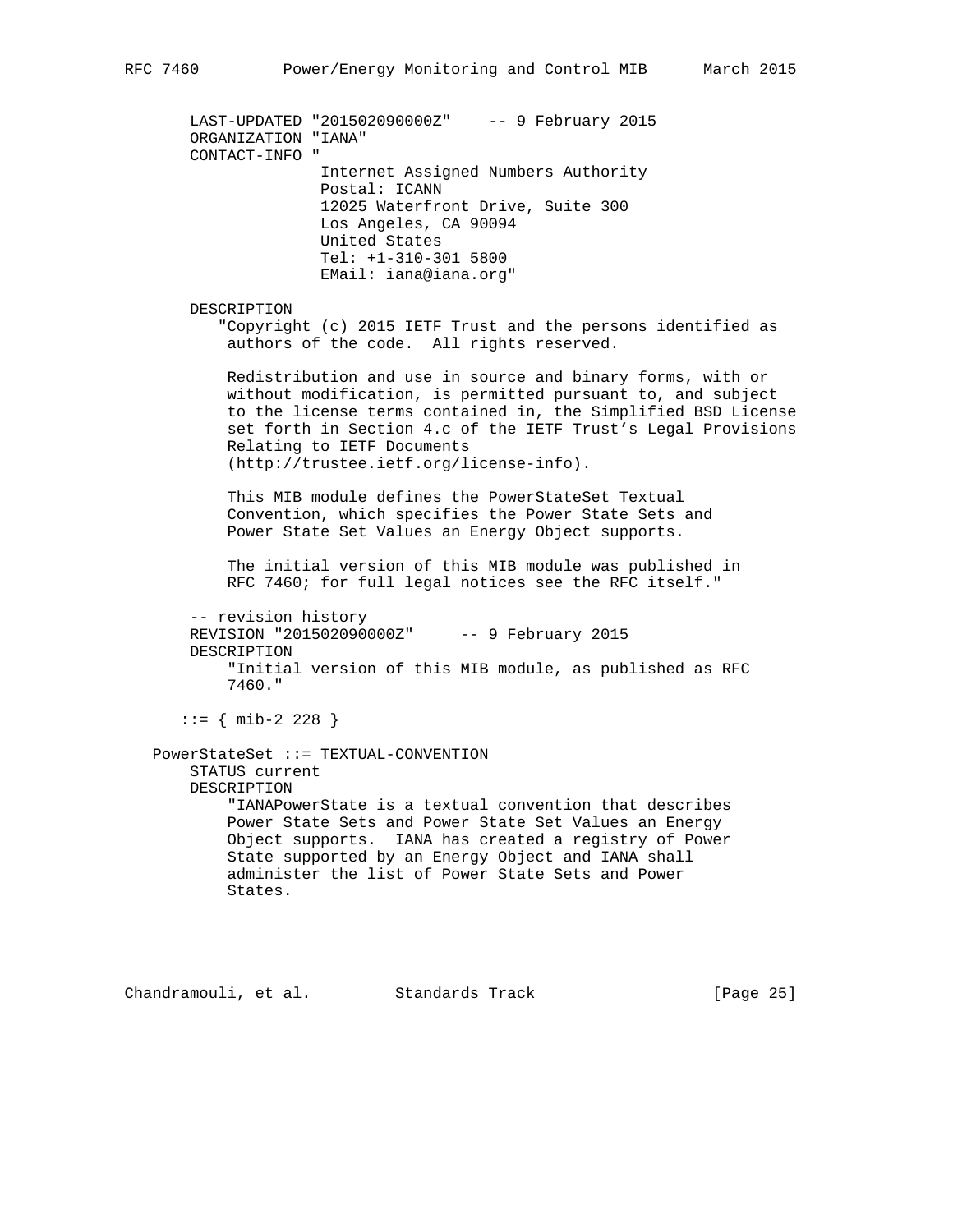The Textual Convention assumes that Power States in a Power State Set are limited to 255 distinct values. For a Power State Set S, the named number with the value S \* 256 is allocated to indicate the Power State Set. For a Power State X in the Power State Set S, the named number with the value  $S * 256 + X + 1$  is allocated to represent the Power State. Requests for new values should be made to IANA via email (iana@iana.org)." REFERENCE "http://www.iana.org/assignments/power-state-sets" SYNTAX INTEGER { other(0),  $-$  indicates other set unknown(255), -- unknown  $ieee1621(256)$ ,  $-$ - indicates IEEE1621 set ieee1621Off(257), ieee1621Sleep(258), ieee1621On(259), dmtf(512), -- indicates DMTF set  $dmtfon(513)$ , dmtfSleepLight(514), dmtfSleepDeep(515), dmtfOffHard(516), dmtfOffSoft(517), dmtfHibernate(518), dmtfPowerOffSoft(519), dmtfPowerOffHard(520), dmtfMasterBusReset(521), dmtfDiagnosticInterrapt(522), dmtfOffSoftGraceful(523), dmtfOffHardGraceful(524), dmtfMasterBusResetGraceful(525), dmtfPowerCycleOffSoftGraceful(526), dmtfPowerCycleHardGraceful(527), eman(1024), -- indicates EMAN set emanMechOff(1025), emanSoftOff(1026), emanHibernate(1027), emanSleep(1028), emanStandby(1029), emanReady(1030), emanLowMinus(1031), emanLow(1032),

Chandramouli, et al. Standards Track [Page 26]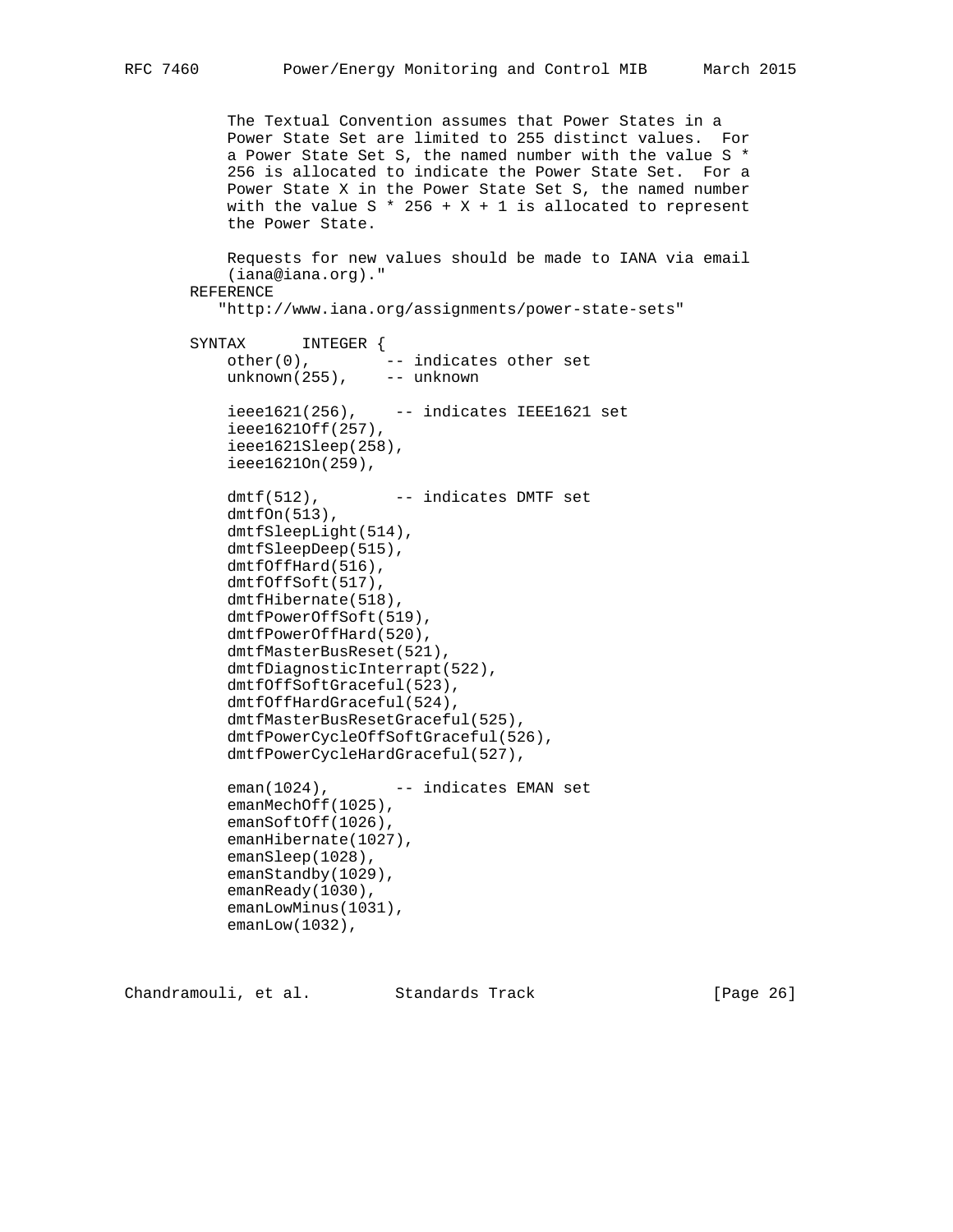```
 emanMediumMinus(1033),
            emanMedium(1034),
            emanHighMinus(1035),
            emanHigh(1036)
 }
       END
9.2. The ENERGY-OBJECT-MIB MIB Module
    -- ************************************************************
   - -- -- This MIB is used to monitor power usage of network
    -- devices
- -- *************************************************************
   ENERGY-OBJECT-MIB DEFINITIONS ::= BEGIN
    IMPORTS
       MODULE-IDENTITY,
       OBJECT-TYPE,
       NOTIFICATION-TYPE,
      min-2, Integer32, Counter32, Unsigned32, TimeTicks
            FROM SNMPv2-SMI
        TEXTUAL-CONVENTION, RowStatus, TimeInterval,
        TimeStamp, TruthValue, StorageType
            FROM SNMPv2-TC
       MODULE-COMPLIANCE, NOTIFICATION-GROUP, OBJECT-GROUP
           FROM SNMPv2-CONF
        OwnerString
         FROM RMON-MIB
        entPhysicalIndex
          FROM ENTITY-MIB
       PowerStateSet
          FROM IANAPowerStateSet-MIB;
    energyObjectMib MODULE-IDENTITY
       LAST-UPDATED "201502090000Z" -- 9 February 2015
       ORGANIZATION "IETF EMAN Working Group"
       CONTACT-INFO
                "WG charter:
                http://datatracker.ietf.org/wg/eman/charter/
                 Mailing Lists:
                 General Discussion: eman@ietf.org
```
Chandramouli, et al. Standards Track [Page 27]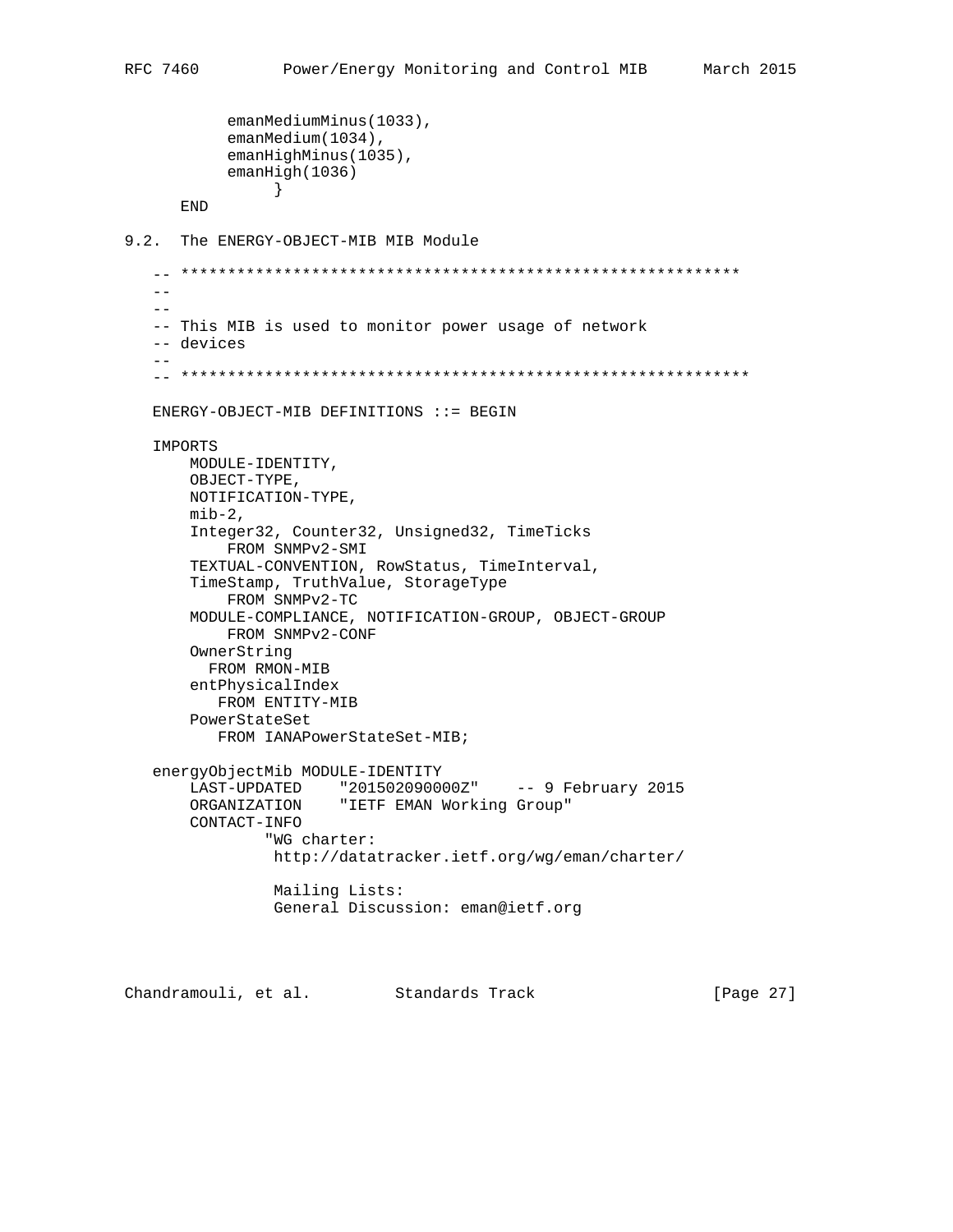To Subscribe: https://www.ietf.org/mailman/listinfo/eman Archive: http://www.ietf.org/mail-archive/web/eman Editors: Mouli Chandramouli Cisco Systems, Inc. Sarjapur Outer Ring Road Bangalore 560103 India Phone: +91 80 4429 2409 Email: moulchan@cisco.com Brad Schoening 44 Rivers Edge Drive Little Silver, NJ 07739 United States Email: brad.schoening@verizon.net Juergen Quittek NEC Europe, Ltd. NEC Laboratories Europe Network Research Division Kurfuersten-Anlage 36 Heidelberg 69115 Germany Phone: +49 6221 4342-115 Email: quittek@neclab.eu Thomas Dietz NEC Europe, Ltd. NEC Laboratories Europe Network Research Division Kurfuersten-Anlage 36 69115 Heidelberg Germany Phone: +49 6221 4342-128 Email: Thomas.Dietz@nw.neclab.eu

 Benoit Claise Cisco Systems, Inc. De Kleetlaan 6a b1 Degem 1831 Belgium Phone: +32 2 704 5622 Email: bclaise@cisco.com"

Chandramouli, et al. Standards Track [Page 28]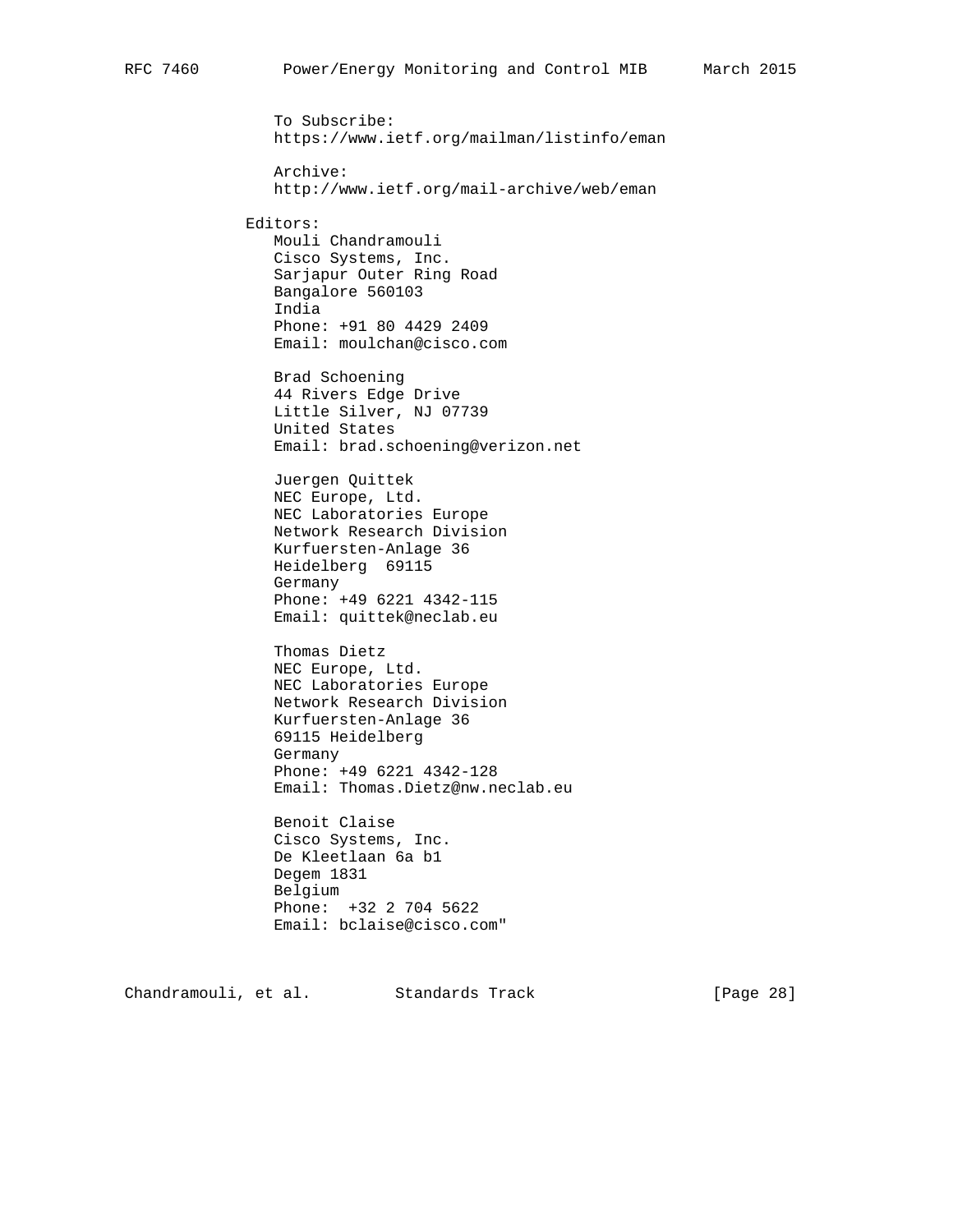```
 DESCRIPTION
        "Copyright (c) 2015 IETF Trust and the persons identified as
         authors of the code. All rights reserved.
         Redistribution and use in source and binary forms, with or
         without modification, is permitted pursuant to, and subject
         to the license terms contained in, the Simplified BSD License
         set forth in Section 4.c of the IETF Trust's Legal Provisions
         Relating to IETF Documents
         (http://trustee.ietf.org/license-info).
         This MIB is used to monitor power and energy in
         devices.
         The tables eoMeterCapabilitiesTable and eoPowerTable
         are a sparse extension of the eoTable from the
         ENERGY-OBJECT-CONTEXT-MIB. As a requirement,
         [RFC7461] SHOULD be implemented.
         Module Compliance of ENTITY-MIB v4 with respect to
         entity4CRCompliance MUST be supported which requires
         implementation of 4 MIB objects: entPhysicalIndex,
         entPhysicalClass, entPhysicalName and entPhysicalUUID."
    REVISION "201502090000Z" -- 9 February 2015
    DESCRIPTION
        "Initial version, published as RFC 7460."
   ::= { mib-2 229 }
 energyObjectMibNotifs OBJECT IDENTIFIER
    ::= { energyObjectMib 0 }
 energyObjectMibObjects OBJECT IDENTIFIER
     ::= { energyObjectMib 1 }
 energyObjectMibConform OBJECT IDENTIFIER
     ::= { energyObjectMib 2 }
 -- Textual Conventions
 UnitMultiplier ::= TEXTUAL-CONVENTION
     STATUS current
     DESCRIPTION
        "The Unit Multiplier is an integer value that represents
        the IEEE 61850 Annex A units multiplier associated with
        the integer units used to measure the power or energy.
```
Chandramouli, et al. Standards Track [Page 29]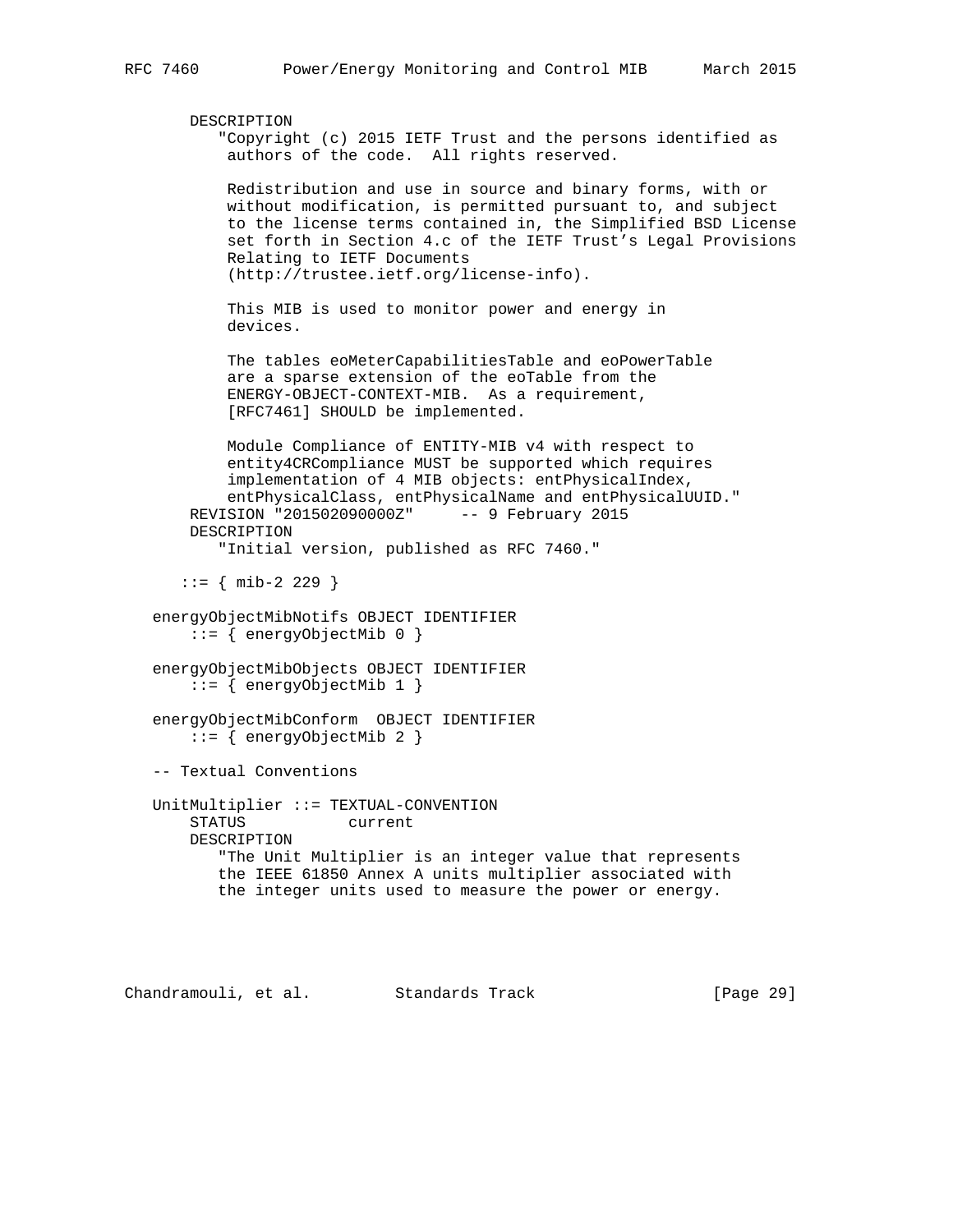```
 For example, when used with eoPowerUnitMultiplier, -3
          represents 10^-3 or milliwatts."
       REFERENCE
          "The International System of Units (SI), National
          Institute of Standards and Technology, Spec. Publ. 330,
          August 1991."
       SYNTAX INTEGER {
          yocto(-24), -- 10^{\sim}-24zepto(-21), -- 10^{\text{-}}-21atto(-18), -- 10^{\sim}-18femto(-15), -- 10^{\lambda}-15
          pico(-12), -- 10^{\lambda}-12<br>nano(-9), -- 10^{\lambda}-9
          \frac{\text{mano}(-9)}{\text{micro}(-6)}, -- 10^-9
micro(-6), -- 10^-6
min11(-3), --- 10^{\lambda} - 3units(0), -- 10<sup>0</sup>kilo(3), -- 10^3mega(6), -- 10^{6} giga(9), -- 10^9
tera(12), -- 10^212peta(15), -- 10^{\lambda}15exa(18), -- 10^18zeta(21), -- 10^221 yotta(24) -- 10^24
       }
   -- Objects
   eoMeterCapabilitiesTable OBJECT-TYPE
      SYNTAX SEQUENCE OF EOMeterCapabilitiesEntry<br>MAX-ACCESS not-accessible
                    not-accessible
       STATUS current
       DESCRIPTION
          "This table is useful for helping applications determine
          the monitoring capabilities supported by the local
          management agents. It is possible for applications to
          know which tables are usable without going through a
          trial-and-error process."
       ::= { energyObjectMibObjects 1 }
   eoMeterCapabilitiesEntry OBJECT-TYPE
       SYNTAX EoMeterCapabilitiesEntry
      MAX-ACCESS not-accessible<br>CEATIC survent
       STATUS current
       DESCRIPTION
          "An entry describes the metering capability of an Energy
          Object."
       INDEX { entPhysicalIndex }
```
Chandramouli, et al. Standards Track [Page 30]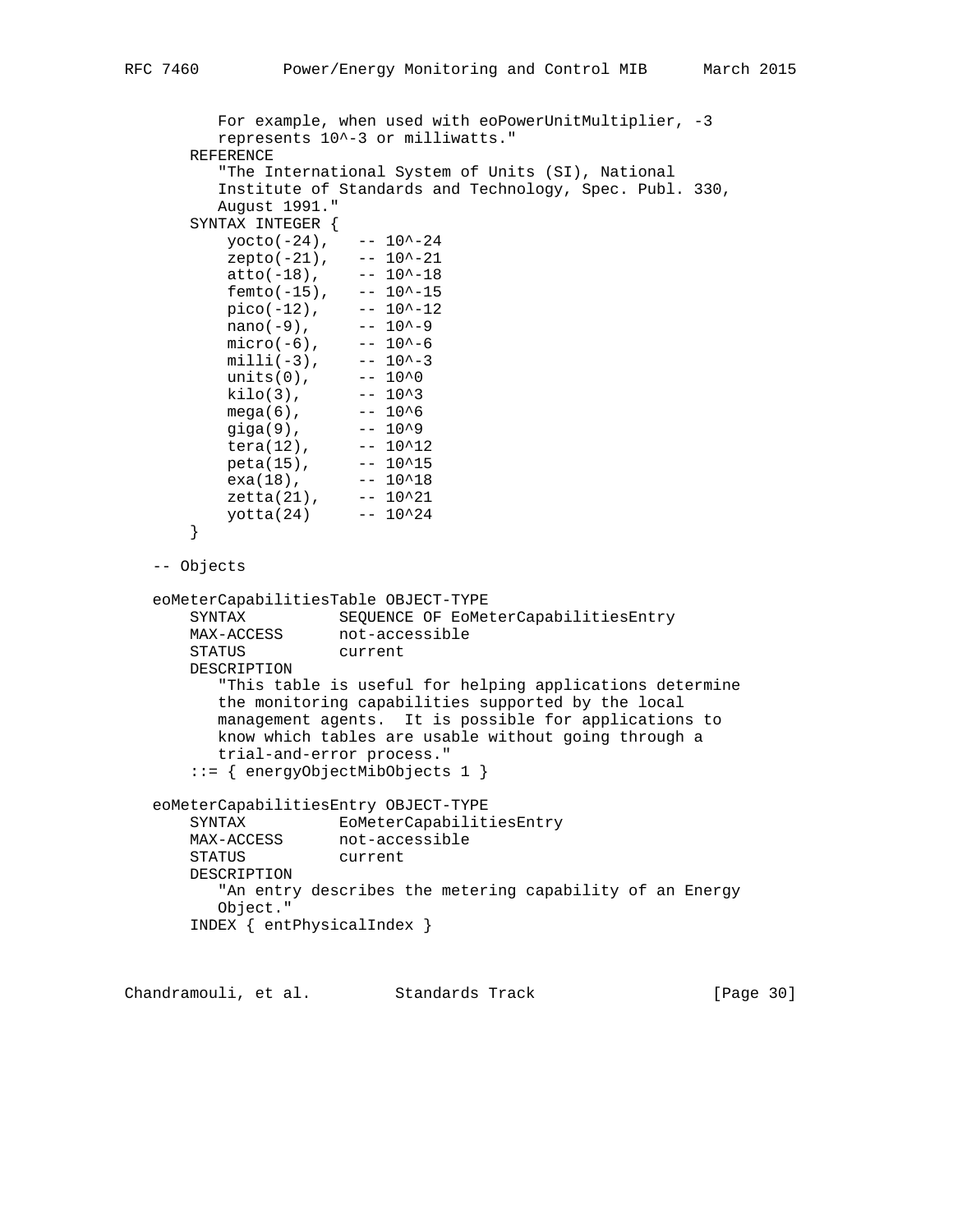```
 ::= { eoMeterCapabilitiesTable 1 }
   EoMeterCapabilitiesEntry ::= SEQUENCE {
          eoMeterCapability BITS
 }
   eoMeterCapability OBJECT-TYPE
      SYNTAX BITS {
       none(0),
 powermetering(1), -- power measurement
energymetering(2), -- energy measurement
 powerattributes(3) -- power attributes
 }
MAX-ACCESS read-only
 STATUS current
      DESCRIPTION
        "An indication of the energy-monitoring capabilities
        supported by this agent. This object use a BITS syntax
        and indicates the MIB groups supported by the probe. By
        reading the value of this object, it is possible to
        determine the MIB tables supported."
      ::= { eoMeterCapabilitiesEntry 1 }
   eoPowerTable OBJECT-TYPE
 SYNTAX SEQUENCE OF EoPowerEntry
 MAX-ACCESS not-accessible
 STATUS current
      DESCRIPTION
        "This table lists Energy Objects."
      ::= { energyObjectMibObjects 2 }
   eoPowerEntry OBJECT-TYPE
 SYNTAX EoPowerEntry
 MAX-ACCESS not-accessible
 STATUS current
      DESCRIPTION
        "An entry describes the power usage of an Energy Object."
      INDEX { entPhysicalIndex }
     ::= { eoPowerTable 1 }
   EoPowerEntry ::= SEQUENCE {
eoPower integer32,
eoPowerNameplate Unsigned32,
eoPowerUnitMultiplier UnitMultiplier,
eoPowerAccuracy integer32,
 eoPowerMeasurementCaliber INTEGER,
 eoPowerCurrentType INTEGER,
eoPowerMeasurementLocal TruthValue,
```
Chandramouli, et al. Standards Track [Page 31]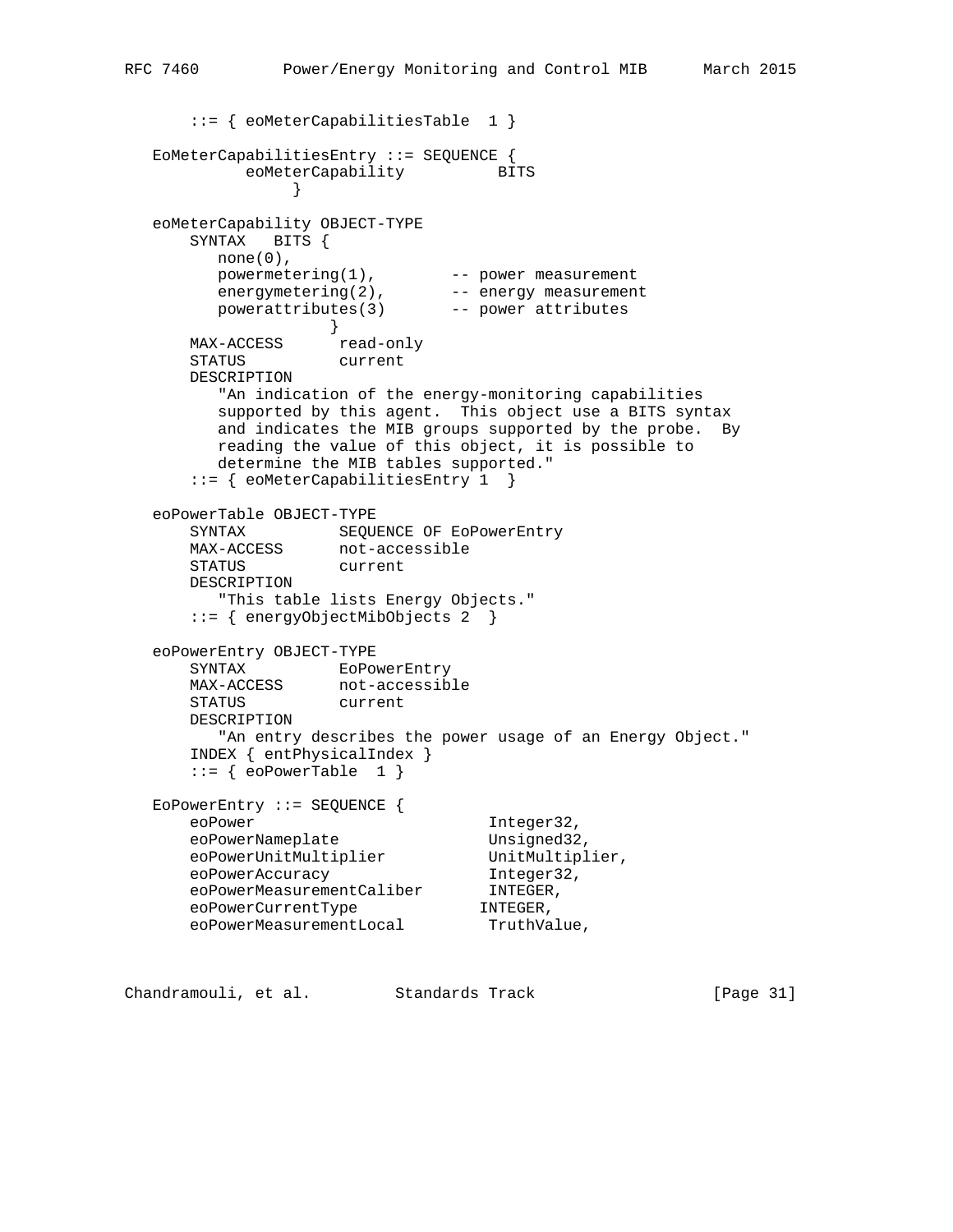```
eoPowerAdminState PowerStateSet,<br>eoPowerOperState PowerStateSet
eoPowerOperState PowerStateSet,
 eoPowerStateEnterReason OwnerString
     }
   eoPower OBJECT-TYPE
 SYNTAX Integer32
UNITS "watts"
MAX-ACCESS read-only
 STATUS current
       DESCRIPTION
          "This object indicates the power measured for the Energy
          Object. For alternating current, this value is obtained
          as an average over fixed number of AC cycles. This value
          is specified in SI units of watts with the magnitude of
          watts (milliwatts, kilowatts, etc.) indicated separately
          in eoPowerUnitMultiplier. The accuracy of the measurement
          is specified in eoPowerAccuracy. The direction of power
          flow is indicated by the sign on eoPower. If the Energy
          Object is consuming power, the eoPower value will be
          positive. If the Energy Object is producing power, the
          eoPower value will be negative.
          The eoPower MUST be less than or equal to the maximum
          power that can be consumed at the Power State specified
          by eoPowerState.
          The eoPowerMeasurementCaliber object specifies how the
          usage value reported by eoPower was obtained. The eoPower
          value must report 0 if the eoPowerMeasurementCaliber is
          'unavailable'. For devices that cannot measure or
          report power, this option can be used."
      ::= { eoPowerEntry 1 }
   eoPowerNameplate OBJECT-TYPE
      SYNTAX Unsigned32<br>
UNITS "watts"
UNITS "watts"
MAX-ACCESS read-only
 STATUS current
       DESCRIPTION
          "This object indicates the rated maximum consumption for
          the fully populated Energy Object. The nameplate power
          requirements are the maximum power numbers given in SI
          watts and, in almost all cases, are well above the
          expected operational consumption. Nameplate power is
          widely used for power provisioning. This value is
          specified in either units of watts or voltage and
          current. The units are therefore SI watts or equivalent
```
Chandramouli, et al. Standards Track [Page 32]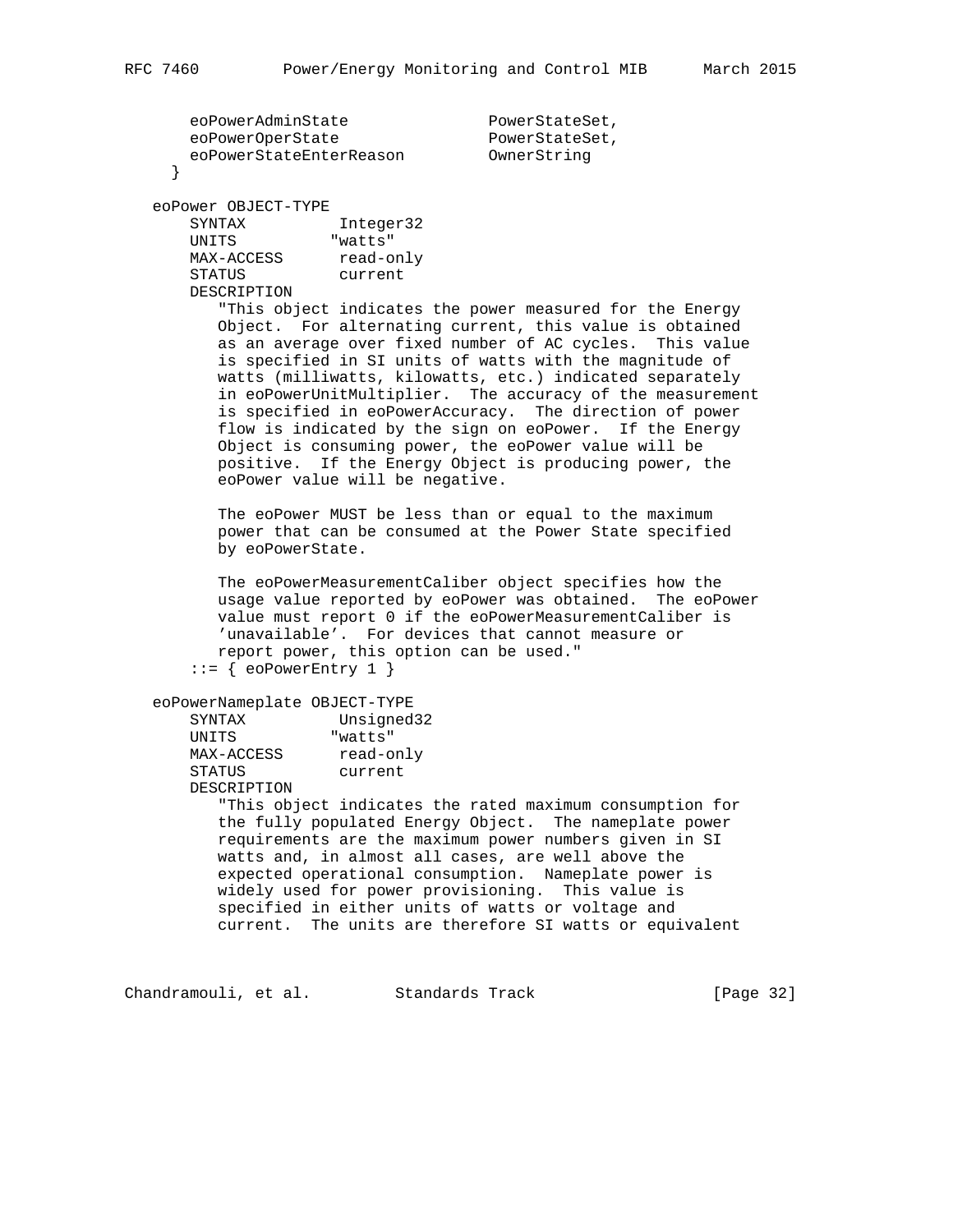```
 Volt-Amperes with the magnitude (milliwatts, kilowatts,
         etc.) indicated separately in eoPowerUnitMultiplier."
      ::= { eoPowerEntry 2 }
   eoPowerUnitMultiplier OBJECT-TYPE
 SYNTAX UnitMultiplier
MAX-ACCESS read-only
       STATUS current
       DESCRIPTION
          "The magnitude of watts for the usage value in eoPower
         and eoPowerNameplate."
      ::= { eoPowerEntry 3 }
   eoPowerAccuracy OBJECT-TYPE
       SYNTAX Integer32 (0..10000)
      UNITS "hundredths of percent"
MAX-ACCESS read-only
 STATUS current
       DESCRIPTION
          "This object indicates a percentage value, in hundredths of a
          percent, representing the assumed accuracy of the usage
         reported by eoPower. For example, the value 1010 means
         the reported usage is accurate to +/- 10.1 percent. This
          value is zero if the accuracy is unknown or not
          applicable based upon the measurement method.
         ANSI and IEC define the following accuracy classes for
          power measurement:
              IEC 62053-22 60044-1 class 0.1, 0.2, 0.5, 1 3.
              ANSI C12.20 class 0.2, 0.5"
      ::= { eoPowerEntry 4 }
   eoPowerMeasurementCaliber OBJECT-TYPE
       SYNTAX INTEGER {
                         unavailable(1) ,
                         unknown(2),
                         actual(3) ,
                         estimated(4),
                    static(5) }
      MAX-ACCESS
       STATUS current
       DESCRIPTION
          "This object specifies how the usage value reported by
          eoPower was obtained:
          - unavailable(1): Indicates that the usage is not
          available. In such a case, the eoPower value must be 0
          for devices that cannot measure or report power this
Chandramouli, et al. Standards Track [Page 33]
```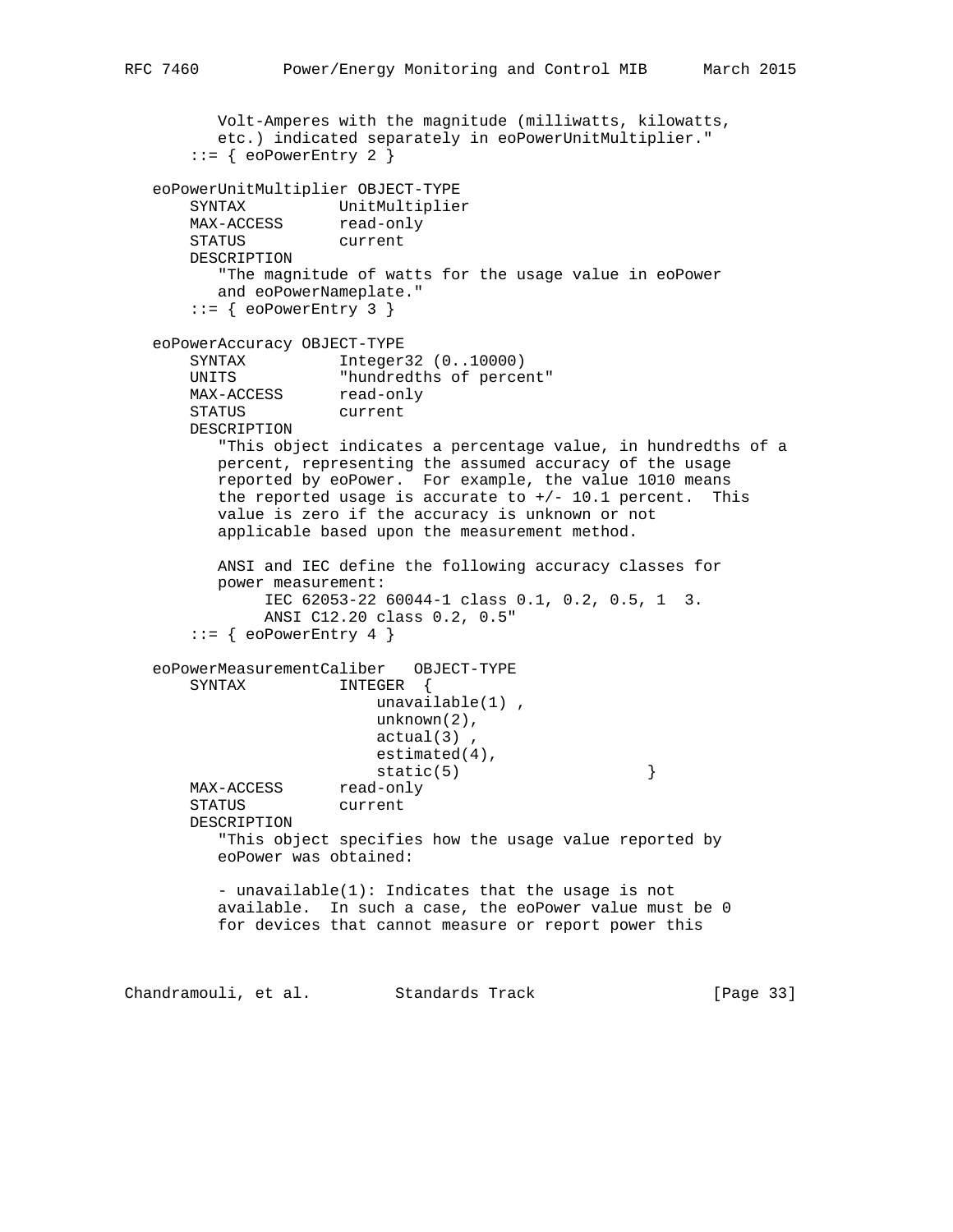option can be used.

 - unknown(2): Indicates that the way the usage was determined is unknown. In some cases, entities report aggregate power on behalf of another device. In such cases it is not known whether the usage reported is actual, estimated, or static.

 - actual(3): Indicates that the reported usage was measured by the entity through some hardware or direct physical means. The usage data reported is not estimated or static but is the measured consumption rate.

 - estimated(4): Indicates that the usage was not determined by physical measurement. The value is a derivation based upon the device type, state, and/or current utilization using some algorithm or heuristic. It is presumed that the entity's state and current configuration were used to compute the value.

 - static(5): Indicates that the usage was not determined by physical measurement, algorithm, or derivation. The usage was reported based upon external tables, specifications, and/or model information. For example, a PC Model X draws 200W, while a PC Model Y draws 210W."  $::=$  { eoPowerEntry 5 }

```
 eoPowerCurrentType OBJECT-TYPE
       SYNTAX INTEGER {
                        ac(1),
                        dc(2),
                    unknown(3)<br>}
 }
       MAX-ACCESS read-only
       STATUS current
       DESCRIPTION
          "This object indicates whether the eoPower for the
          Energy Object reports alternating current 'ac', direct
          current 'dc', or that the current type is unknown."
      ::= { eoPowerEntry 6 }
   eoPowerMeasurementLocal OBJECT-TYPE
       SYNTAX TruthValue
      MAX-ACCESS read-only
       STATUS current
       DESCRIPTION
          "This object indicates the source of power measurement
          and can be useful when modeling the power usage of
```
Chandramouli, et al. Standards Track [Page 34]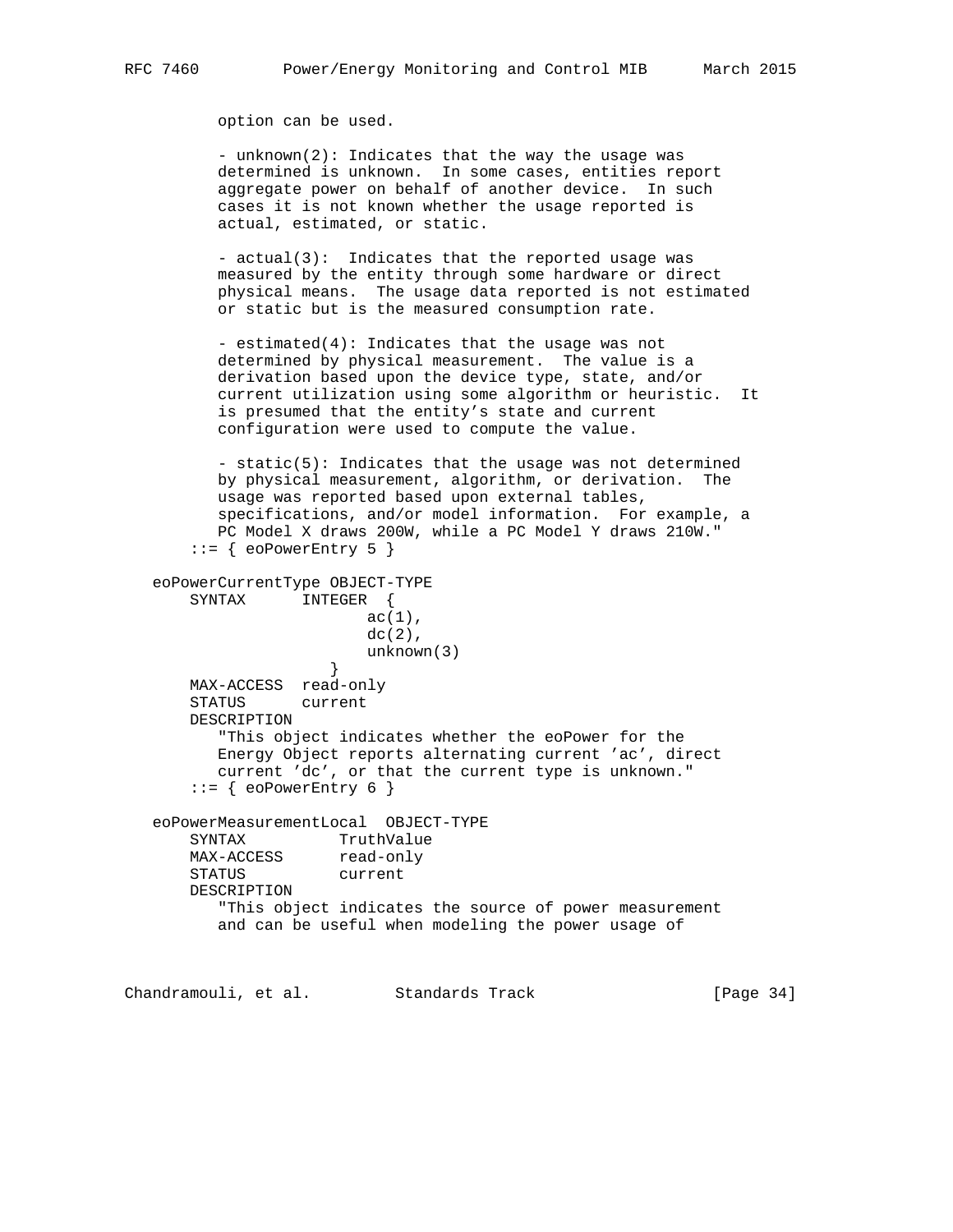attached devices. The power measurement can be performed by the entity itself or the power measurement of the entity can be reported by another trusted entity using a protocol extension. A value of true indicates the measurement is performed by the entity, whereas false indicates that the measurement was performed by another entity."  $::=$  { eoPowerEntry 7 } eoPowerAdminState OBJECT-TYPE SYNTAX PowerStateSet MAX-ACCESS read-write STATUS current DESCRIPTION "This object specifies the desired Power State and the Power State Set for the Energy Object. Note that other(0) is not a Power State Set and unknown(255) is not a Power State as such, but simply an indication that the Power State of the Energy Object is unknown. Possible values of eoPowerAdminState within the Power State Set are registered at IANA. A current list of assignments can be found at <http://www.iana.org/assignments/power-state-sets>"  $::=$  { eoPowerEntry 8 } eoPowerOperState OBJECT-TYPE SYNTAX PowerStateSet MAX-ACCESS read-only STATUS current DESCRIPTION "This object specifies the current operational Power State and the Power State Set for the Energy Object. other(0) is not a Power State Set and unknown(255) is not a Power State as such, but simply an indication that the Power State of the Energy Object is unknown. Possible values of eoPowerOperState within the Power State Set are registered at IANA. A current list of assignments can be found at <http://www.iana.org/assignments/power-state-sets>"  $::=$  { eoPowerEntry 9 } eoPowerStateEnterReason OBJECT-TYPE SYNTAX OwnerString MAX-ACCESS read-write STATUS current DESCRIPTION "This string object describes the reason for the

Chandramouli, et al. Standards Track [Page 35]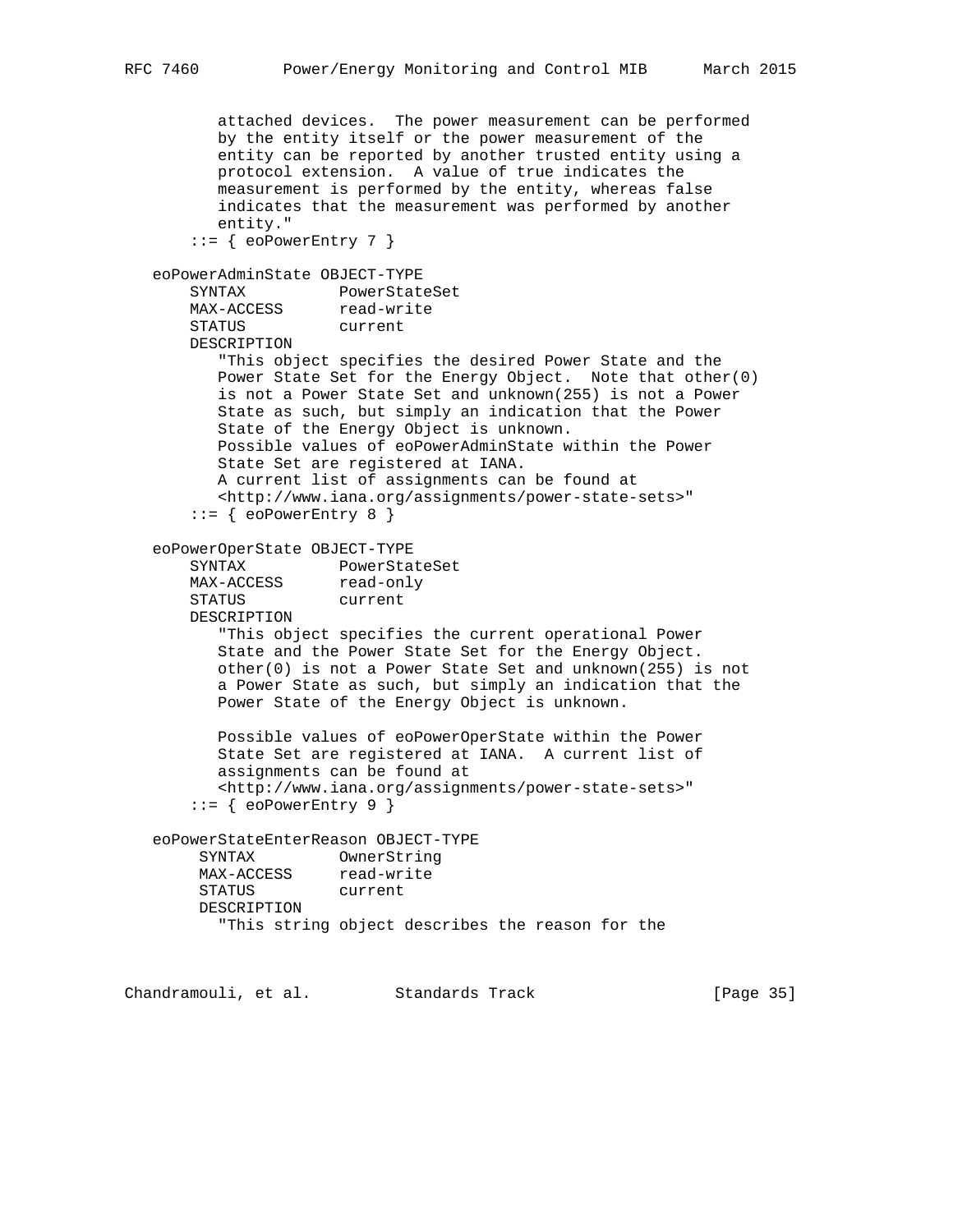```
 eoPowerAdminState transition. Alternatively, this string
        may contain with the entity that configured this Energy
        Object to this Power State."
       DEFVAL { "" }
      ::= { eoPowerEntry 10 }
   eoPowerStateTable OBJECT-TYPE
SYNTAX SEQUENCE OF EoPowerStateEntry
 MAX-ACCESS not-accessible
      STATUS current
      DESCRIPTION
        "This table enumerates the maximum power usage, in watts,
        for every single supported Power State of each Energy
        Object.
        This table has cross-reference with the eoPowerTable,
        containing rows describing each Power State for the
        corresponding Energy Object. For every Energy Object in
        the eoPowerTable, there is a corresponding entry in this
        table."
      ::= { energyObjectMibObjects 3 }
   eoPowerStateEntry OBJECT-TYPE
 SYNTAX EoPowerStateEntry
 MAX-ACCESS not-accessible
      STATUS current
      DESCRIPTION
         "A eoPowerStateEntry extends a corresponding
        eoPowerEntry. This entry displays max usage values at
        every single possible Power State supported by the Energy
        Object.
        For example, given the values of a Energy Object
        corresponding to a maximum usage of 0 W at the
        state emanmechoff, 8 W at state 6 (ready), 11 W at state
        emanmediumMinus, and 11 W at state emanhigh:
               State MaxUsage Units
emanmechoff 0 W
 emansoftoff 0 W
emanhibernate 0 W
 emansleep 0 W
emanstandby 0 W
emanready 8 W
 emanlowMinus 8 W
 emanlow 11 W
            emanmediumMinus 11 W
emanmedium 11 W
 emanhighMinus 11 W
```
Chandramouli, et al. Standards Track [Page 36]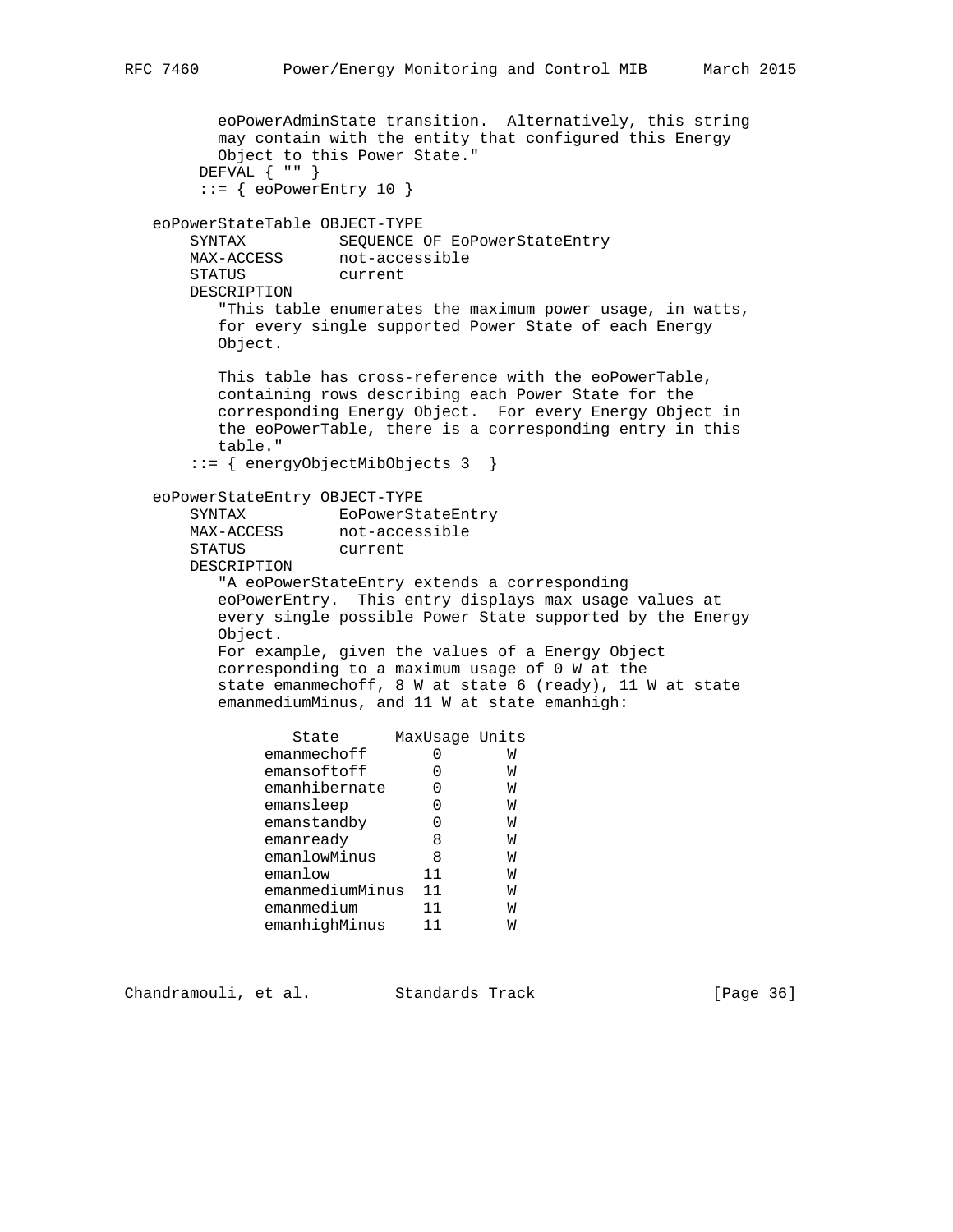```
 emnanhigh 11 W
          Furthermore, this table also includes the total time in
          each Power State, along with the number of times a
          particular Power State was entered."
       INDEX { entPhysicalIndex, eoPowerStateIndex }
       ::= { eoPowerStateTable 1 }
   EoPowerStateEntry ::= SEQUENCE {
eoPowerStateIndex PowerStateSet,
eoPowerStateMaxPower 1nteger32,
       eoPowerStatePowerUnitMultiplier UnitMultiplier,
      \verb|coPowerStateTotalTime| \verb|TimeTicks|,eoPowerStateEnterCount Counter32
   }
   eoPowerStateIndex OBJECT-TYPE
       SYNTAX PowerStateSet
 MAX-ACCESS not-accessible
 STATUS current
       DESCRIPTION
          "This object specifies the index of the Power State of
          the Energy Object within a Power State Set. The semantics
          of the specific Power State can be obtained from the
          Power State Set definition."
       ::= { eoPowerStateEntry 1 }
   eoPowerStateMaxPower OBJECT-TYPE
      SYNTAX Integer32<br>
UNITS "watts"
                    "watts"
MAX-ACCESS read-only
 STATUS current
       DESCRIPTION
          "This object indicates the maximum power for the Energy
          Object at the particular Power State. This value is
          specified in SI units of watts with the magnitude of the
          units (milliwatts, kilowatts, etc.) indicated separately
          in eoPowerStatePowerUnitMultiplier. If the maximum power
          is not known for a certain Power State, then the value is
          encoded as 0xFFFFFFFF.
          For Power States not enumerated, the value of
          eoPowerStateMaxPower might be interpolated by using the
          next highest supported Power State."
       ::= { eoPowerStateEntry 2 }
```
Chandramouli, et al. Standards Track [Page 37]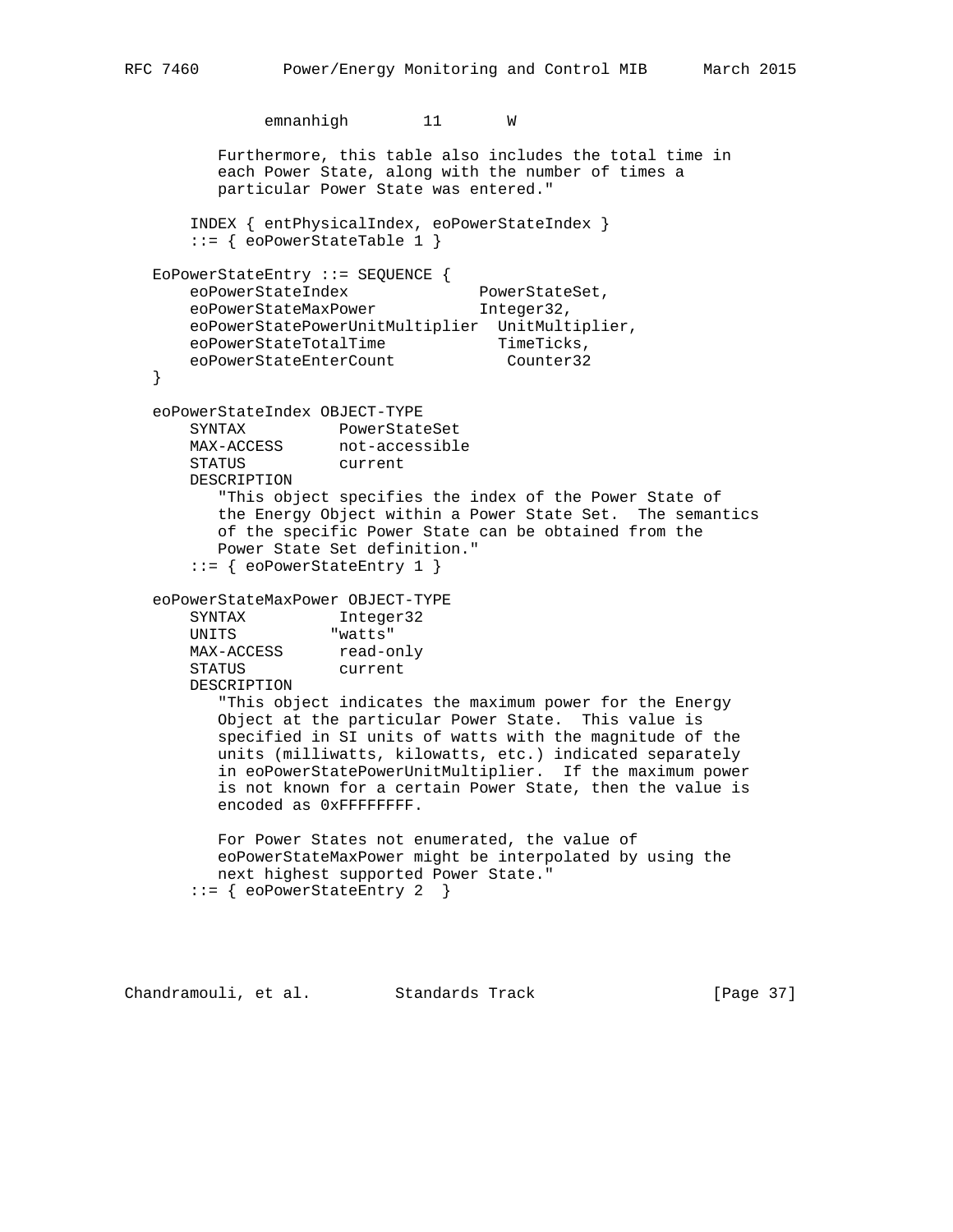```
 eoPowerStatePowerUnitMultiplier OBJECT-TYPE
 SYNTAX UnitMultiplier
MAX-ACCESS read-only
       STATUS current
       DESCRIPTION
          "The magnitude of watts for the usage value in
          eoPowerStateMaxPower."
       ::= { eoPowerStateEntry 3 }
   eoPowerStateTotalTime OBJECT-TYPE
       SYNTAX TimeTicks
       MAX-ACCESS read-only
       STATUS current
       DESCRIPTION
          "This object indicates the total time in hundredths
          of a second that the Energy Object has been in this power
          state since the last reset, as specified in the
          sysUpTime."
       ::= { eoPowerStateEntry 4 }
   eoPowerStateEnterCount OBJECT-TYPE
       SYNTAX Counter32
       MAX-ACCESS read-only
       STATUS current
       DESCRIPTION
          "This object indicates how often the Energy Object has
          entered this power state, since the last reset of the
          device as specified in the sysUpTime."
       ::= { eoPowerStateEntry 5 }
   eoEnergyParametersTable OBJECT-TYPE
       SYNTAX SEQUENCE OF EoEnergyParametersEntry
 MAX-ACCESS not-accessible
 STATUS current
       DESCRIPTION
          "This table is used to configure the parameters for
          energy measurement collection in the table eoEnergyTable.
          This table allows the configuration of different
          measurement settings on the same Energy Object.
          Implementation of this table only makes sense for Energy
          Objects that an eoPowerMeasurementCaliber of actual."
       ::= { energyObjectMibObjects 4 }
   eoEnergyParametersEntry OBJECT-TYPE
       SYNTAX EoEnergyParametersEntry
 MAX-ACCESS not-accessible
 STATUS current
```
Chandramouli, et al. Standards Track [Page 38]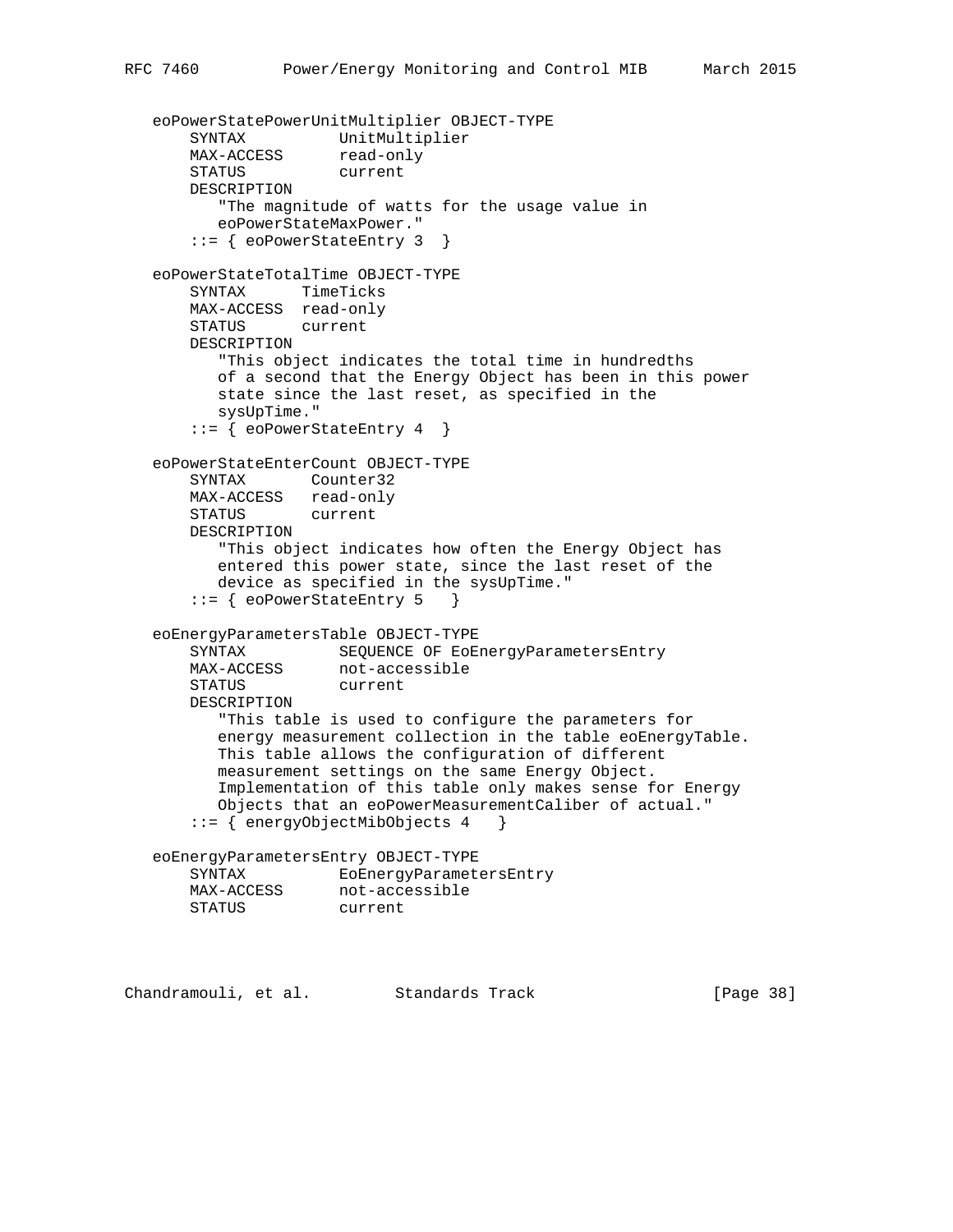```
 DESCRIPTION
          "An entry controls an energy measurement in
         eoEnergyTable."
       INDEX { entPhysicalIndex, eoEnergyParametersIndex }
       ::= { eoEnergyParametersTable 1 }
   EoEnergyParametersEntry ::= SEQUENCE {
      eoEnergyParametersIndex Integer32,
       eoEnergyParametersIntervalLength TimeInterval,
 eoEnergyParametersIntervalNumber Unsigned32,
 eoEnergyParametersIntervalMode INTEGER,
 eoEnergyParametersIntervalWindow TimeInterval,
eoEnergyParametersSampleRate Unsigned32,
eoEnergyParametersStorageType StorageType,
eoEnergyParametersStatus RowStatus
 }
   eoEnergyParametersIndex OBJECT-TYPE
       SYNTAX Integer32 (1..2147483647)
MAX-ACCESS not-accessible
 STATUS current
       DESCRIPTION
          "This object specifies the index of the Energy Parameters
         setting for collection of energy measurements for an
         Energy Object. An Energy Object can have multiple
         eoEnergyParametersIndex, depending on the capabilities of
         the Energy Object"
       ::= { eoEnergyParametersEntry 2 }
   eoEnergyParametersIntervalLength OBJECT-TYPE
SYNTAX TimeInterval
MAX-ACCESS read-create
 STATUS current
       DESCRIPTION
          "This object indicates the length of time in hundredths
         of a second over which to compute the average
         eoEnergyConsumed measurement in the eoEnergyTable table.
         The computation is based on the Energy Object's internal
         sampling rate of power consumed or produced by the Energy
         Object. The sampling rate is the rate at which the Energy
         Object can read the power usage and may differ based on
         device capabilities. The average energy consumption is
         then computed over the length of the interval. The
         default value of 15 minutes is a common interval used in
         industry."
       DEFVAL { 90000 }
       ::= { eoEnergyParametersEntry 3 }
```
Chandramouli, et al. Standards Track [Page 39]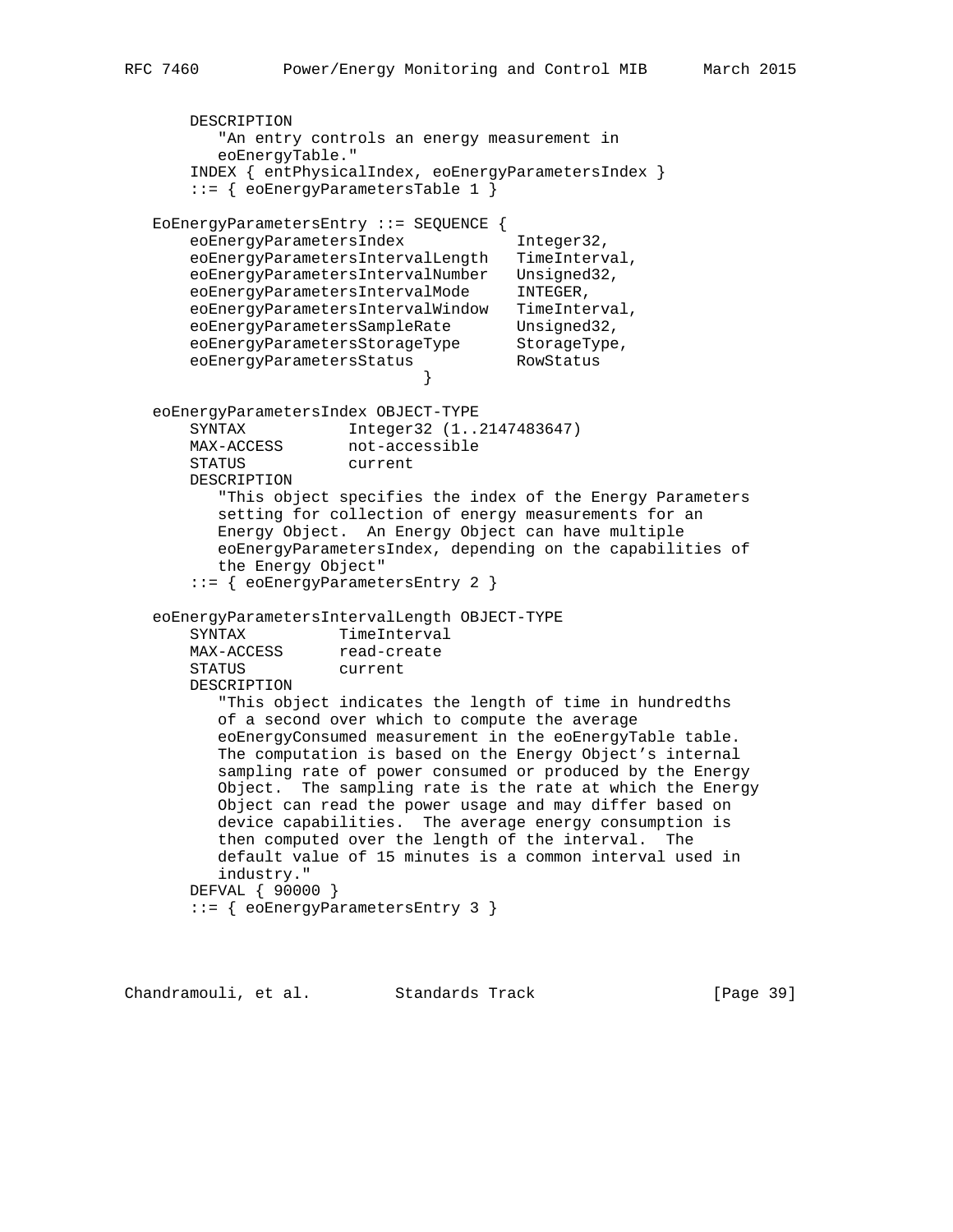```
 eoEnergyParametersIntervalNumber OBJECT-TYPE
      SYNTAX Unsigned32<br>MAX-ACCESS read-create
      MAX-ACCESS
       STATUS current
       DESCRIPTION
          "The number of intervals maintained in the eoEnergyTable.
          Each interval is characterized by a specific
          eoEnergyCollectionStartTime, used as an index to the
          table eoEnergyTable. Whenever the maximum number of
          entries is reached, the measurement over the new interval
          replaces the oldest measurement. There is one exception
          to this rule: when the eoEnergyMaxConsumed and/or
          eoEnergyMaxProduced are in (one of) the two oldest
          measurement(s), they are left untouched and the next
          oldest measurement is replaced."
          DEFVAL { 10 }
       ::= { eoEnergyParametersEntry 4 }
   eoEnergyParametersIntervalMode OBJECT-TYPE
    SYNTAX INTEGER {
                         period(1),
                         sliding(2),
                    total(3) }
    MAX-ACCESS read-create
     STATUS current
     DESCRIPTION
           "A control object to define the mode of interval
          calculation for the computation of the average
          eoEnergyConsumed or eoEnergyProvided measurement in the
          eoEnergyTable table.
          A mode of period(1) specifies non-overlapping periodic
          measurements.
          A mode of sliding(2) specifies overlapping sliding
          windows where the interval between the start of one
          interval and the next is defined in
          eoEnergyParametersIntervalWindow.
          A mode of total(3) specifies non-periodic measurement.
          In this mode only one interval is used as this is a
          continuous measurement since the last reset. The value of
          eoEnergyParametersIntervalNumber should be (1) one and
          eoEnergyParametersIntervalLength is ignored."
       ::= { eoEnergyParametersEntry 5 }
```
Chandramouli, et al. Standards Track [Page 40]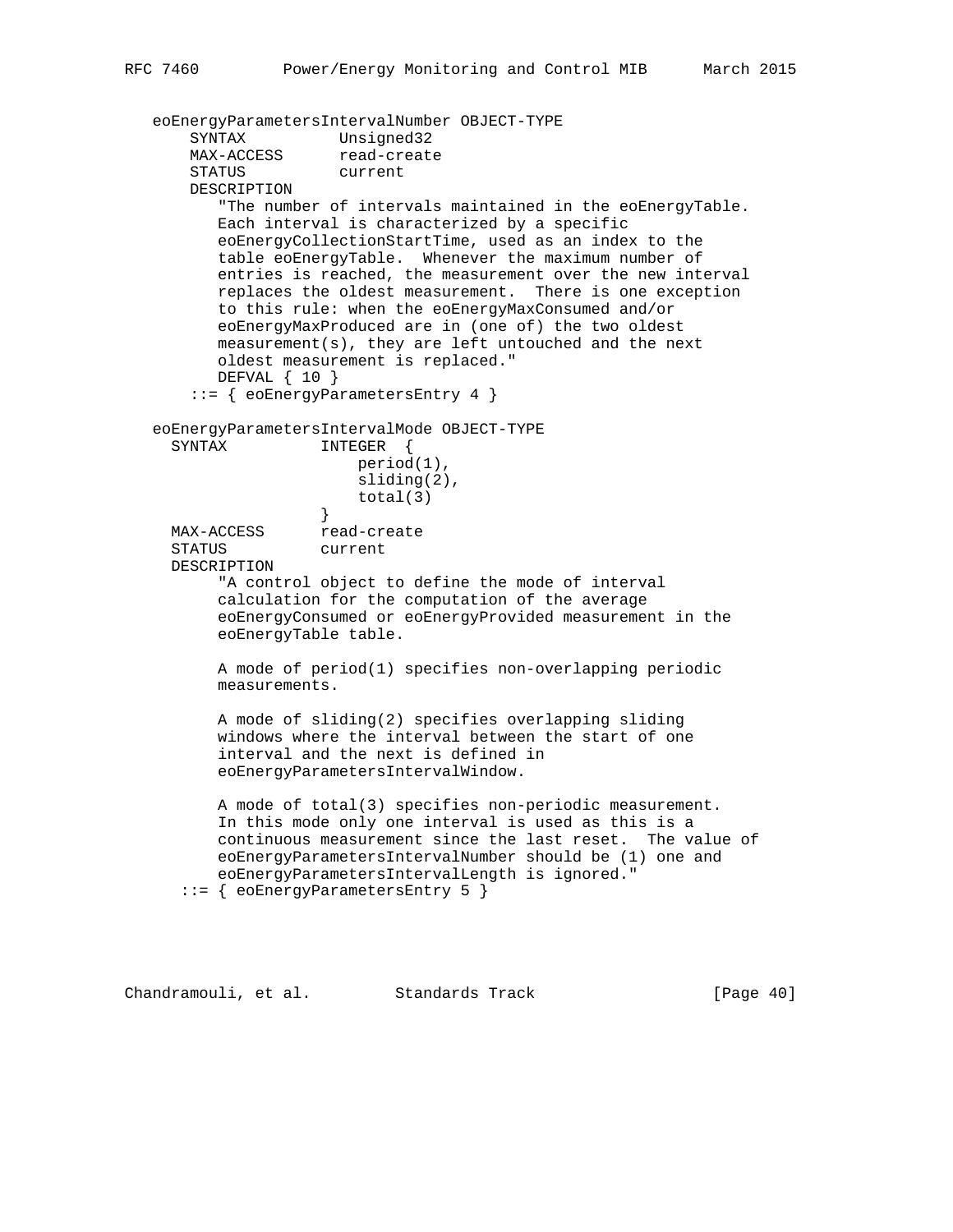eoEnergyParametersIntervalWindow OBJECT-TYPE SYNTAX TimeInterval<br>MAX-ACCESS read-create MAX-ACCESS STATUS current DESCRIPTION "The length of the duration window between the starting time of one sliding window and the next starting time in hundredths of seconds, used to compute the average of eoEnergyConsumed, eoEnergyProvided measurements in the eoEnergyTable table. This is valid only when the eoEnergyParametersIntervalMode is sliding(2). The eoEnergyParametersIntervalWindow value should be a multiple of eoEnergyParametersSampleRate." ::= { eoEnergyParametersEntry 6 } eoEnergyParametersSampleRate OBJECT-TYPE SYNTAX Unsigned32 UNITS "Milliseconds" MAX-ACCESS read-create STATUS current DESCRIPTION "The sampling rate, in milliseconds, at which the Energy Object should poll power usage in order to compute the average eoEnergyConsumed, eoEnergyProvided measurements in the table eoEnergyTable. The Energy Object should initially set this sampling rate to a reasonable value, i.e., a compromise between intervals that will provide good accuracy by not being too long, but not so short that they affect the Energy Object performance by requesting continuous polling. If the sampling rate is unknown, the value 0 is reported. The sampling rate should be selected so that eoEnergyParametersIntervalWindow is a multiple of eoEnergyParametersSampleRate. The default value is one second." DEFVAL { 1000 } ::= { eoEnergyParametersEntry 7 } eoEnergyParametersStorageType OBJECT-TYPE SYNTAX StorageType MAX-ACCESS read-create STATUS current DESCRIPTION "This variable indicates the storage type for this row." DEFVAL { nonVolatile } ::= {eoEnergyParametersEntry 8 }

Chandramouli, et al. Standards Track [Page 41]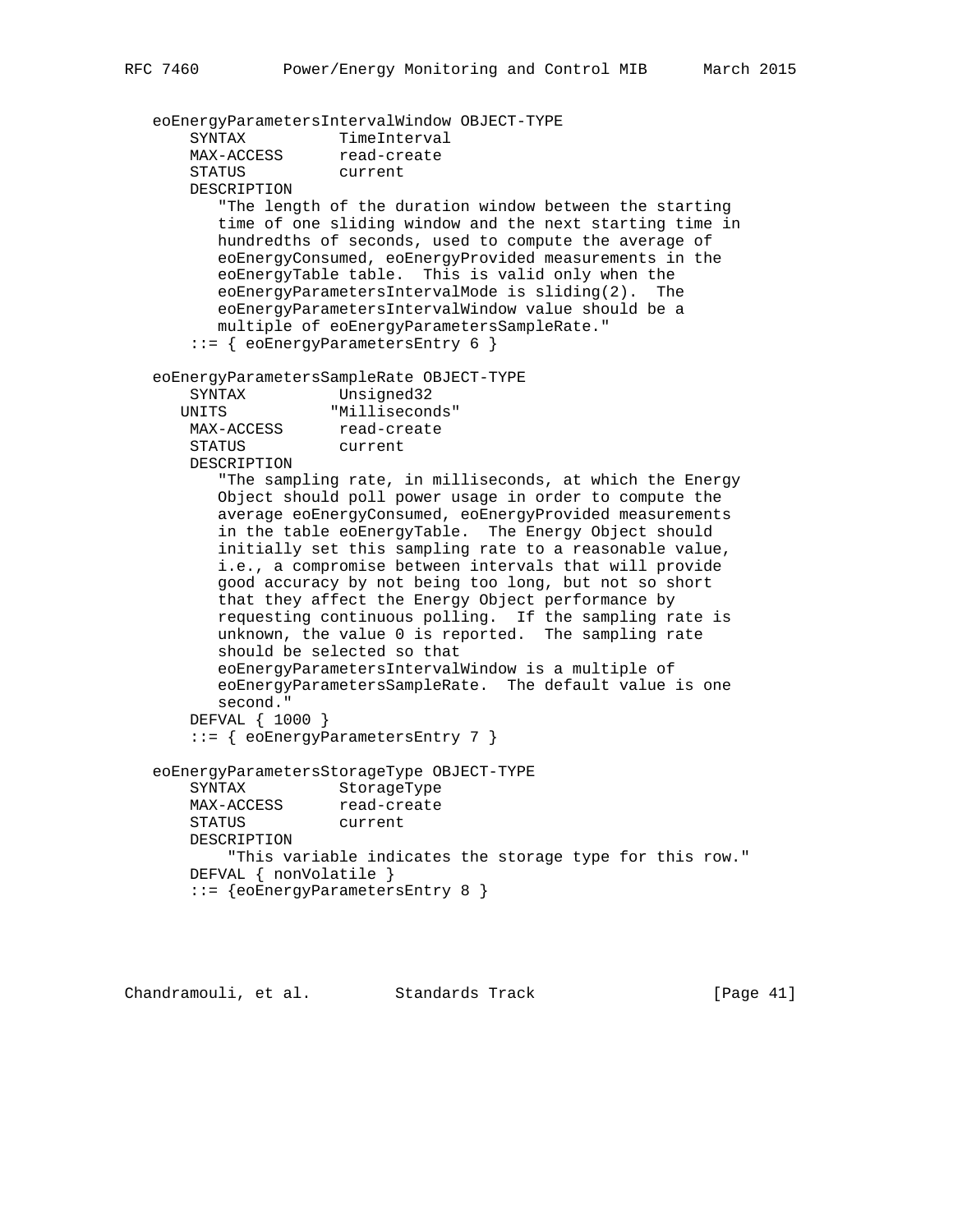```
 eoEnergyParametersStatus OBJECT-TYPE
SYNTAX RowStatus
MAX-ACCESS read-create
      STATUS current
      DESCRIPTION
         "The status of this row. The eoEnergyParametersStatus is
         used to start or stop energy usage logging. An entry
         status may not be active(1) unless all objects in the
         entry have an appropriate value. If this object is not
         equal to active, all associated usage-data logged into
         the eoEnergyTable will be deleted. The data can be
         destroyed by setting up the eoEnergyParametersStatus to
         destroy."
       ::= {eoEnergyParametersEntry 9 }
   eoEnergyTable OBJECT-TYPE
      SYNTAX SEQUENCE OF EoEnergyEntry
 MAX-ACCESS not-accessible
 STATUS current
      DESCRIPTION
         "This table lists Energy Object energy measurements.
         Entries in this table are only created if the
         corresponding value of object eoPowerMeasurementCaliber
         is active(3), i.e., if the power is actually metered."
       ::= { energyObjectMibObjects 5 }
   eoEnergyEntry OBJECT-TYPE
     SYNTAX EoEnergyEntry<br>MAX-ACCESS not-accessible
                  not-accessible<br>current
     STATUS
      DESCRIPTION
         "An entry describing energy measurements."
       INDEX { eoEnergyParametersIndex,
             eoEnergyCollectionStartTime }
       ::= { eoEnergyTable 1 }
   EoEnergyEntry ::= SEQUENCE {
     eoEnergyCollectionStartTime TimeTicks,
      eoEnergyConsumed Unsigned32,
eoEnergyProvided Unsigned32,
eoEnergyStored Unsigned32,
eoEnergyUnitMultiplier UnitMultiplier,
eoEnergyAccuracy integer32,
eoEnergyMaxConsumed Unsigned32,
eoEnergyMaxProduced Unsigned32,
eoEnergyDiscontinuityTime TimeStamp
 }
```
Chandramouli, et al. Standards Track [Page 42]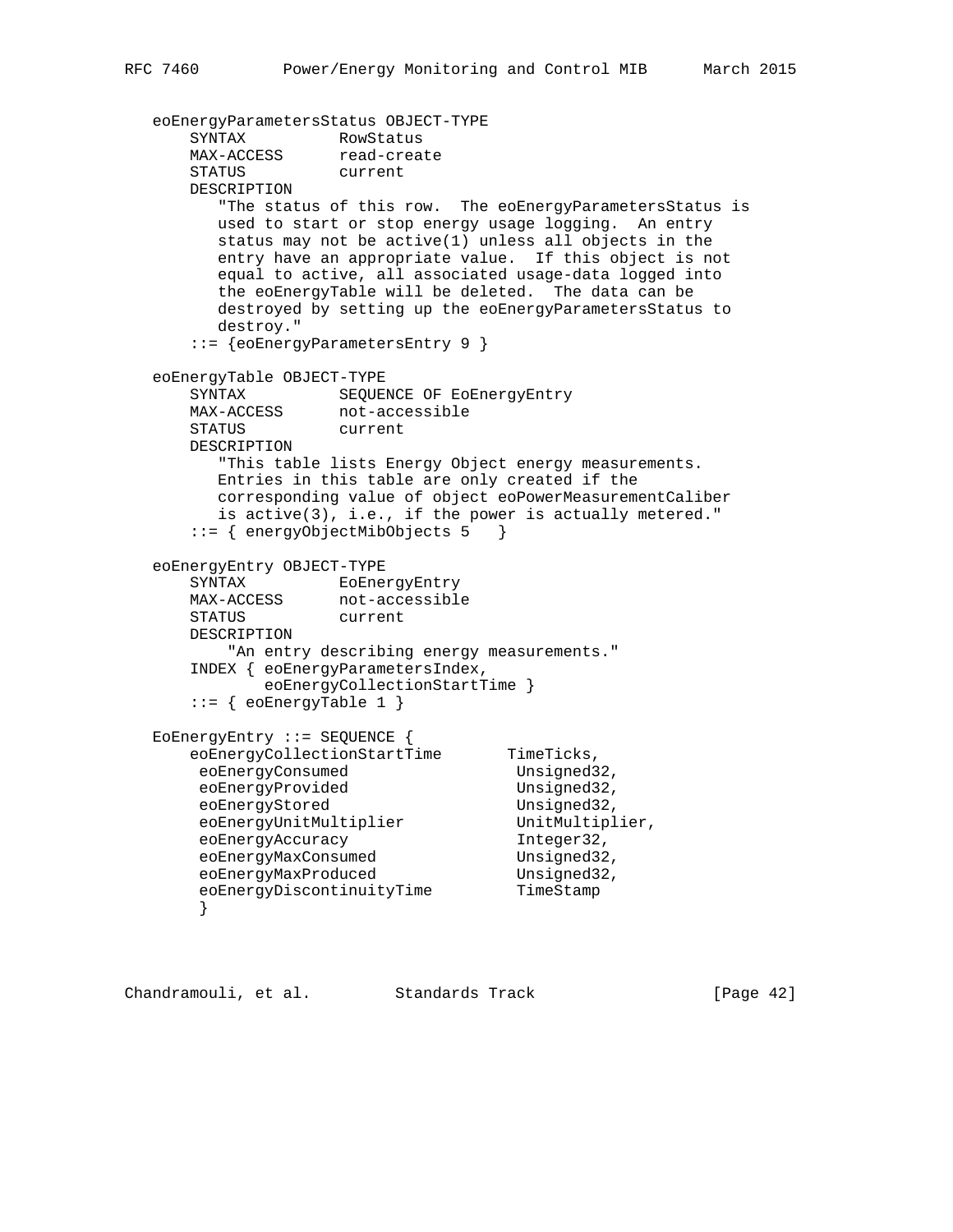```
 eoEnergyCollectionStartTime OBJECT-TYPE
SYNTAX TimeTicks
 UNITS "hundredths of a second"
 MAX-ACCESS not-accessible
 STATUS current
       DESCRIPTION
         "The time (in hundredths of a second) since the
         network management portion of the system was last
         re-initialized, as specified in the sysUpTime RFC 3418.
         This object specifies the start time of the energy
         measurement sample."
       REFERENCE
         "RFC 3418: Management Information Base (MIB) for the
         Simple Network Management Protocol (SNMP)"
      ::= { eoEnergyEntry 1 }
   eoEnergyConsumed OBJECT-TYPE
       SYNTAX Unsigned32
 UNITS "Watt-hours"
MAX-ACCESS read-only
 STATUS current
       DESCRIPTION
         "This object indicates the energy consumed in units of
         watt-hours for the Energy Object over the defined
         interval. This value is specified in the common billing
         units of watt-hours with the magnitude of watt-hours
         kWh, MWh, etc.) indicated separately in
         eoEnergyUnitMultiplier."
      ::= { eoEnergyEntry 2 }
   eoEnergyProvided OBJECT-TYPE
      SYNTAX Unsigned32
 UNITS "Watt-hours"
MAX-ACCESS read-only
 STATUS current
       DESCRIPTION
         "This object indicates the energy produced in units of
         watt-hours for the Energy Object over the defined
         interval.
         This value is specified in the common billing units of
         watt-hours with the magnitude of watt-hours (kWh, MWh,
         etc.) indicated separately in
         eoEnergyUnitMultiplier."
       ::= { eoEnergyEntry 3 }
```
Chandramouli, et al. Standards Track [Page 43]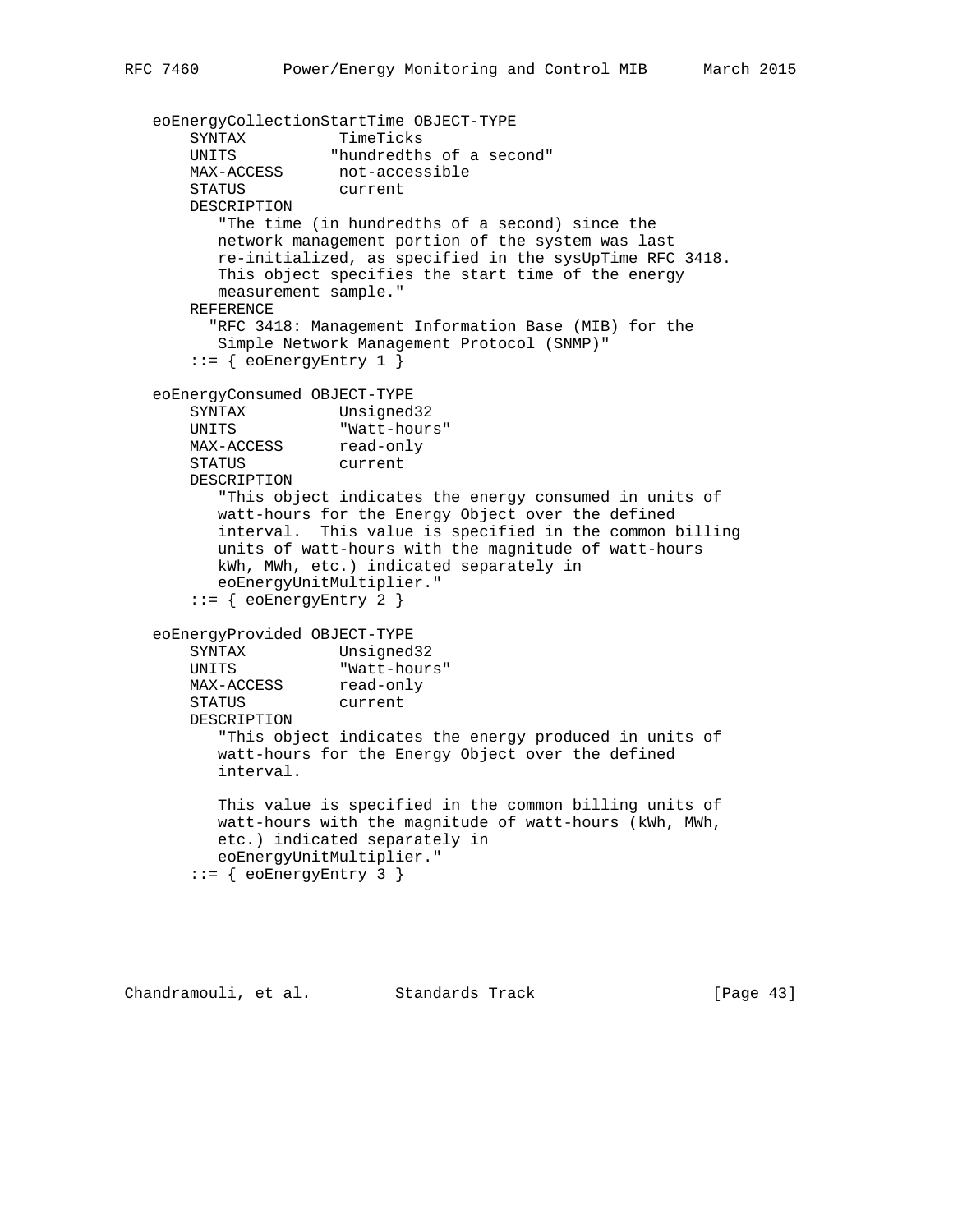```
 eoEnergyStored OBJECT-TYPE
 SYNTAX Unsigned32
 UNITS "Watt-hours"
MAX-ACCESS read-only
 STATUS current
       DESCRIPTION
          "This object indicates the difference of the energy
         consumed and energy produced for an Energy Object in
         units of watt-hours for the Energy Object over the
         defined interval. This value is specified in the common
         billing units of watt-hours with the magnitude of
         watt-hours (kWh, MWh, etc.) indicated separately in
         eoEnergyUnitMultiplier."
      ::= { eoEnergyEntry 4 }
   eoEnergyUnitMultiplier OBJECT-TYPE
       SYNTAX UnitMultiplier
MAX-ACCESS read-only
 STATUS current
       DESCRIPTION
         "This object is the magnitude of watt-hours for the
         energy field in eoEnergyConsumed, eoEnergyProvided,
         eoEnergyStored, eoEnergyMaxConsumed, and
         eoEnergyMaxProduced."
       ::= { eoEnergyEntry 5 }
   eoEnergyAccuracy OBJECT-TYPE
      SYNTAX Integer32 (0..10000)
       UNITS "hundredths of percent"
      UNITS "nundredti<br>MAX-ACCESS read-only
       STATUS current
       DESCRIPTION
          "This object indicates a percentage accuracy, in hundredths
         of a percent, of Energy usage reporting. eoEnergyAccuracy
         is applicable to all Energy measurements in the
         eoEnergyTable.
         For example, 1010 means the reported usage is accurate to
         +/- 10.1 percent.
         This value is zero if the accuracy is unknown."
      ::= { eoEnergyEntry 6 }
   eoEnergyMaxConsumed OBJECT-TYPE
       SYNTAX Unsigned32
 UNITS "Watt-hours"
MAX-ACCESS read-only
 STATUS current
```
Chandramouli, et al. Standards Track [Page 44]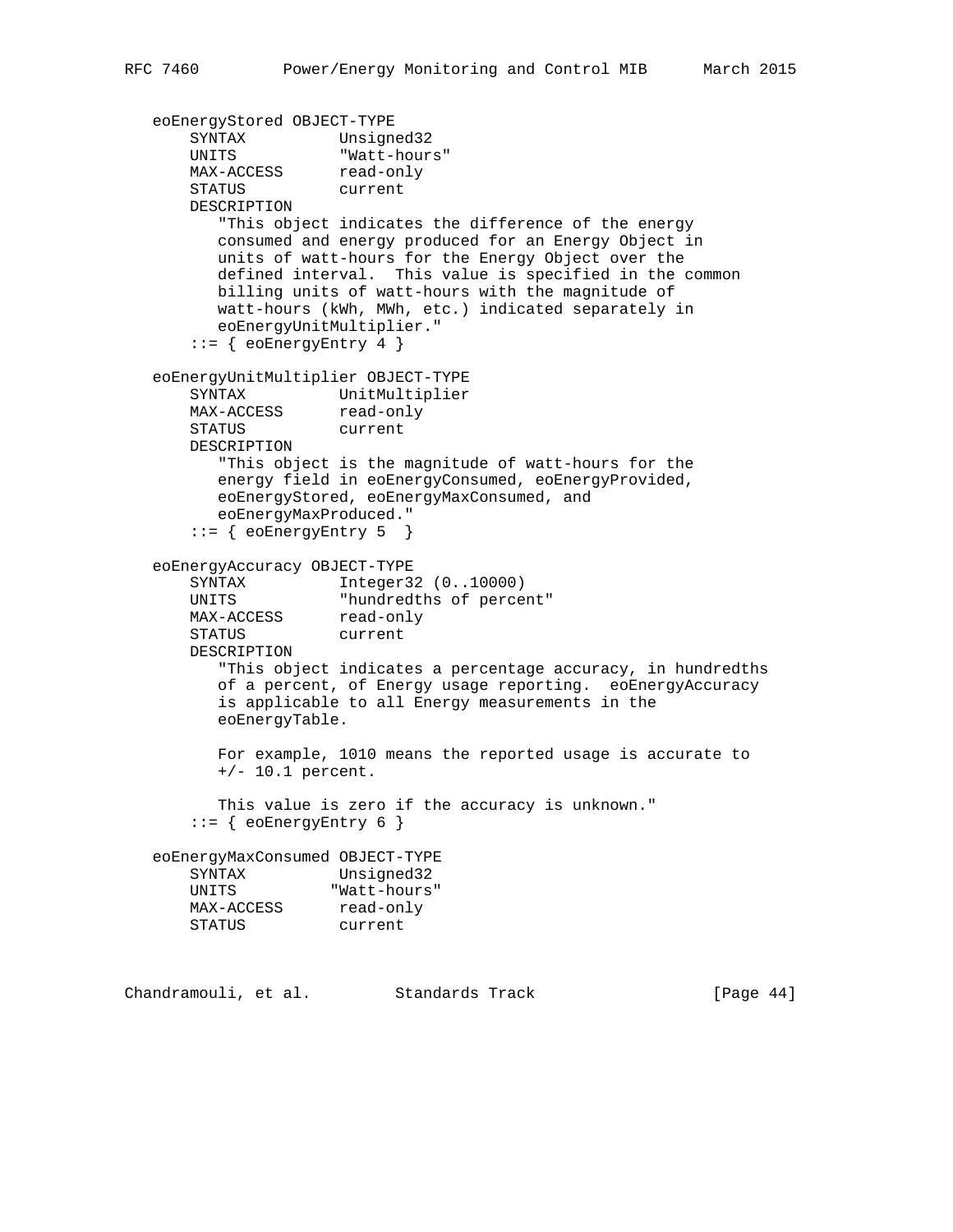```
 DESCRIPTION
          "This object is the maximum energy observed in
          eoEnergyConsumed since the monitoring started or was
          reinitialized. This value is specified in the common
          billing units of watt-hours with the magnitude of
          watt-hours (kWh, MWh, etc.) indicated separately in
          eoEnergyUnitMultiplier."
      ::= { eoEnergyEntry 7 }
   eoEnergyMaxProduced OBJECT-TYPE
 SYNTAX Unsigned32
 UNITS "Watt-hours"
MAX-ACCESS read-only
 STATUS current
       DESCRIPTION
          "This object is the maximum energy ever observed in
          eoEnergyEnergyProduced since the monitoring started. This
          value is specified in the units of watt-hours with the
          magnitude of watt-hours (kWh, MWh, etc.) indicated
          separately in eoEnergyEnergyUnitMultiplier."
       ::= { eoEnergyEntry 8 }
    eoEnergyDiscontinuityTime OBJECT-TYPE
       SYNTAX TimeStamp
       MAX-ACCESS read-only
       STATUS current
       DESCRIPTION
          "The value of sysUpTime RFC 3418 on the most recent
          occasion at which any one or more of this entity's energy
          counters in this table suffered a discontinuity:
          eoEnergyConsumed, eoEnergyProvided or eoEnergyStored. If
          no such discontinuities have occurred since the last
          re-initialization of the local management subsystem, then
          this object contains a zero value."
       REFERENCE
          "RFC 3418: Management Information Base (MIB) for the
           Simple Network Management Protocol (SNMP)"
      ::= { eoEnergyEntry 9 }
   -- Notifications
   eoPowerEnableStatusNotification
   OBJECT-TYPE
      SYNTAX TruthValue
```

| SINIAA     | Truchvaine |
|------------|------------|
| MAX-ACCESS | read-write |
| STATUS     | current    |
|            |            |

Chandramouli, et al. Standards Track [Page 45]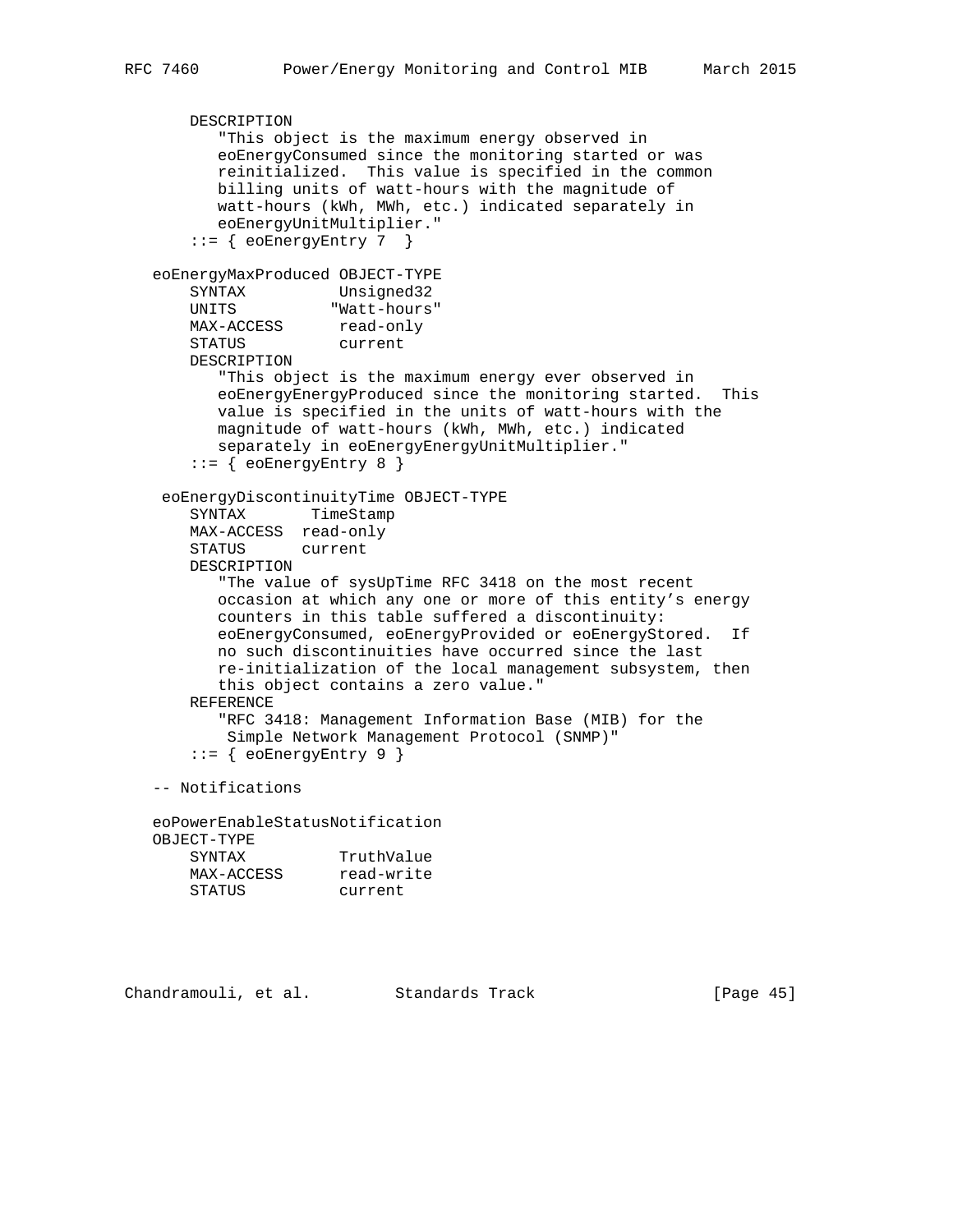```
 DESCRIPTION
          "This object controls whether the system produces
          notifications for eoPowerStateChange. A false value will
          prevent these notifications from being generated."
       DEFVAL { false }
       ::= { energyObjectMibNotifs 1 }
   eoPowerStateChange NOTIFICATION-TYPE
       OBJECTS {eoPowerAdminState, eoPowerOperState,
   eoPowerStateEnterReason}
       STATUS current
       DESCRIPTION
          "The SNMP entity generates the eoPowerStateChange when
          the values of eoPowerAdminState or eoPowerOperState,
          in the context of the Power State Set, have changed for
          the Energy Object represented by the entPhysicalIndex."
       ::= { energyObjectMibNotifs 2 }
   -- Conformance
   energyObjectMibCompliances OBJECT IDENTIFIER
       ::= { energyObjectMibConform 1 }
   energyObjectMibGroups OBJECT IDENTIFIER
       ::= { energyObjectMibConform 2 }
   energyObjectMibFullCompliance MODULE-COMPLIANCE
       STATUS current
       DESCRIPTION
          "When this MIB is implemented with support for
          read-create, then such an implementation can
          claim full compliance. Such devices can then
          be both monitored and configured with this MIB.
          Module Compliance of RFC 6933
          with respect to entity4CRCompliance MUST
          be supported, which requires implementation
          of four MIB objects: entPhysicalIndex, entPhysicalClass,
          entPhysicalName and entPhysicalUUID."
       REFERENCE
          "RFC 6933: Entity MIB (Version 4)"
      MODULE -- this module
       MANDATORY-GROUPS {
                   energyObjectMibTableGroup,
                   energyObjectMibStateTableGroup,
                   eoPowerEnableStatusNotificationGroup,
                   energyObjectMibNotifGroup
 }
```
Chandramouli, et al. Standards Track [Page 46]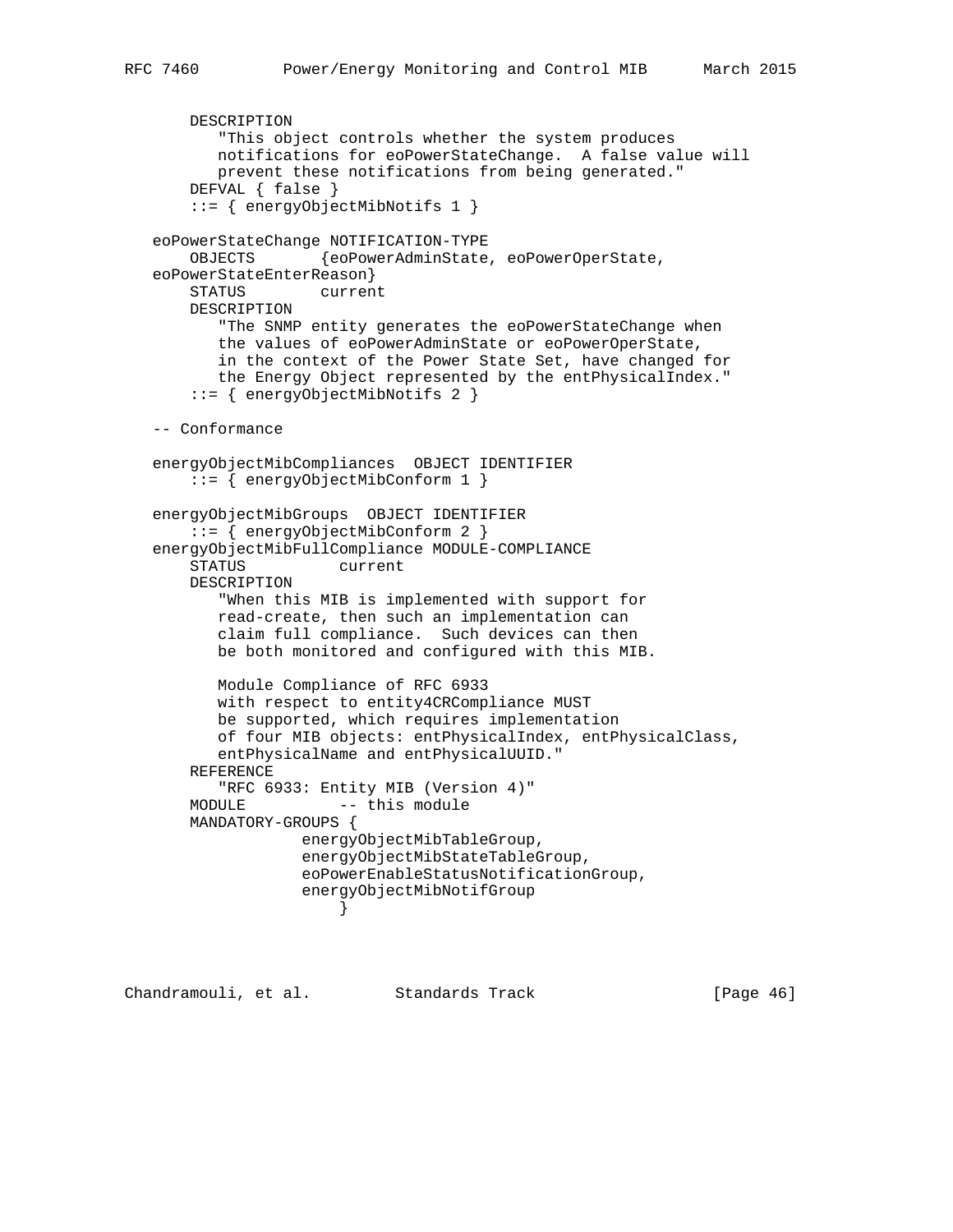```
 GROUP energyObjectMibEnergyTableGroup
          DESCRIPTION
             "A compliant implementation does not
              have to implement."
       GROUP energyObjectMibEnergyParametersTableGroup
          DESCRIPTION
              "A compliant implementation does not
               have to implement."
       GROUP energyObjectMibMeterCapabilitiesTableGroup
          DESCRIPTION
              "A compliant implementation does not
               have to implement."
        ::= { energyObjectMibCompliances 1 }
   energyObjectMibReadOnlyCompliance MODULE-COMPLIANCE
       STATUS current
       DESCRIPTION
          "When this MIB is implemented without support for
          read-create (i.e., in read-only mode), then such an
          implementation can claim read-only compliance. Such a
          device can then be monitored but cannot be
          configured with this MIB.
          Module Compliance of [RFC6933] with respect to
          entity4CRCompliance MUST be supported which requires
          implementation of 4 MIB objects: entPhysicalIndex,
          entPhysicalClass, entPhysicalName and entPhysicalUUID."
       REFERENCE
          "RFC 6933: Entity MIB (Version 4)"
      MODULE -- this module
       MANDATORY-GROUPS {
                           energyObjectMibTableGroup,
                           energyObjectMibStateTableGroup,
                        energyObjectMibNotifGroup<br>}
 }
        ::= { energyObjectMibCompliances 2 }
   -- Units of Conformance
   energyObjectMibTableGroup OBJECT-GROUP
      OBJECTS {
                           eoPower,
                           eoPowerNameplate,
                           eoPowerUnitMultiplier,
                           eoPowerAccuracy,
Chandramouli, et al. Standards Track [Page 47]
```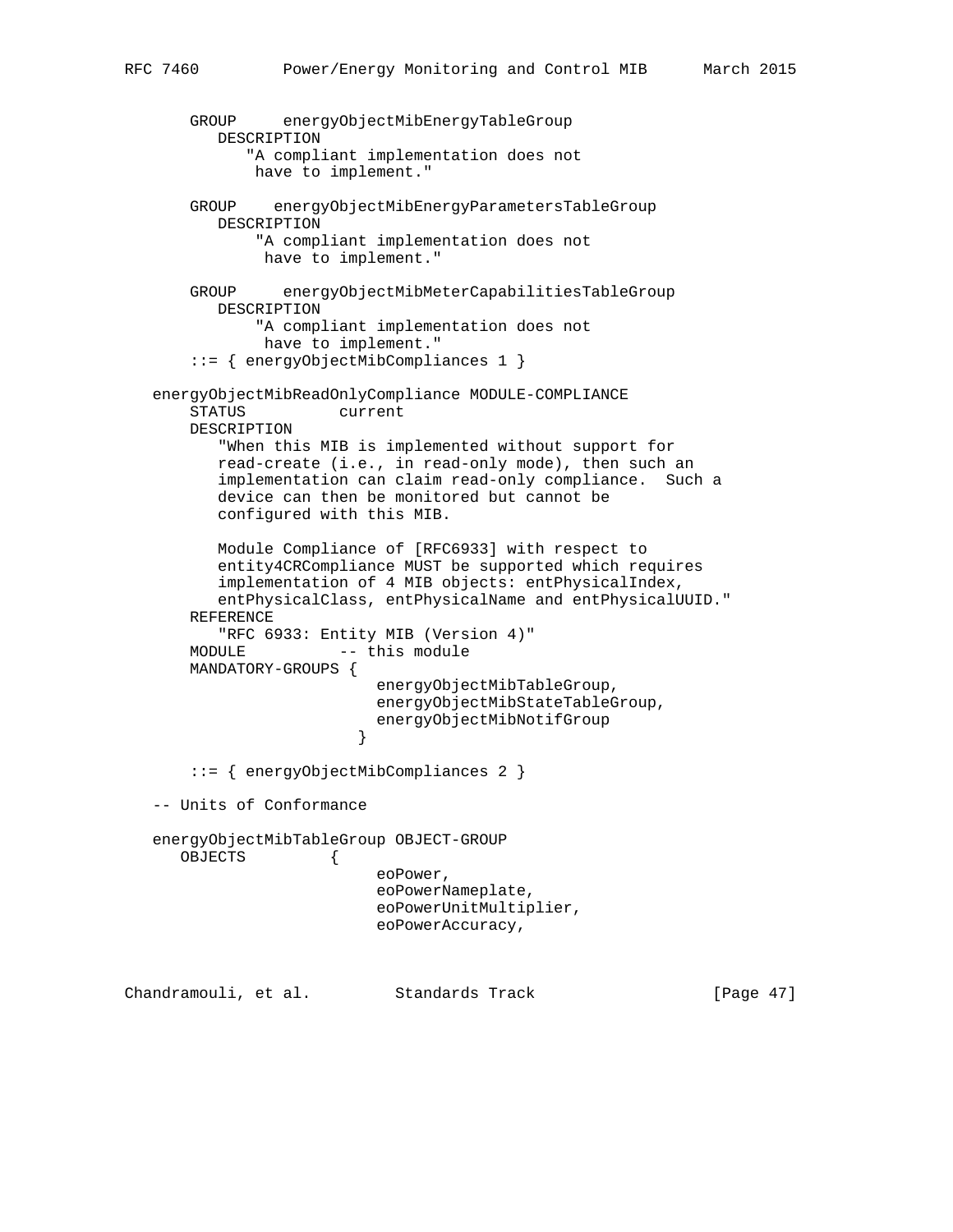```
 eoPowerMeasurementCaliber,
                          eoPowerCurrentType,
                          eoPowerMeasurementLocal,
                          eoPowerAdminState,
                          eoPowerOperState,
                          eoPowerStateEnterReason
 }
      STATUS current
      DESCRIPTION
          "This group contains the collection of all the objects
          related to the Energy Object."
      ::= { energyObjectMibGroups 1 }
   energyObjectMibStateTableGroup OBJECT-GROUP
       OBJECTS {
                           eoPowerStateMaxPower,
                           eoPowerStatePowerUnitMultiplier,
                           eoPowerStateTotalTime,
                           eoPowerStateEnterCount
 }
       STATUS current
       DESCRIPTION
          "This group contains the collection of all the objects
          related to the Power State."
       ::= { energyObjectMibGroups 2 }
   energyObjectMibEnergyParametersTableGroup OBJECT-GROUP
       OBJECTS {
                          eoEnergyParametersIntervalLength,
                          eoEnergyParametersIntervalNumber,
                          eoEnergyParametersIntervalMode,
                          eoEnergyParametersIntervalWindow,
                          eoEnergyParametersSampleRate,
                          eoEnergyParametersStorageType,
                     eoEnergyParametersStatus<br>}
 }
       STATUS current
       DESCRIPTION
           "This group contains the collection of all the objects
           related to the configuration of the Energy Table."
       ::= { energyObjectMibGroups 3 }
   energyObjectMibEnergyTableGroup OBJECT-GROUP
       OBJECTS {
                       -- Note that object
                      -- eoEnergyCollectionStartTime is not
                          -- included since it is not-accessible
```
Chandramouli, et al. Standards Track [Page 48]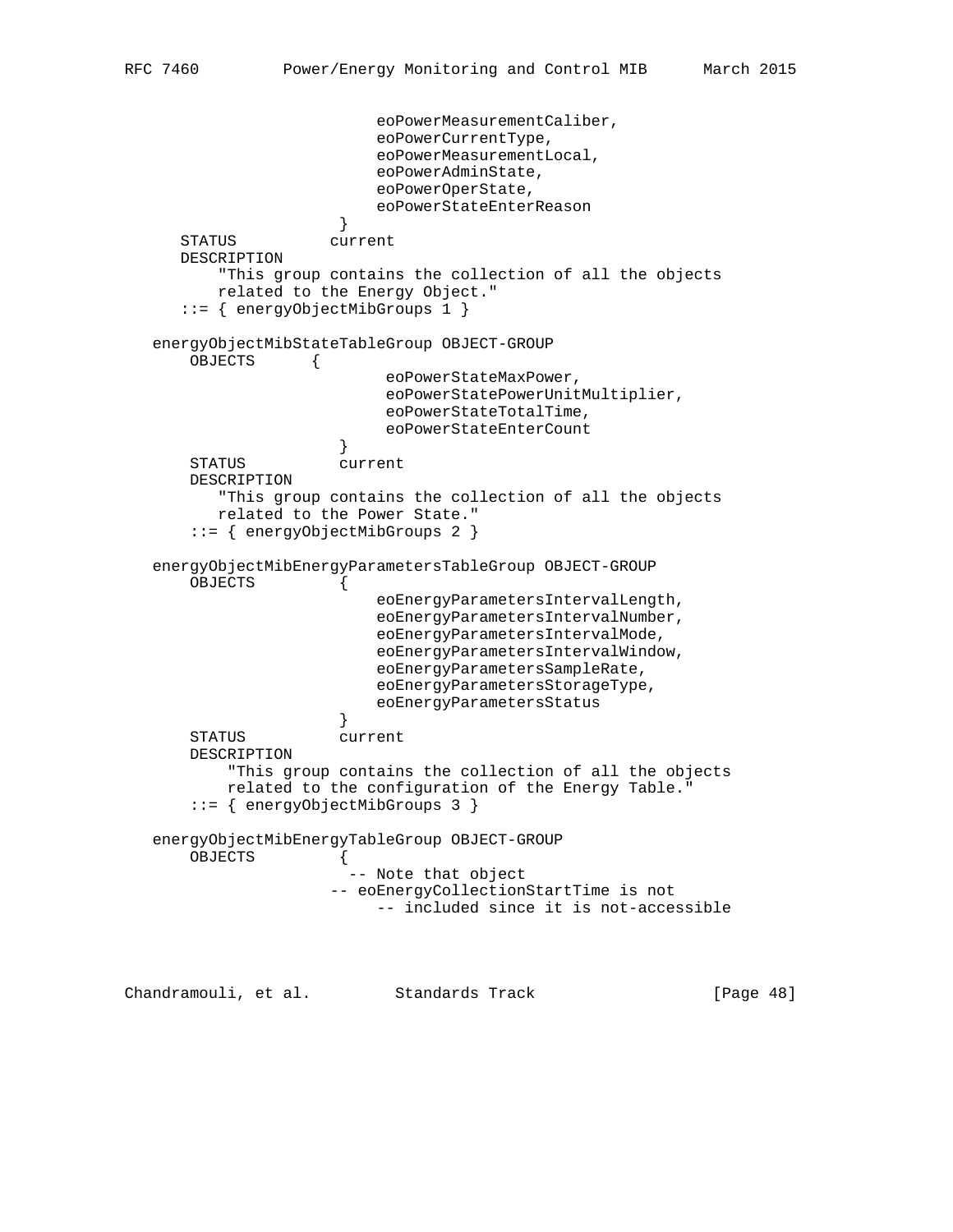```
 eoEnergyConsumed,
                          eoEnergyProvided,
                          eoEnergyStored,
                          eoEnergyUnitMultiplier,
                          eoEnergyAccuracy,
                          eoEnergyMaxConsumed,
                          eoEnergyMaxProduced,
                     eoEnergyDiscontinuityTime<br>}
 }
       STATUS current
       DESCRIPTION
           "This group contains the collection of all the objects
          related to the Energy Table."
       ::= { energyObjectMibGroups 4 }
   energyObjectMibMeterCapabilitiesTableGroup OBJECT-GROUP
       OBJECTS {
                     eoMeterCapability<br>}
 }
       STATUS current
       DESCRIPTION
          "This group contains the object indicating the capability
         of the Energy Object"
       ::= { energyObjectMibGroups 5 }
   eoPowerEnableStatusNotificationGroup OBJECT-GROUP
       OBJECTS { eoPowerEnableStatusNotification }
       STATUS current
       DESCRIPTION
          "The collection of objects that are used to enable
         notification."
       ::= { energyObjectMibGroups 6 }
   energyObjectMibNotifGroup NOTIFICATION-GROUP
       NOTIFICATIONS {
                     eoPowerStateChange<br>}
 }
       STATUS current
       DESCRIPTION
          "This group contains the notifications for
         the Monitoring and Control MIB for Power and Energy."
       ::= { energyObjectMibGroups 7 }
```

```
 END
```
Chandramouli, et al. Standards Track [Page 49]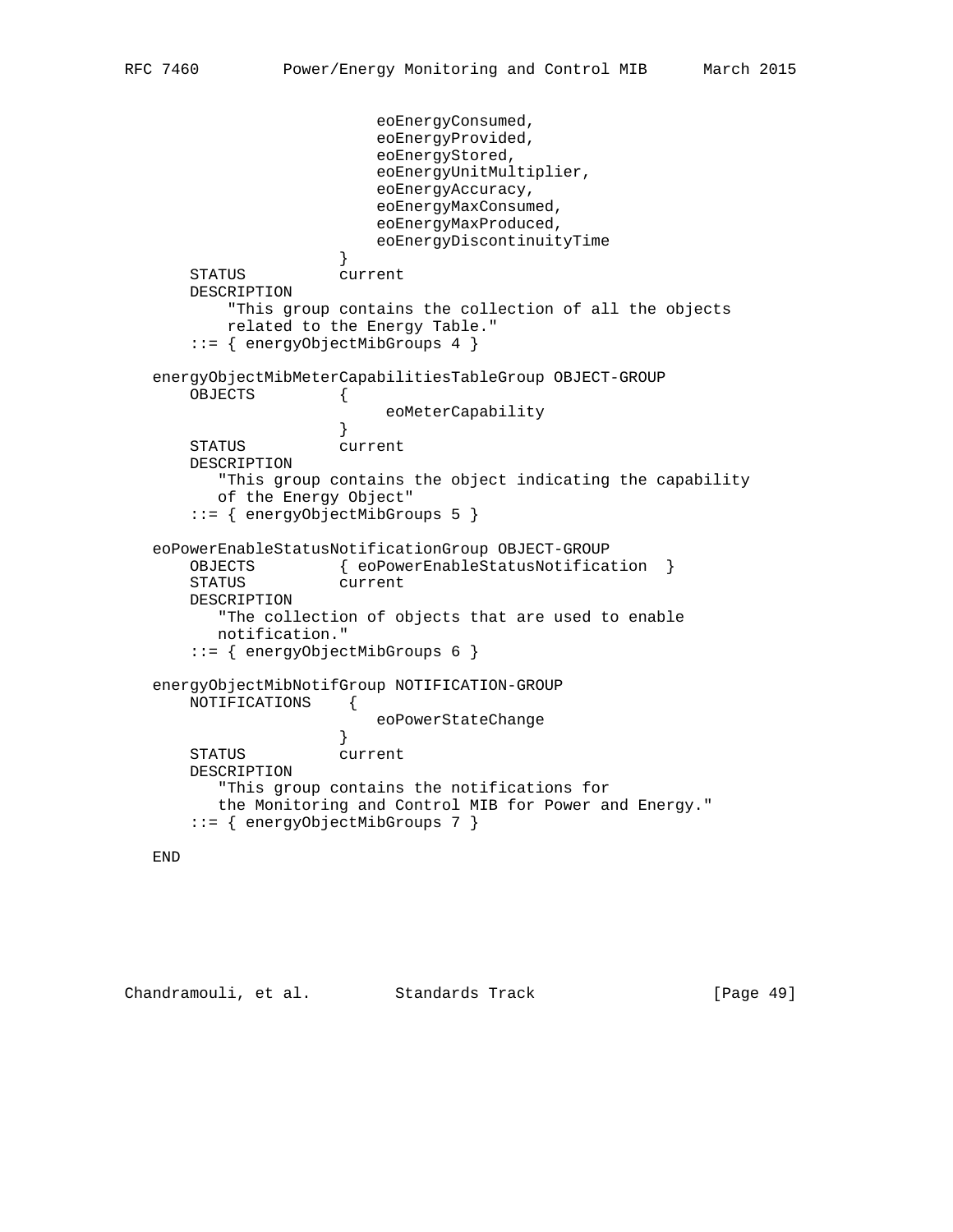9.3. The POWER-ATTRIBUTES-MIB MIB Module -- \*\*\*\*\*\*\*\*\*\*\*\*\*\*\*\*\*\*\*\*\*\*\*\*\*\*\*\*\*\*\*\*\*\*\*\*\*\*\*\*\*\*\*\*\*\*\*\*\*\*\*\*\*\*\*\*\*\*\*\*  $-$  -- This MIB module is used to monitor power attributes of -- networked devices with measurements.  $-$  -- This MIB module is an extension of energyObjectMib module.  $-$  -- \*\*\*\*\*\*\*\*\*\*\*\*\*\*\*\*\*\*\*\*\*\*\*\*\*\*\*\*\*\*\*\*\*\*\*\*\*\*\*\*\*\*\*\*\*\*\*\*\*\*\*\*\*\*\*\*\*\*\*\*\* POWER-ATTRIBUTES-MIB DEFINITIONS ::= BEGIN IMPORTS MODULE-IDENTITY, OBJECT-TYPE,  $min-2$ , Integer32, Unsigned32 FROM SNMPv2-SMI MODULE-COMPLIANCE, OBJECT-GROUP FROM SNMPv2-CONF UnitMultiplier FROM ENERGY-OBJECT-MIB entPhysicalIndex FROM ENTITY-MIB; powerAttributesMIB MODULE-IDENTITY LAST-UPDATED "201502090000Z" -- 9 February 2015 ORGANIZATION "IETF EMAN Working Group" CONTACT-INFO "WG charter: http://datatracker.ietf.org/wg/eman/charter/ Mailing Lists: General Discussion: eman@ietf.org To Subscribe: https://www.ietf.org/mailman/listinfo/eman Archive: http://www.ietf.org/mail-archive/web/eman

Chandramouli, et al. Standards Track [Page 50]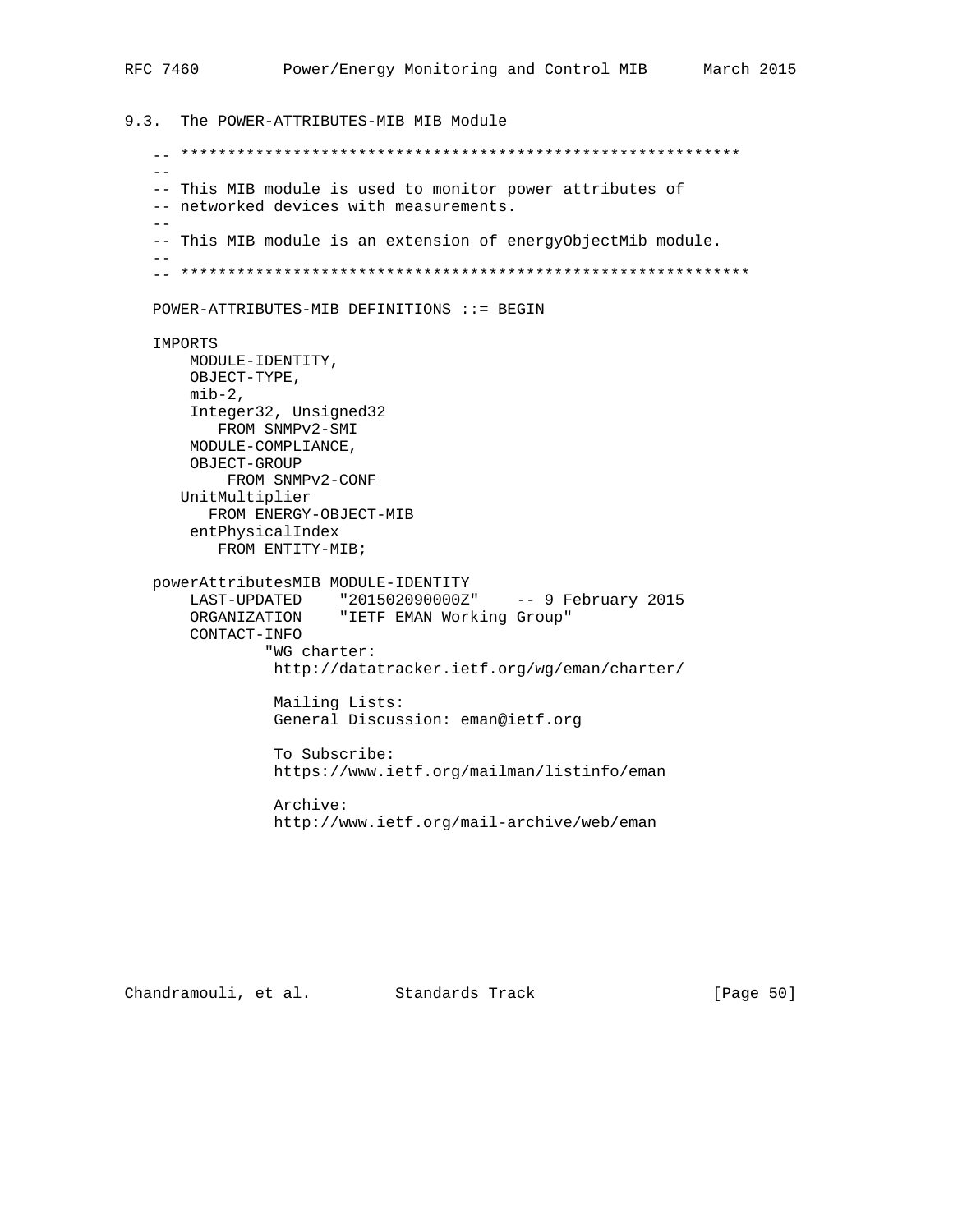Editors:

 Mouli Chandramouli Cisco Systems, Inc. Sarjapur Outer Ring Road Bangalore 560103 India Phone: +91 80 4429 2409 Email: moulchan@cisco.com

 Brad Schoening 44 Rivers Edge Drive Little Silver, NJ 07739 United States Email: brad.schoening@verizon.net

 Juergen Quittek NEC Europe Ltd. NEC Laboratories Europe Network Research Division Kurfuersten-Anlage 36 Heidelberg 69115 Germany Phone: +49 6221 4342-115 Email: quittek@neclab.eu

 Thomas Dietz NEC Europe Ltd. NEC Laboratories Europe Network Research Division Kurfuersten-Anlage 36 69115 Heidelberg Germany Phone: +49 6221 4342-128 Email: Thomas.Dietz@nw.neclab.eu

 Benoit Claise Cisco Systems, Inc. De Kleetlaan 6a b1 Degem 1831 Belgium Phone: +32 2 704 5622 Email: bclaise@cisco.com"

Chandramouli, et al. Standards Track [Page 51]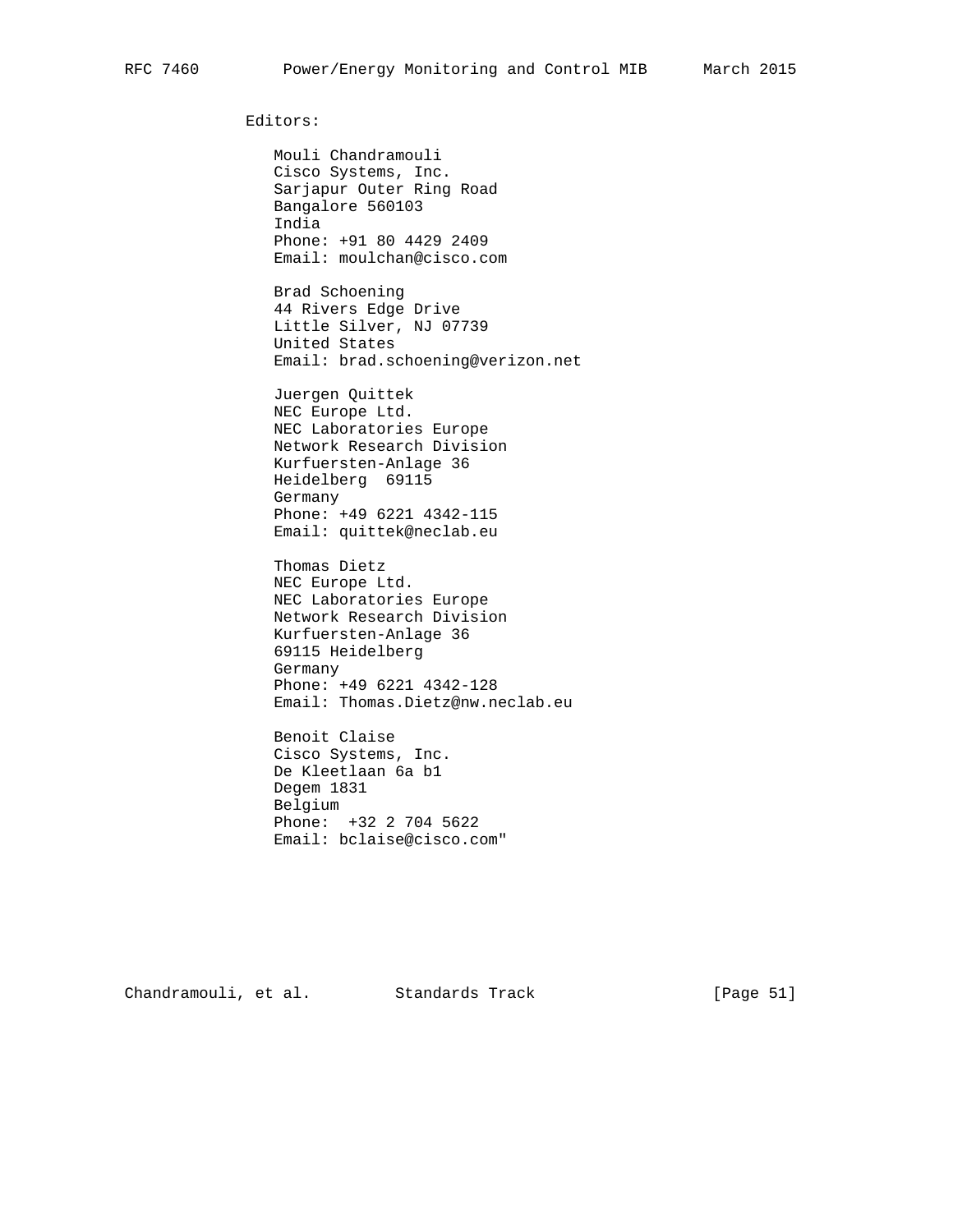```
 DESCRIPTION
        "Copyright (c) 2015 IETF Trust and the persons identified as
         authors of the code. All rights reserved.
         Redistribution and use in source and binary forms, with or
         without modification, is permitted pursuant to, and subject
         to the license terms contained in, the Simplified BSD License
         set forth in Section 4.c of the IETF Trust's Legal Provisions
         Relating to IETF Documents
         (http://trustee.ietf.org/license-info).
         This MIB is used to report AC power attributes in devices.
         The table is a sparse augmentation of the eoPowerTable table
         from the energyObjectMib module. Both three-phase and
         single-phase power configurations are supported.
         As a requirement for this MIB module, RFC 7461 SHOULD be
         implemented.
         Module Compliance of ENTITY-MIB v4 with respect to
         entity4CRCompliance MUST be supported which requires
         implementation of four MIB objects: entPhysicalIndex,
         entPhysicalClass, entPhysicalName, and entPhysicalUUID."
     REVISION "201502090000Z" -- 9 February 2015
     DESCRIPTION
        "Initial version, published as RFC 7460"
   ::= { mib-2 230 }
 powerAttributesMIBConform OBJECT IDENTIFIER
    ::= { powerAttributesMIB 0 }
 powerAttributesMIBObjects OBJECT IDENTIFIER
     ::= { powerAttributesMIB 1 }
 -- Objects
 eoACPwrAttributesTable OBJECT-TYPE
    SYNTAX SEQUENCE OF EOACPwrAttributesEntry<br>MAX-ACCESS not-accessible
                   not-accessible
     STATUS current
     DESCRIPTION
        "This table contains power attributes measurements for
        supported entPhysicalIndex entities. It is a sparse
        extension of the eoPowerTable."
     ::= { powerAttributesMIBObjects 1 }
 eoACPwrAttributesEntry OBJECT-TYPE
```
Chandramouli, et al. Standards Track [Page 52]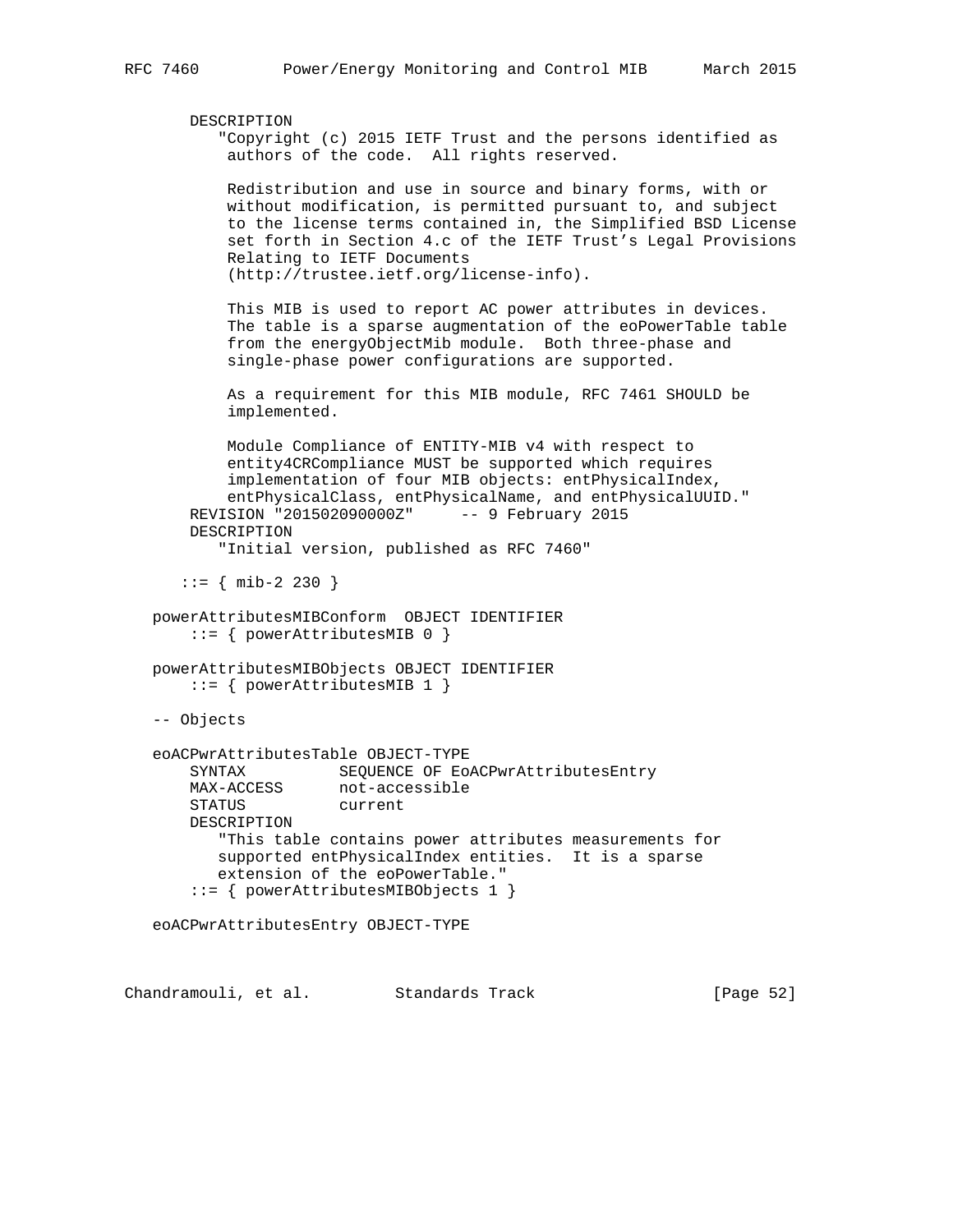```
 SYNTAX EoACPwrAttributesEntry
 MAX-ACCESS not-accessible
 STATUS current
       DESCRIPTION
          "This is a sparse extension of the eoPowerTable with
          entries for power attributes measurements or
         configuration. Each measured value corresponds to an
         attribute in IEC 61850-7-4 for non-phase measurements
          within the object MMXN."
       INDEX { entPhysicalIndex }
       ::= { eoACPwrAttributesTable 1 }
   EoACPwrAttributesEntry ::= SEQUENCE {
      eoACPwrAttributesConfiguration INTEGER,<br>eoACPurAttributesAveVeltese Integer
eoACPwrAttributesAvgVoltage 1nteger32,
eoACPwrAttributesAvgCurrent Unsigned32,
eoACPwrAttributesFrequency 1nteger32,
       eoACPwrAttributesPowerUnitMultiplier UnitMultiplier,
       eoACPwrAttributesPowerAccuracy Integer32,
       eoACPwrAttributesTotalActivePower Integer32,
       eoACPwrAttributesTotalReactivePower Integer32,
       eoACPwrAttributesTotalApparentPower Integer32,
 eoACPwrAttributesTotalPowerFactor Integer32,
eoACPwrAttributesThdCurrent 1nteger32,
eoACPwrAttributesThdVoltage 1nteger32
 }
   eoACPwrAttributesConfiguration OBJECT-TYPE
       SYNTAX INTEGER {
              sngl(1),
             del(2),
              wye(3)
 }
      MAX-ACCESS read-only
       STATUS current
       DESCRIPTION
          "Configuration describes the physical configurations of
          the power supply lines:
             * alternating current, single phase (SNGL)
             * alternating current, three-phase delta (DEL)
            * alternating current, three-phase Y (WYE)
          Three-phase configurations can be either connected in a
          triangular delta (DEL) or star Y (WYE) system. WYE
         systems have a shared neutral voltage, while DEL systems
         do not. Each phase is offset 120 degrees to each other."
       ::= { eoACPwrAttributesEntry 1 }
```
Chandramouli, et al. Standards Track [Page 53]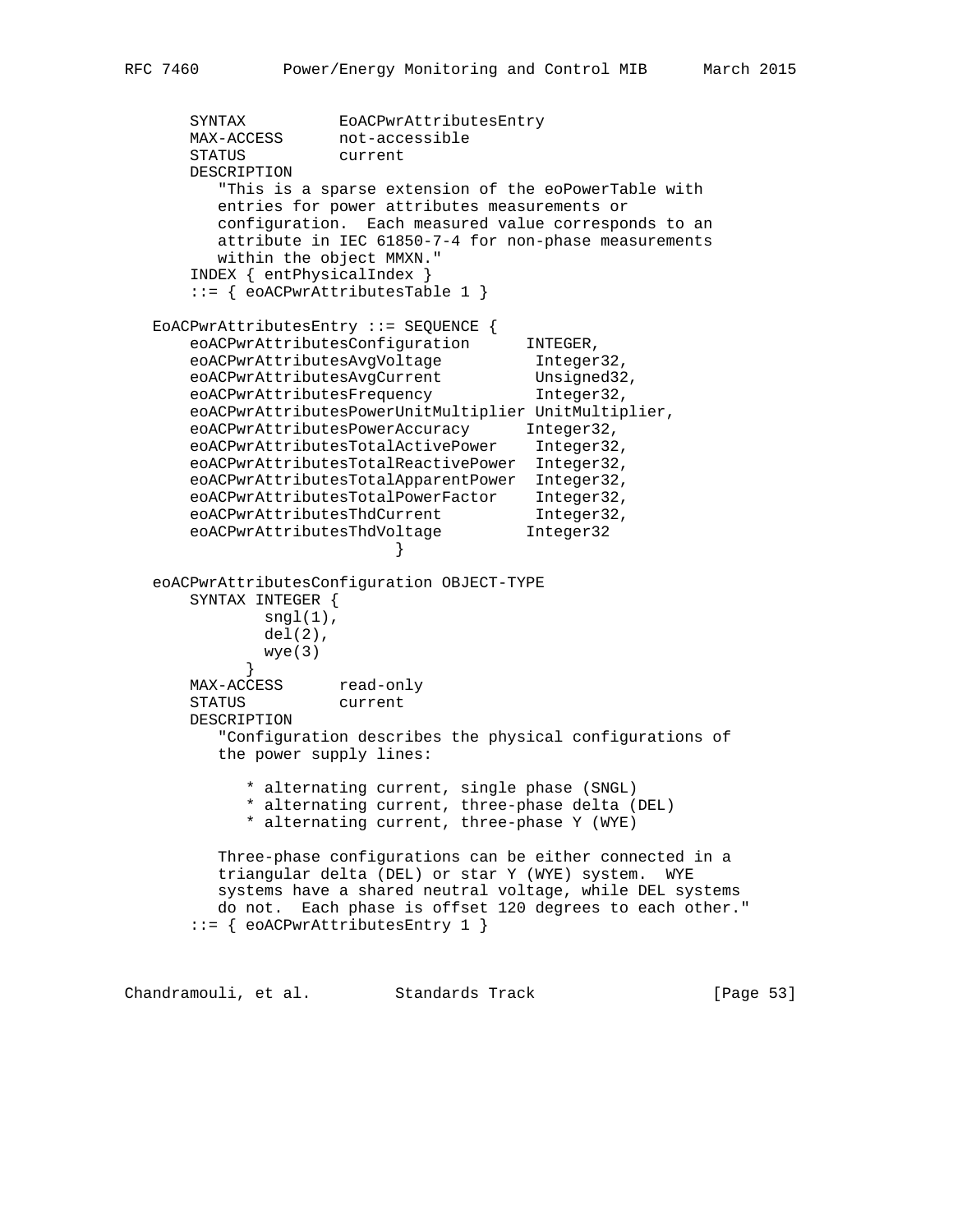eoACPwrAttributesAvgVoltage OBJECT-TYPE SYNTAX Integer32 UNITS "0.1 Volt AC" MAX-ACCESS read-only STATUS current DESCRIPTION "A measured value for average of the voltage measured over an integral number of AC cycles. For a three-phase system, this is the average voltage (V1+V2+V3)/3. IEC 61850-7-4 measured value attribute 'Vol'." ::= { eoACPwrAttributesEntry 2 } eoACPwrAttributesAvgCurrent OBJECT-TYPE SYNTAX Unsigned32 UNITS "amperes" MAX-ACCESS read-only STATUS current DESCRIPTION "A measured value for average of the current measured over an integral number of AC cycles. For a three-phase system, this is the average current  $(11+12+13)/3$ . IEC 61850-7-4 attribute 'Amp'." ::= { eoACPwrAttributesEntry 3 } eoACPwrAttributesFrequency OBJECT-TYPE SYNTAX Integer32 (4500..6500) UNITS "0.01 hertz" MAX-ACCESS read-only STATUS current DESCRIPTION "A measured value for the basic frequency of the AC circuit. IEC 61850-7-4 attribute 'Hz'." ::= { eoACPwrAttributesEntry 4 } eoACPwrAttributesPowerUnitMultiplier OBJECT-TYPE SYNTAX UnitMultiplier MAX-ACCESS read-only STATUS current DESCRIPTION "The magnitude of watts for the usage value in eoACPwrAttributesTotalActivePower, eoACPwrAttributesTotalReactivePower, and eoACPwrAttributesTotalApparentPower measurements. For three-phase power systems, this will also include eoACPwrAttributesWyeActivePower, eoACPwrAttributesWyeReactivePower, and eoACPwrAttributesWyeApparentPower." ::= { eoACPwrAttributesEntry 5 }

Chandramouli, et al. Standards Track [Page 54]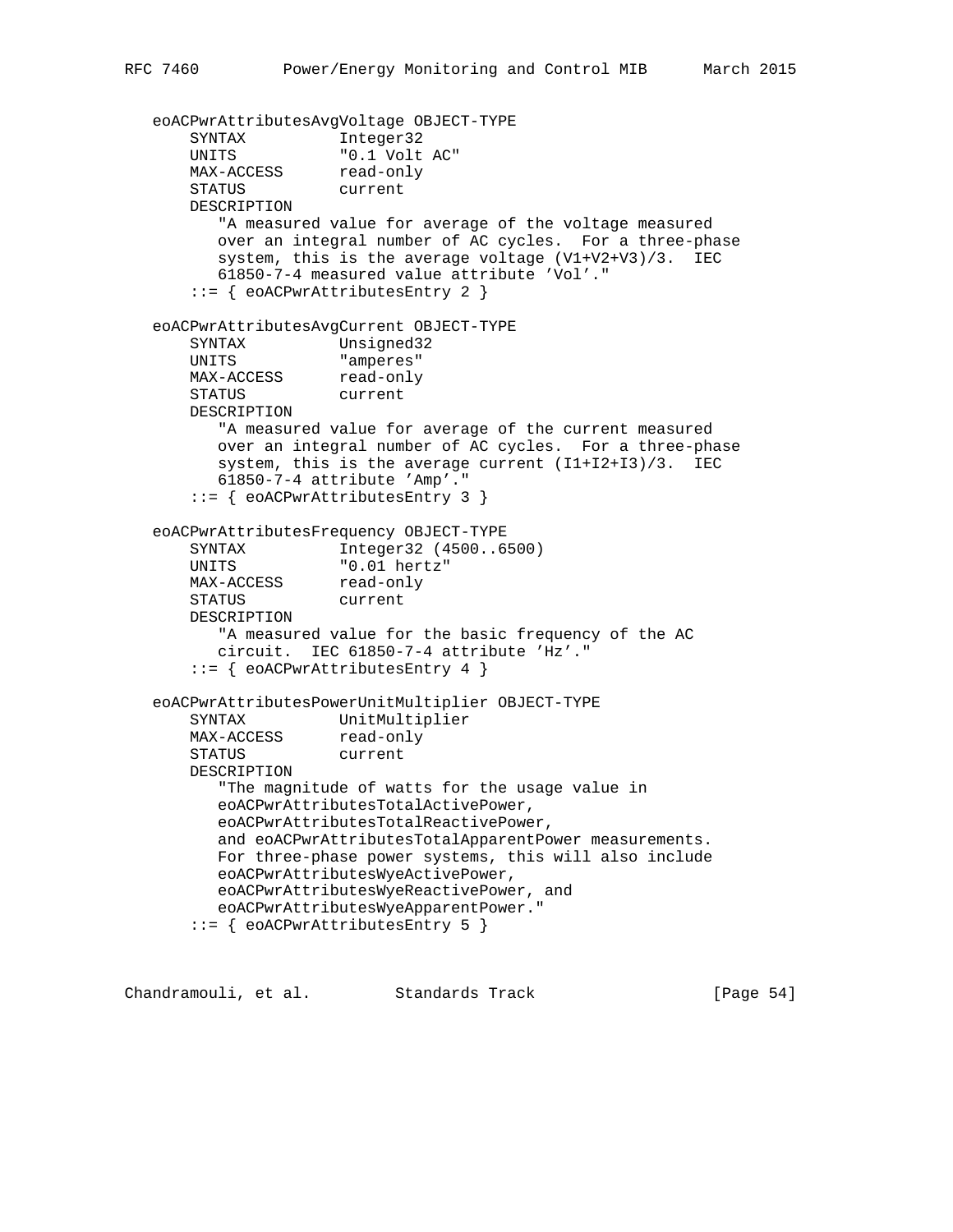eoACPwrAttributesPowerAccuracy OBJECT-TYPE SYNTAX Integer32 (0..10000) UNITS "hundredths of percent" MAX-ACCESS read-only STATUS current DESCRIPTION "This object indicates a percentage value, in hundredths of a percent, representing the presumed accuracy of active, reactive, and apparent power usage reporting. For example, 1010 means the reported usage is accurate to  $+/-$  10.1 percent. This value is zero if the accuracy is unknown. ANSI and IEC define the following accuracy classes for power measurement: IEC 62053-22 & 60044-1 class 0.1, 0.2, 0.5, 1, & 3. ANSI C12.20 class 0.2 & 0.5" ::= { eoACPwrAttributesEntry 6 } eoACPwrAttributesTotalActivePower OBJECT-TYPE SYNTAX Integer32 UNITS "watts" MAX-ACCESS read-only STATUS current DESCRIPTION "A measured value of the actual power delivered to or consumed by the load. IEC 61850-7-4 attribute 'TotW'." ::= { eoACPwrAttributesEntry 7 } eoACPwrAttributesTotalReactivePower OBJECT-TYPE SYNTAX Integer32 UNITS "volt-amperes reactive" MAX-ACCESS read-only STATUS current DESCRIPTION "A measured value of the reactive portion of the apparent power. IEC 61850-7-4 attribute 'TotVAr'." ::= { eoACPwrAttributesEntry 8 } eoACPwrAttributesTotalApparentPower OBJECT-TYPE SYNTAX Integer32 UNITS "volt-amperes" MAX-ACCESS read-only STATUS current DESCRIPTION "A measured value of the voltage and current that determines the apparent power. The apparent power is the vector sum of real and reactive power.

Chandramouli, et al. Standards Track [Page 55]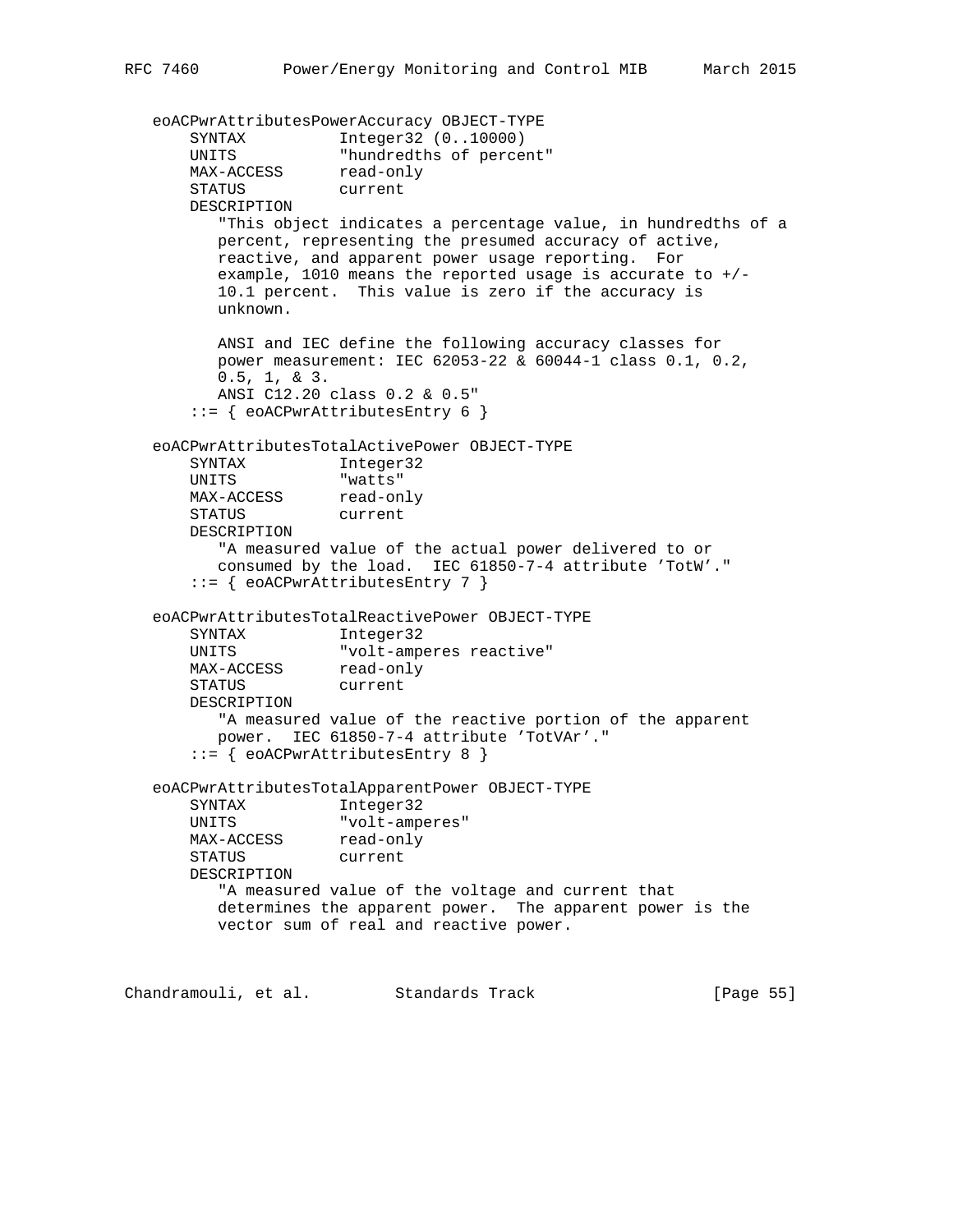```
 Note: watts and volt-amperes are equivalent units and may
         be combined. IEC 61850-7-4 attribute 'TotVA'."
       ::= { eoACPwrAttributesEntry 9 }
   eoACPwrAttributesTotalPowerFactor OBJECT-TYPE
      SYNTAX Integer32 (-10000..10000)<br>UNITS "hundredths"
 UNITS "hundredths"
MAX-ACCESS read-only
 STATUS current
       DESCRIPTION
          "A measured value ratio of the real power flowing to the
          load versus the apparent power. It is dimensionless and
          expressed here as a percentage value in hundredths. A power
          factor of 100% indicates there is no inductance load and
          thus no reactive power. A Power Factor can be positive or
         negative, where the sign should be in lead/lag (IEEE)
         form. IEC 61850-7-4 attribute 'TotPF'."
       ::= { eoACPwrAttributesEntry 10 }
   eoACPwrAttributesThdCurrent OBJECT-TYPE
       SYNTAX Integer32 (0..10000)
 UNITS "hundredths of percent"
MAX-ACCESS read-only
 STATUS current
       DESCRIPTION
          "A calculated value for the current total harmonic
          distortion (THD). Method of calculation is not
          specified. IEC 61850-7-4 attribute 'ThdAmp'."
       ::= { eoACPwrAttributesEntry 11 }
   eoACPwrAttributesThdVoltage OBJECT-TYPE
       SYNTAX Integer32 (0..10000)
       UNITS "hundredths of percent"
MAX-ACCESS read-only
 STATUS current
       DESCRIPTION
         "A calculated value for the voltage total harmonic
          distortion (THD). The method of calculation is not
          specified. IEC 61850-7-4 attribute 'ThdVol'."
       ::= { eoACPwrAttributesEntry 12 }
   eoACPwrAttributesDelPhaseTable OBJECT-TYPE
       SYNTAX SEQUENCE OF EoACPwrAttributesDelPhaseEntry
      MAX-ACCESS not-accessible
       STATUS current
       DESCRIPTION
          "This optional table describes three-phase power attributes
          measurements in a DEL configuration with phase-to-phase
Chandramouli, et al. Standards Track [Page 56]
```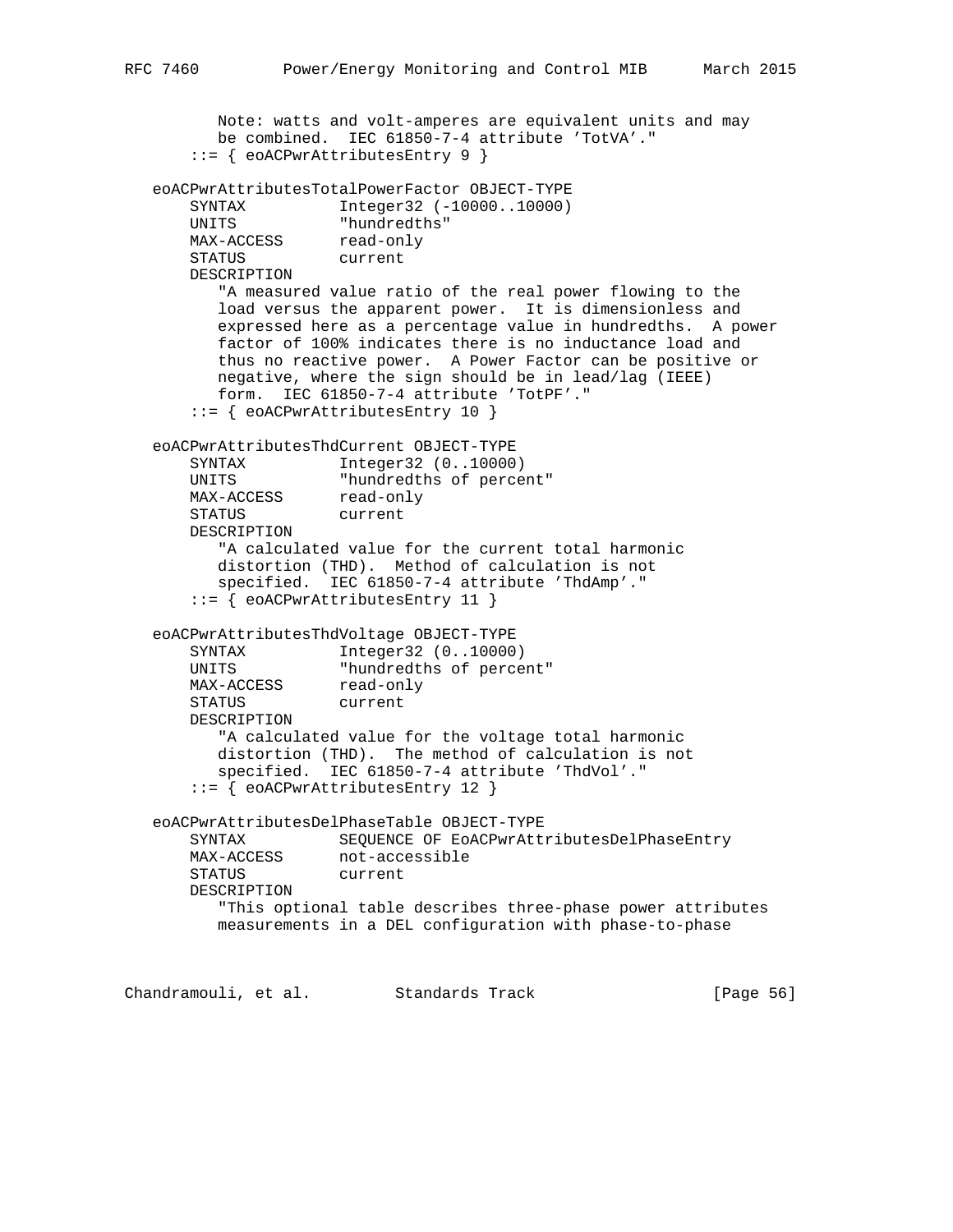power attributes measurements. Entities having single phase power shall not have any entities. This is a sparse extension of the eoACPwrAttributesTable. These attributes correspond to measurements related to the IEC 61850-7.4 MMXU phase and measured harmonic or interharmonics related to the MHAI phase." ::= { powerAttributesMIBObjects 2 } eoACPwrAttributesDelPhaseEntry OBJECT-TYPE SYNTAX EOACPwrAttributesDelPhaseEntry<br>MAX-ACCESS not-accessible MAX-ACCESS not-accessible STATUS current DESCRIPTION "An entry describes power measurements of a phase in a DEL three-phase power. Three entries are required for each supported entPhysicalIndex entry. Voltage measurements are provided relative to each other. For phase-to-phase measurements, the eoACPwrAttributesDelPhaseIndex is compared against the following phase at +120 degrees. Thus, the possible values are: eoACPwrAttributesDelPhaseIndex Next Phase Angle 0 120 120 240 240 0 " "The Contract of the Contract of the Contract of the Contract of the Contract of the Contract of the Contract of the Contract of the Contract of the Contract of the Contract of the Contract of the Contract of the Contrac INDEX { entPhysicalIndex, eoACPwrAttributesDelPhaseIndex } ::= { eoACPwrAttributesDelPhaseTable 1} EoACPwrAttributesDelPhaseEntry ::= SEQUENCE { eoACPwrAttributesDelPhaseIndex Integer32, eoACPwrAttributesDelPhaseToNextPhaseVoltage Integer32, eoACPwrAttributesDelThdPhaseToNextPhaseVoltage Integer32 } eoACPwrAttributesDelPhaseIndex OBJECT-TYPE SYNTAX Integer32 (0..359) MAX-ACCESS not-accessible STATUS current DESCRIPTION "A phase angle typically corresponding to 0, 120, 240." ::= { eoACPwrAttributesDelPhaseEntry 1 } eoACPwrAttributesDelPhaseToNextPhaseVoltage OBJECT-TYPE SYNTAX Integer32

Chandramouli, et al. Standards Track [Page 57]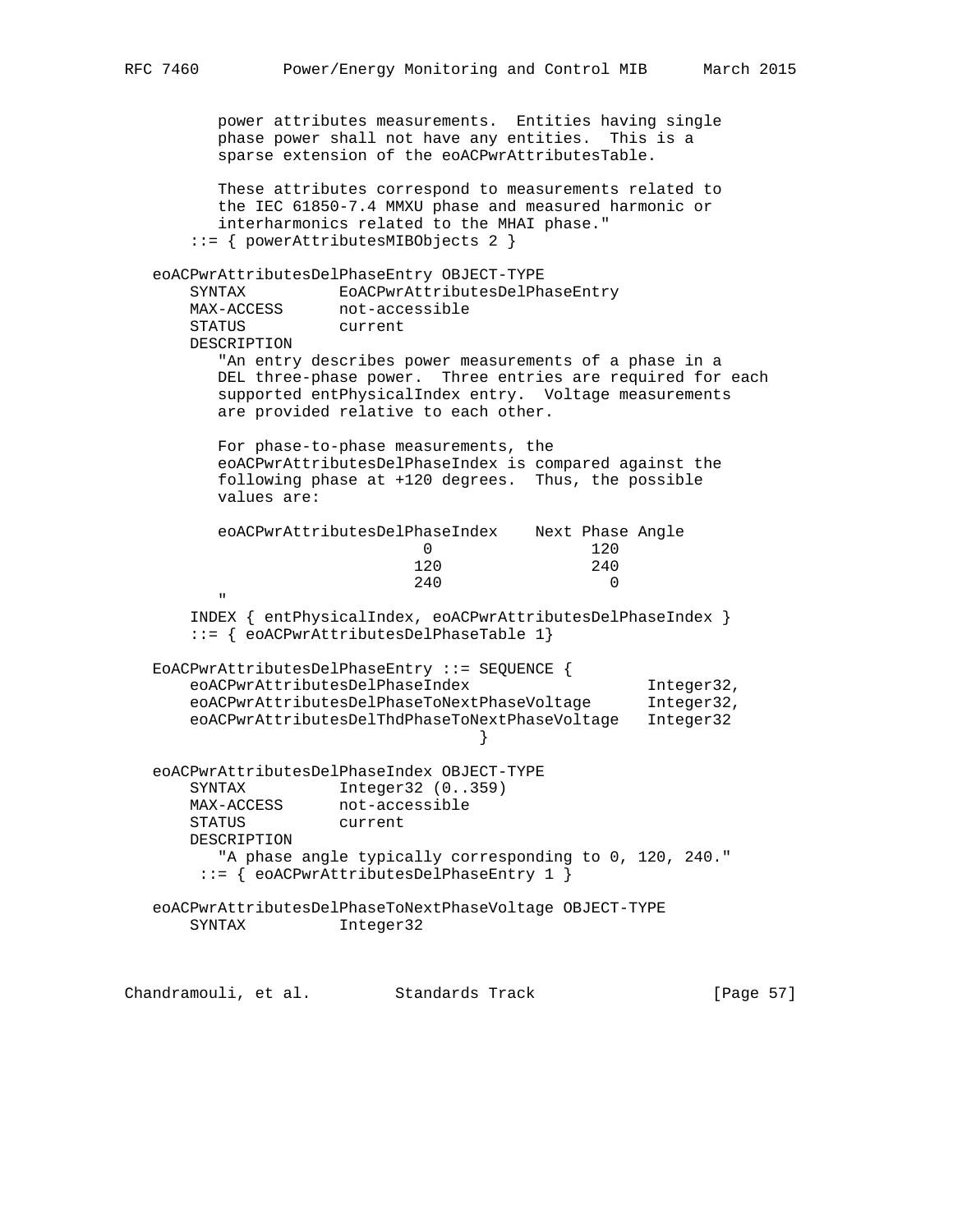UNITS "0.1 Volt AC" MAX-ACCESS read-only STATUS current DESCRIPTION "A measured value of phase to next phase voltages, where the next phase is IEC 61850-7-4 attribute 'PPV'." ::= { eoACPwrAttributesDelPhaseEntry 2 } eoACPwrAttributesDelThdPhaseToNextPhaseVoltage OBJECT-TYPE SYNTAX Integer32 (0..10000) UNITS "hundredths of percent" MAX-ACCESS read-only STATUS current DESCRIPTION "A calculated value for the voltage total harmonic distortion for phase to next phase. Method of calculation is not specified. IEC 61850-7-4 attribute 'ThdPPV'." ::= { eoACPwrAttributesDelPhaseEntry 3 } eoACPwrAttributesWyePhaseTable OBJECT-TYPE SYNTAX SEQUENCE OF EoACPwrAttributesWyePhaseEntry MAX-ACCESS not-accessible STATUS current DESCRIPTION "This optional table describes three-phase power attributes measurements in a WYE configuration with phase-to-neutral power attributes measurements. Entities having single phase power shall not have any entities. This is a sparse extension of the eoACPwrAttributesTable. These attributes correspond to measurements related to the IEC 61850-7.4 MMXU phase and measured harmonic or interharmonics related to the MHAI phase." ::= { powerAttributesMIBObjects 3 } eoACPwrAttributesWyePhaseEntry OBJECT-TYPE SYNTAX EoACPwrAttributesWyePhaseEntry MAX-ACCESS not-accessible STATUS current DESCRIPTION "This table describes measurements of a phase in a WYE three-phase power system. Three entries are required for each supported entPhysicalIndex entry. Voltage measurements are relative to neutral. Each entry describes power attributes of one phase of a WYE three-phase power system." INDEX { entPhysicalIndex, eoACPwrAttributesWyePhaseIndex }

Chandramouli, et al. Standards Track [Page 58]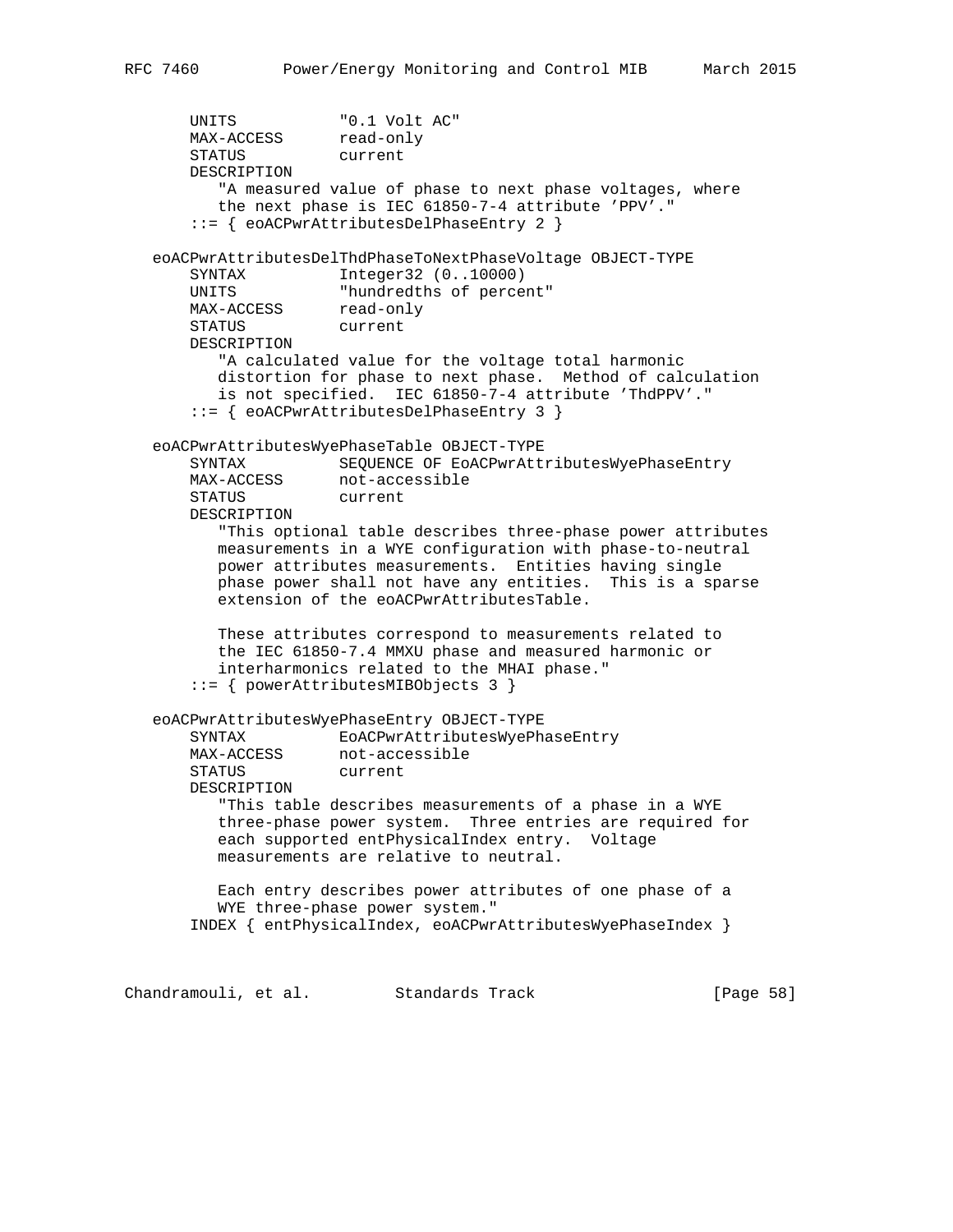```
 ::= { eoACPwrAttributesWyePhaseTable 1}
    EoACPwrAttributesWyePhaseEntry ::= SEQUENCE {
        eoACPwrAttributesWyePhaseIndex Integer32,
         eoACPwrAttributesWyePhaseToNeutralVoltage Integer32,
eoACPwrAttributesWyeCurrent 1nteger32,
eoACPwrAttributesWyeActivePower 1nteger32,
         eoACPwrAttributesWyeReactivePower Integer32,
         eoACPwrAttributesWyeApparentPower Integer32,
 eoACPwrAttributesWyePowerFactor Integer32,
eoACPwrAttributesWyeThdCurrent 1nteger32,
         eoACPwrAttributesWyeThdPhaseToNeutralVoltage Integer32
 }
    eoACPwrAttributesWyePhaseIndex OBJECT-TYPE
       SYNTAX Integer32 (0..359)
       MAX-ACCESS not-accessible
        STATUS current
        DESCRIPTION
          "A phase angle typically corresponding to 0, 120, 240."
         ::= { eoACPwrAttributesWyePhaseEntry 1 }
    eoACPwrAttributesWyePhaseToNeutralVoltage OBJECT-TYPE
 SYNTAX Integer32
 UNITS "0.1 Volt AC"
      MAX-ACCESS read-only
        STATUS current
        DESCRIPTION
           "A measured value of phase to neutral voltage. IEC
           61850-7-4 attribute 'PNV'."
        ::= { eoACPwrAttributesWyePhaseEntry 2 }
    eoACPwrAttributesWyeCurrent OBJECT-TYPE
        SYNTAX Integer32
UNITS \blacksquare \blacksquare \blacksquare \blacksquare \blacksquare \blacksquare \blacksquare \blacksquare \blacksquare \blacksquare \blacksquare \blacksquare \blacksquare \blacksquare \blacksquare \blacksquare \blacksquare \blacksquare \blacksquare \blacksquare \blacksquare \blacksquare \blacksquare \blacksquare \blacksquare \blacksquare \blacksquare \blacksquare \blacksquare \blacksquare \blacksquareMAX-ACCESS read-only
 STATUS current
        DESCRIPTION
           "A measured value of phase currents. IEC 61850-7-4
           attribute 'A'."
        ::= { eoACPwrAttributesWyePhaseEntry 3 }
    eoACPwrAttributesWyeActivePower OBJECT-TYPE
       SYNTAX Integer32
        UNITS "watts"
MAX-ACCESS read-only
 STATUS current
        DESCRIPTION
```
Chandramouli, et al. Standards Track [Page 59]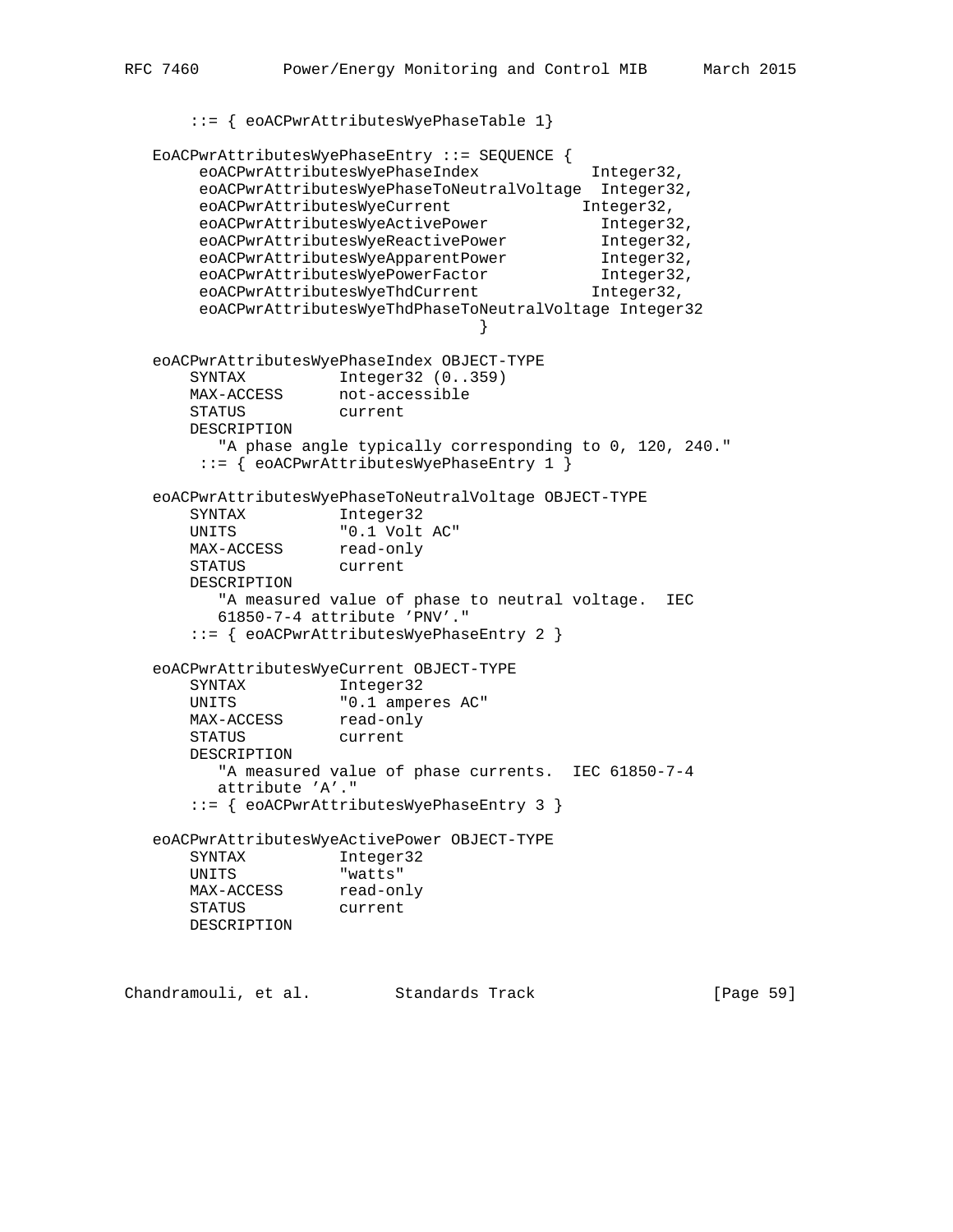```
 "A measured value of the actual power delivered to or
          consumed by the load with the magnitude indicated
          separately in eoPowerUnitMultiplier. IEC 61850-7-4
          attribute 'W'."
       ::= { eoACPwrAttributesWyePhaseEntry 4 }
   eoACPwrAttributesWyeReactivePower OBJECT-TYPE
      SYNTAX Integer32
 UNITS "volt-amperes reactive"
MAX-ACCESS read-only
 STATUS current
       DESCRIPTION
         "A measured value of the reactive portion of the apparent
          power with the magnitude of indicated separately in
          eoPowerUnitMultiplier. IEC 61850-7-4 attribute 'VAr'."
       ::= { eoACPwrAttributesWyePhaseEntry 5 }
   eoACPwrAttributesWyeApparentPower OBJECT-TYPE
       SYNTAX Integer32
       UNITS "volt-amperes"
MAX-ACCESS read-only
 STATUS current
       DESCRIPTION
          "A measured value of the voltage and current determines
          the apparent power with the indicated separately in
          eoPowerUnitMultiplier. Active plus reactive power equals
          the total apparent power.
          Note: Watts and volt-amperes are equivalent units and may
          be combined. IEC 61850-7-4 attribute 'VA'."
       ::= { eoACPwrAttributesWyePhaseEntry 6 }
   eoACPwrAttributesWyePowerFactor OBJECT-TYPE
      SYNTAX Integer32 (-10000..10000)
 UNITS "hundredths"
MAX-ACCESS read-only
 STATUS current
       DESCRIPTION
          "A measured value ratio of the real power flowing to the
          load versus the apparent power for this phase. IEC
          61850-7-4 attribute 'PF'. Power Factor can be positive or
         negative where the sign should be in lead/lag (IEEE)
          form."
       ::= { eoACPwrAttributesWyePhaseEntry 7 }
   eoACPwrAttributesWyeThdCurrent OBJECT-TYPE
      SYNTAX Integer32 (0..10000)<br>UNITS "hundredths of perce
                    "hundredths of percent"
```
Chandramouli, et al. Standards Track [Page 60]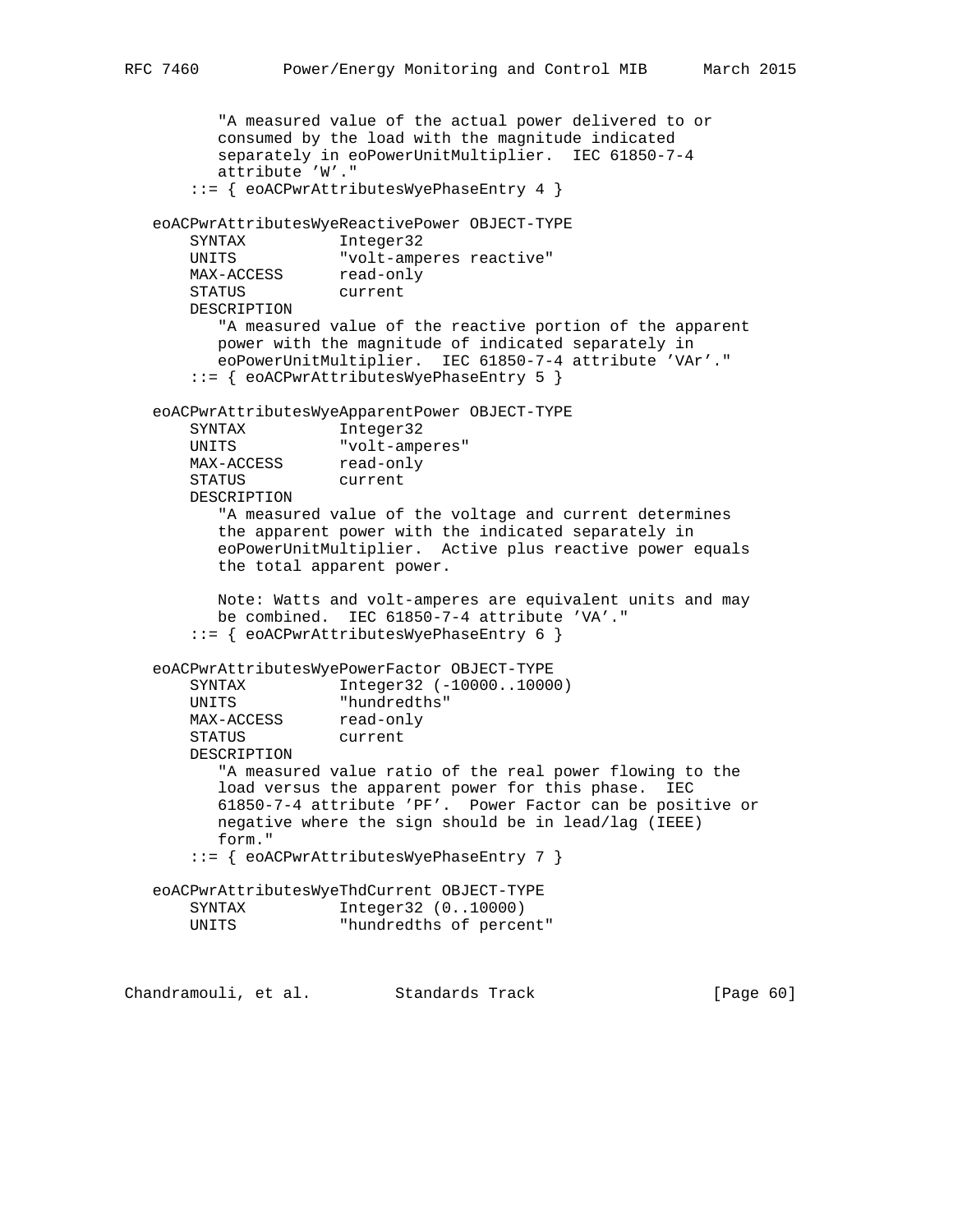```
MAX-ACCESS read-only
       STATUS current
       DESCRIPTION
          "A calculated value for the voltage total harmonic
          distortion (THD) for phase to phase. Method of
          calculation is not specified.
          IEC 61850-7-4 attribute 'ThdA'."
       ::= { eoACPwrAttributesWyePhaseEntry 8 }
   eoACPwrAttributesWyeThdPhaseToNeutralVoltage OBJECT-TYPE
       SYNTAX Integer32 (0..10000)
      UNITS "hundredths of percent"<br>MAX-ACCESS read-only
      UNIIN<br>MAX-ACCESS
       STATUS current
       DESCRIPTION
          "A calculated value of the voltage total harmonic
          distortion (THD) for phase to neutral. IEC 61850-7-4
          attribute 'ThdPhV'."
       ::= { eoACPwrAttributesWyePhaseEntry 9 }
   -- Conformance
   powerAttributesMIBCompliances OBJECT IDENTIFIER
       ::= { powerAttributesMIB 2 }
   powerAttributesMIBGroups OBJECT IDENTIFIER
       ::= { powerAttributesMIB 3 }
   powerAttributesMIBFullCompliance MODULE-COMPLIANCE
       STATUS current
       DESCRIPTION
          "When this MIB is implemented with support for read-
          create, then such an implementation can claim full
          compliance. Such devices can then be both monitored and
          configured with this MIB.
          Module Compliance of RFC 6933 with respect to
          entity4CRCompliance MUST be supported which requires
          implementation of four MIB objects: entPhysicalIndex,
          entPhysicalClass, entPhysicalName, and entPhysicalUUID."
       REFERENCE
          "RFC 6933: Entity MIB (Version 4)"
      MODULE -- this module
       MANDATORY-GROUPS {
                        powerACPwrAttributesMIBTableGroup
 }
       GROUP powerACPwrAttributesOptionalMIBTableGroup
```
Chandramouli, et al. Standards Track [Page 61]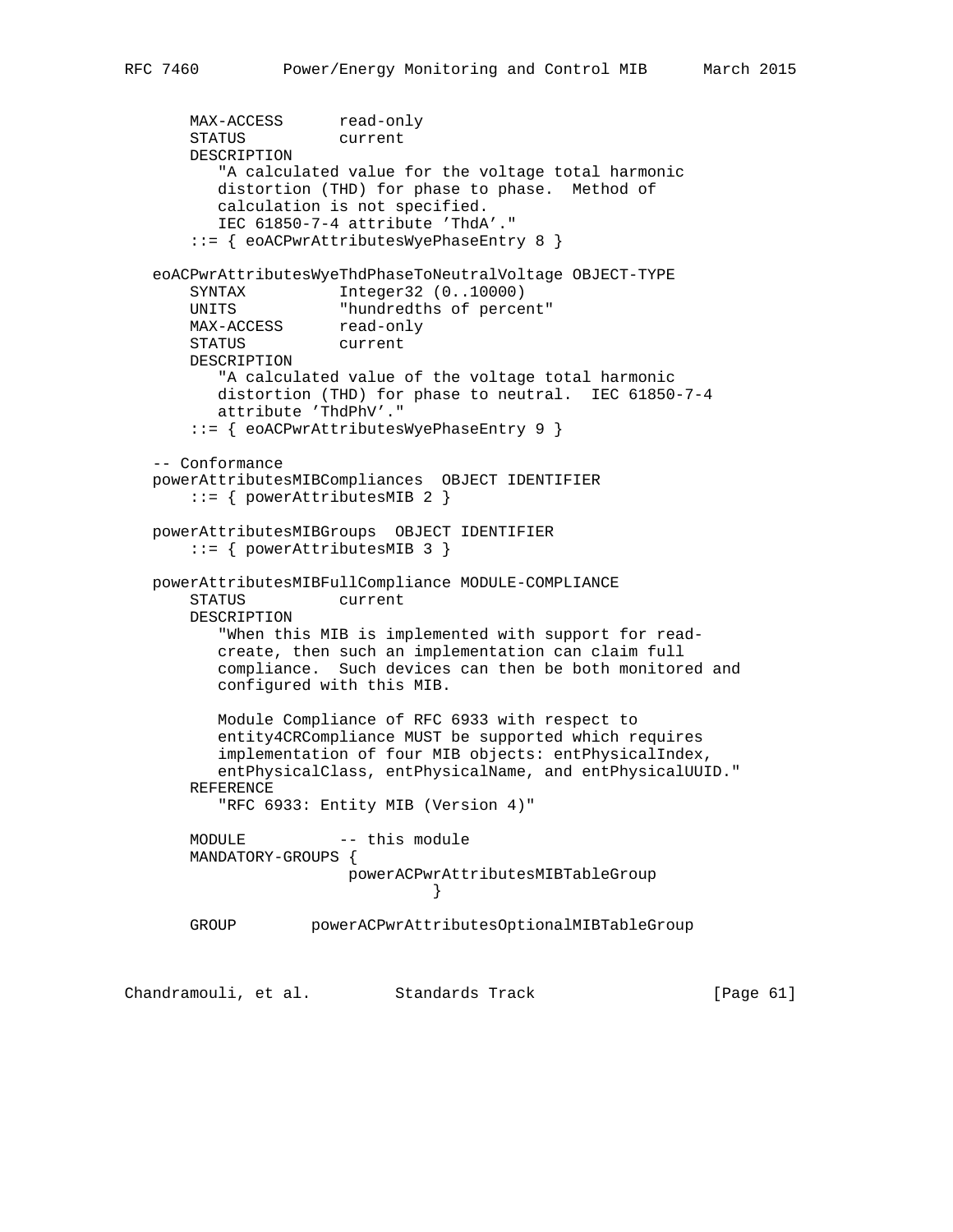```
 DESCRIPTION
          "A compliant implementation does not have
          to implement."
       GROUP powerACPwrAttributesDelPhaseMIBTableGroup
       DESCRIPTION
           "A compliant implementation does not have to implement."
       GROUP powerACPwrAttributesWyePhaseMIBTableGroup
       DESCRIPTION
           "A compliant implementation does not have to implement."
       ::= { powerAttributesMIBCompliances 1 }
   -- Units of Conformance
   powerACPwrAttributesMIBTableGroup OBJECT-GROUP
      OBJECTS
                  -- Note that object entPhysicalIndex is NOT
                   -- included since it is not-accessible
                          eoACPwrAttributesAvgVoltage,
                          eoACPwrAttributesAvgCurrent,
                          eoACPwrAttributesFrequency,
                          eoACPwrAttributesPowerUnitMultiplier,
                          eoACPwrAttributesPowerAccuracy,
                          eoACPwrAttributesTotalActivePower,
                          eoACPwrAttributesTotalReactivePower,
                          eoACPwrAttributesTotalApparentPower,
                          eoACPwrAttributesTotalPowerFactor
 }
       STATUS current
       DESCRIPTION
          "This group contains the collection of all the power
          attributes objects related to the Energy Object."
       ::= { powerAttributesMIBGroups 1 }
    powerACPwrAttributesOptionalMIBTableGroup OBJECT-GROUP
       OBJECTS {
                          eoACPwrAttributesConfiguration,
                          eoACPwrAttributesThdCurrent,
                          eoACPwrAttributesThdVoltage
 }
       STATUS current
       DESCRIPTION
          "This group contains the collection of all the power
          attributes objects related to the Energy Object."
       ::= { powerAttributesMIBGroups 2 }
   powerACPwrAttributesDelPhaseMIBTableGroup OBJECT-GROUP
```
Chandramouli, et al. Standards Track [Page 62]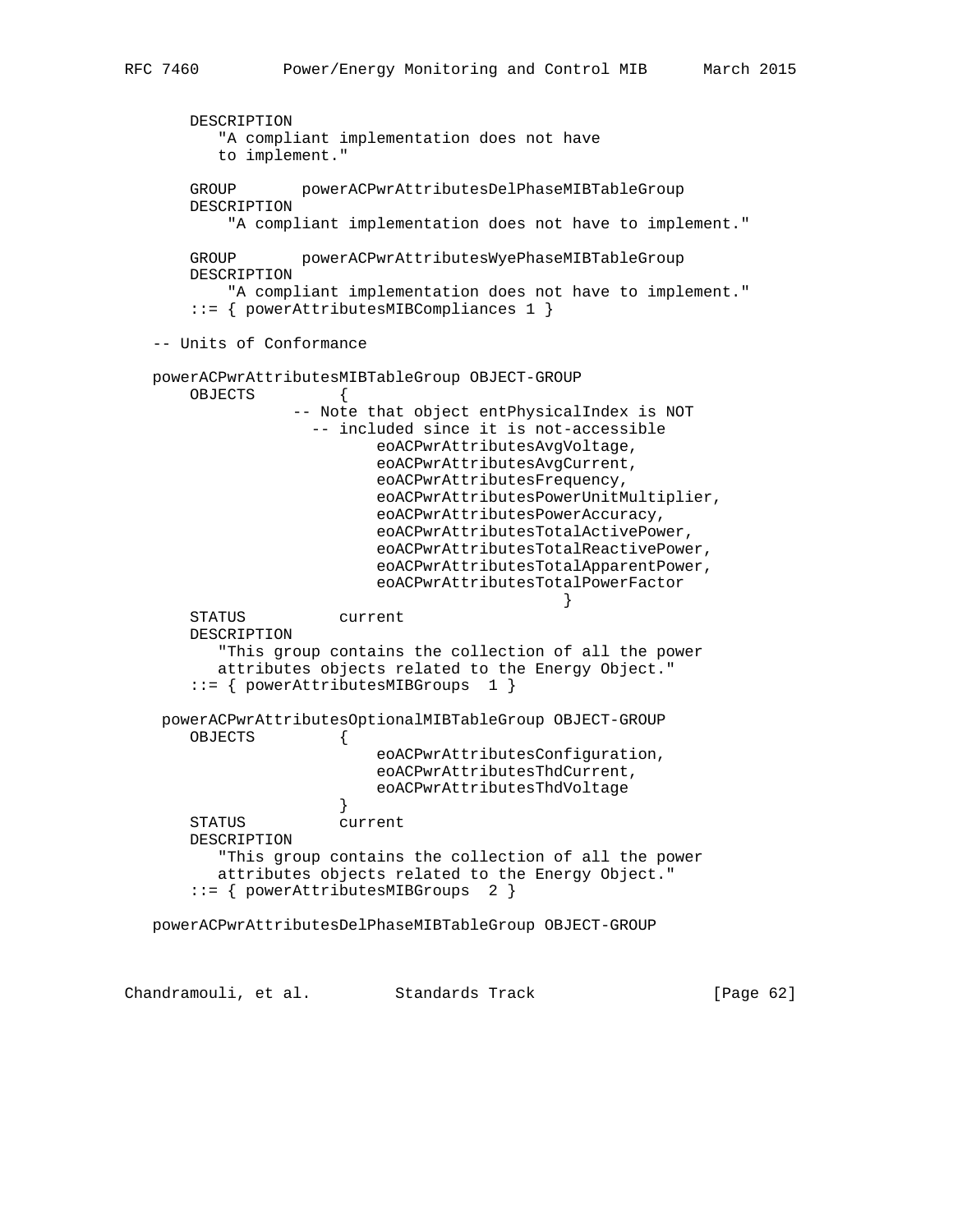OBJECTS { -- Note that object entPhysicalIndex and -- eoACPwrAttributesDelPhaseIndex are NOT -- included since they are not-accessible eoACPwrAttributesDelPhaseToNextPhaseVoltage, eoACPwrAttributesDelThdPhaseToNextPhaseVoltage } STATUS current DESCRIPTION "This group contains the collection of all power attributes of a phase in a DEL three-phase power system." ::= { powerAttributesMIBGroups 3 } powerACPwrAttributesWyePhaseMIBTableGroup OBJECT-GROUP OBJECTS { -- Note that object entPhysicalIndex and -- eoACPwrAttributesWyePhaseIndex are NOT -- included since they are not-accessible eoACPwrAttributesWyePhaseToNeutralVoltage, eoACPwrAttributesWyeCurrent, eoACPwrAttributesWyeActivePower, eoACPwrAttributesWyeReactivePower, eoACPwrAttributesWyeApparentPower, eoACPwrAttributesWyePowerFactor, eoACPwrAttributesWyeThdPhaseToNeutralVoltage, eoACPwrAttributesWyeThdCurrent } STATUS current DESCRIPTION "This group contains the collection of all power attributes of a phase in a WYE three-phase power system." ::= { powerAttributesMIBGroups 4 }

# END

### 10. Security Considerations

 There are a number of management objects defined in this MIB module with a MAX-ACCESS clause of read-write and/or read-create. Such objects may be considered sensitive or vulnerable in some network environments. The support for SET operations in a non-secure environment without proper protection opens devices to attack. These are the tables and objects and their sensitivity/vulnerability:

 - Unauthorized changes to the eoPowerOperState (via the eoPowerAdminState ) MAY disrupt the power settings of the differentEnergy Objects and, therefore, the state of functionality of the respective Energy Objects.

Chandramouli, et al. Standards Track [Page 63]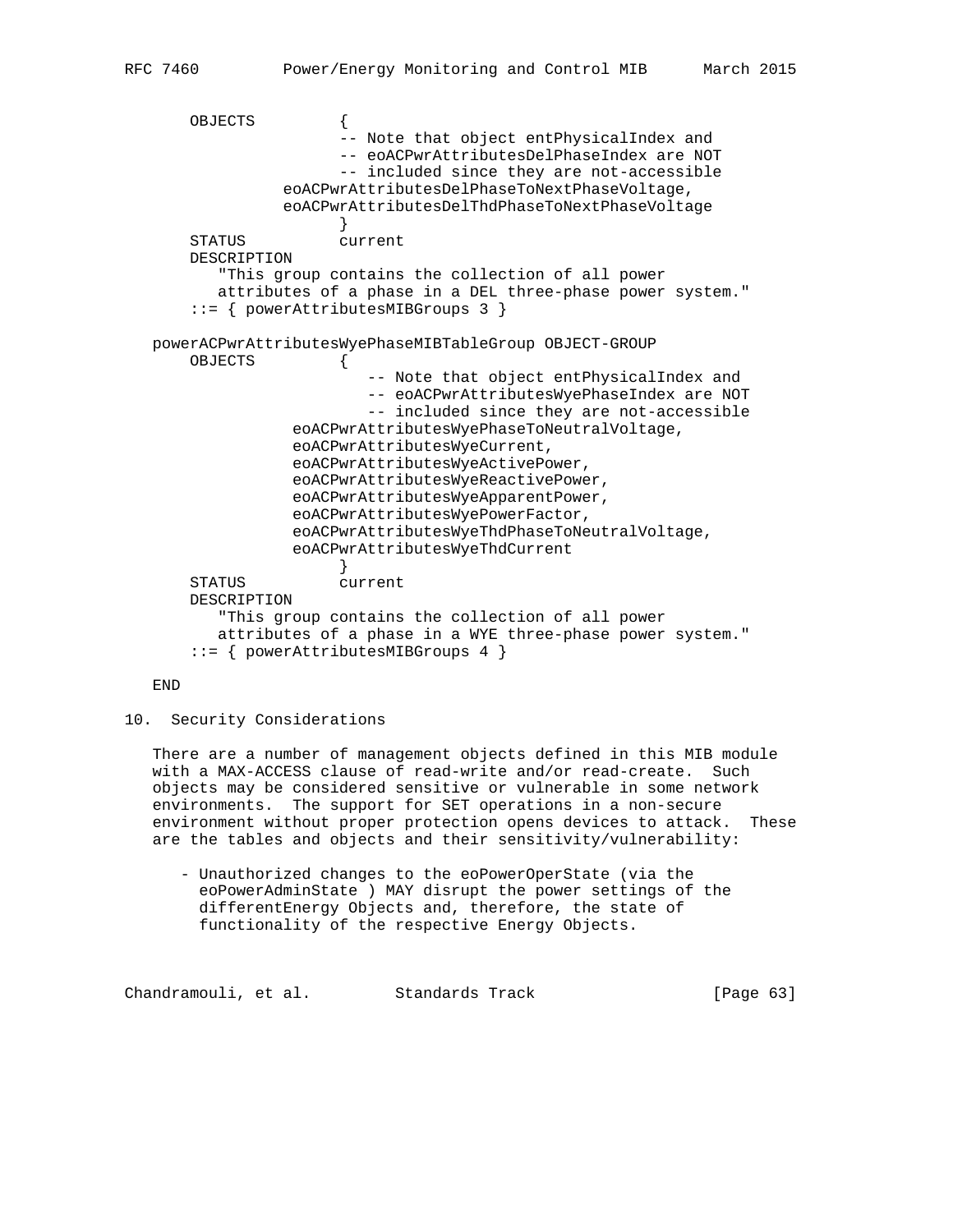- Unauthorized changes to the eoEnergyParametersTable MAY disrupt energy measurement in the eoEnergyTable table.

 SNMP versions prior to SNMPv3 did not include adequate security. Even if the network itself is secure (for example by using IPsec), there is no control as to who on the secure network is allowed to access and GET/SET (read/change/create/delete) the objects in this MIB module.

 Implementations SHOULD provide the security features described by the SNMPv3 framework (see [RFC3410]), and implementations claiming compliance to the SNMPv3 standard MUST include full support for authentication and privacy via the User-based Security Model (USM) [RFC3414] with the AES cipher algorithm [RFC3826]. Implementations MAY also provide support for the Transport Security Model (TSM) [RFC5591] in combination with a secure transport such as SSH [RFC5592] or TLS/DTLS [RFC6353].

 Further, deployment of SNMP versions prior to SNMPv3 is NOT RECOMMENDED. Instead, it is RECOMMENDED to deploy SNMPv3 and to enable cryptographic security. It is then a customer/operator responsibility to ensure that the SNMP entity giving access to an instance of this MIB module is properly configured to give access to the objects only to those principals (users) that have legitimate rights to indeed GET or SET (change/create/delete) them.

 In certain situations, energy and power monitoring can reveal sensitive information about individuals' activities and habits. Implementors of this specification should use appropriate privacy protections as discussed in Section 9 of RFC 6988 and monitoring of individuals and homes should only occur with proper authorization.

## 11. IANA Considerations

 The MIB modules in this document use the following IANA-assigned OBJECT IDENTIFIER values recorded in the SMI Numbers registry:

| Descriptor            | OBJECT IDENTIFIER value |
|-----------------------|-------------------------|
|                       |                         |
| IANAPowerStateSet-MIB | $\{$ mib-2 228 $\}$     |
| energyObjectMIB       | $\{$ mib-2 229 $\}$     |
| powerAttributesMIB    | ${min-2 230}$           |

| Chandramouli, et al. |  | Standards Track | [Page $64$ ] |  |
|----------------------|--|-----------------|--------------|--|
|----------------------|--|-----------------|--------------|--|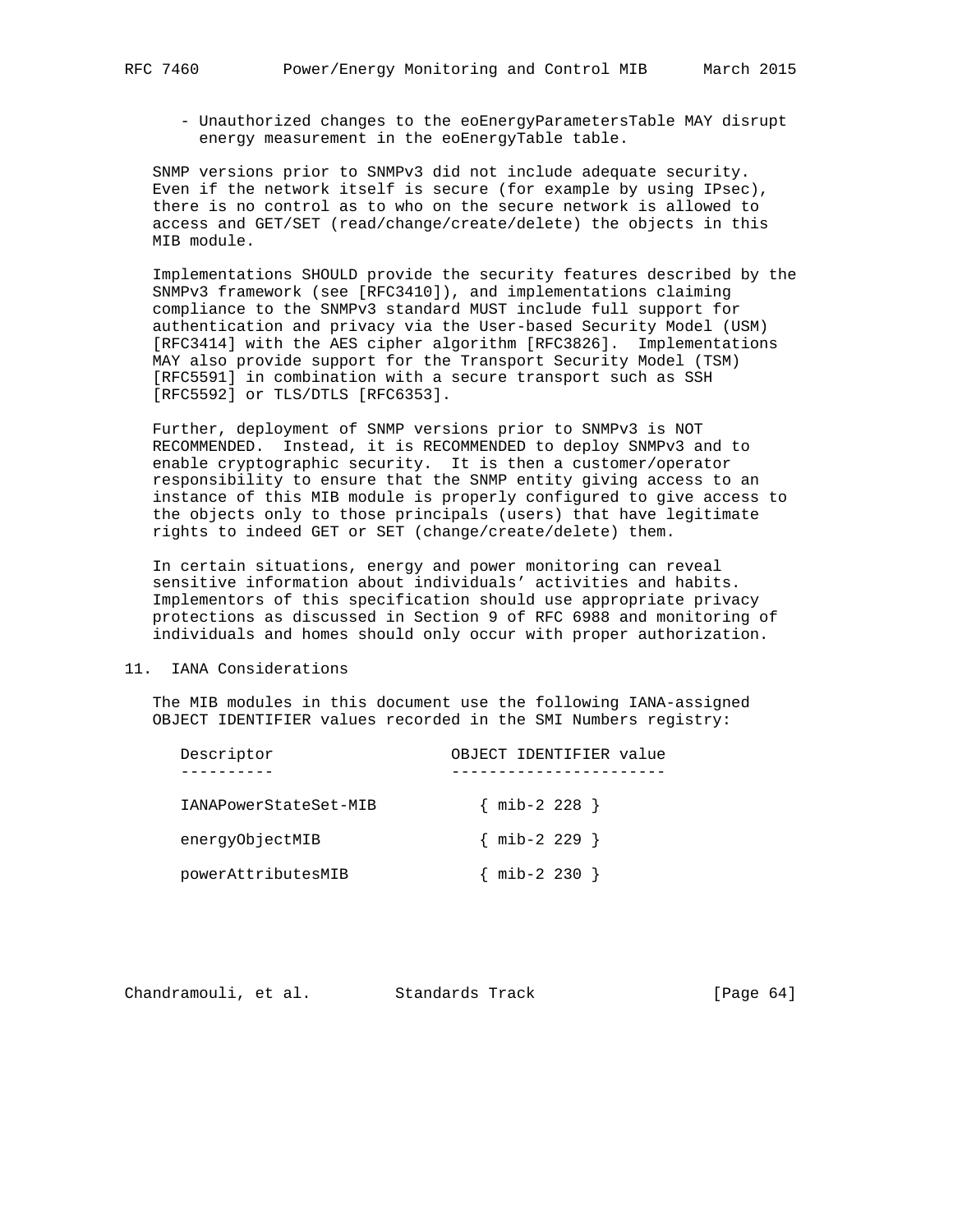### 11.1. IANAPowerStateSet-MIB Module

 The initial set of Power State Sets are specified in [RFC7326]. IANA maintains a Textual Convention PowerStateSet in the IANAPowerStateSet-MIB module (see Section 9.1), with the initial set of Power State Sets and the Power States within those Power State Sets as proposed in the [RFC7326]. The current version of PowerStateSet Textual Convention can be accessed <http://www.iana.org/assignments/power-state-sets>.

 New assignments (and potential deprecation) to Power State Sets shall be administered by IANA and the guidelines and procedures are specified in [RFC7326], and will, as a consequence, update the PowerStateSet Textual Convention.

### 12. References

- 12.1. Normative References
	- [RFC2119] Bradner, S., "Key words for use in RFCs to Indicate Requirement Levels", BCP 14, RFC 2119, March 1997, <http://www.rfc-editor.org/info/rfc2119>.
	- [RFC2578] McCloghrie, K., Ed., Perkins, D., Ed., and J. Schoenwaelder, Ed., "Structure of Management Information Version 2 (SMIv2)", STD 58, RFC 2578, April 1999, <http://www.rfc-editor.org/info/rfc2578>.
	- [RFC2579] McCloghrie, K., Ed., Perkins, D., Ed., and J. Schoenwaelder, Ed., "Textual Conventions for SMIv2", STD 58, RFC 2579, April 1999, <http://www.rfc-editor.org/info/rfc2579>.
	- [RFC2580] McCloghrie, K., Ed., Perkins, D., Ed., and J. Schoenwaelder, Ed., "Conformance Statements for SMIv2", STD 58, RFC 2580, April 1999, <http://www.rfc-editor.org/info/rfc2580>.
	- [RFC3414] Blumenthal, U. and B. Wijnen, "User-based Security Model (USM) for version 3 of the Simple Network Management Protocol (SNMPv3)", STD 62, RFC 3414, December 2002, <http://www.rfc-editor.org/info/rfc3414>.
	- [RFC3621] Berger, A. and D. Romascanu, "Power Ethernet MIB", RFC 3621, December 2003, <http://www.rfc-editor.org/info/rfc3621>.

Chandramouli, et al. Standards Track [Page 65]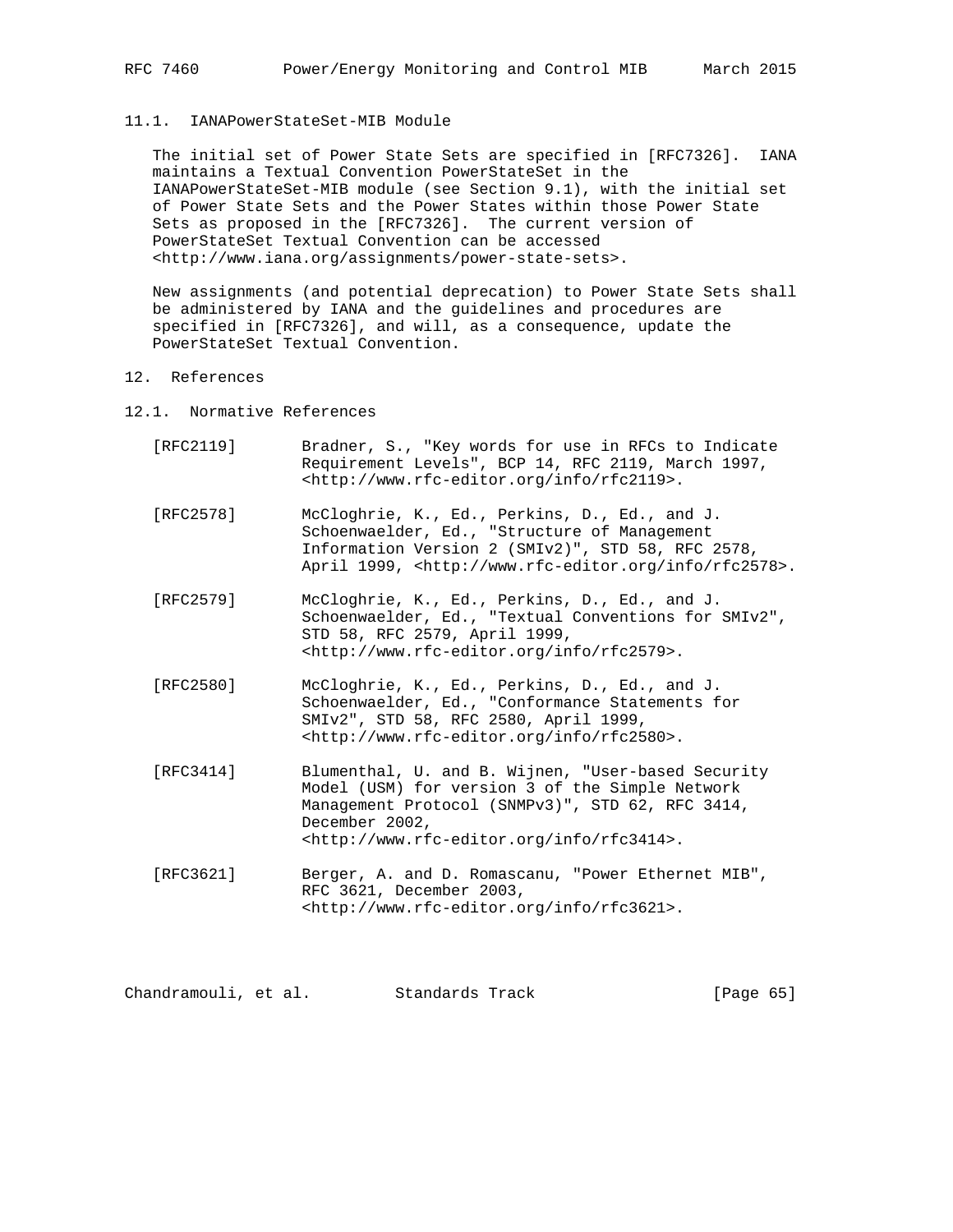- [RFC3826] Blumenthal, U., Maino, F., and K. McCloghrie, "The Advanced Encryption Standard (AES) Cipher Algorithm in the SNMP User-based Security Model", RFC 3826, June 2004, <http://www.rfc-editor.org/info/rfc3826>.
- [RFC5591] Harrington, D. and W. Hardaker, "Transport Security Model for the Simple Network Management Protocol (SNMP)", STD 78, RFC 5591, June 2009, <http://www.rfc-editor.org/info/rfc5591>.
- [RFC5592] Harrington, D., Salowey, J., and W. Hardaker, "Secure Shell Transport Model for the Simple Network Management Protocol (SNMP)", RFC 5592, June 2009, <http://www.rfc-editor.org/info/rfc5592>.
- [RFC6353] Hardaker, W., "Transport Layer Security (TLS) Transport Model for the Simple Network Management Protocol (SNMP)", STD 78, RFC 6353, July 2011, <http://www.rfc-editor.org/info/rfc6353>.
- [RFC6933] Bierman, A., Romascanu, D., Quittek, J., and M. Chandramouli, "Entity MIB (Version 4)", RFC 6933, May 2013, <http://www.rfc-editor.org/info/rfc6933>.
- [RFC7461] Parello, J., Claise, B., and M. Chandramouli, "Energy Object Context MIB", RFC 7461, March 2015, <http://www.rfc-editor.org/info/rfc7461>.
- [LLDP-MED-MIB] ANSI/TIA-1057, "The LLDP Management Information Base extension module for TIA-TR41.4 media endpoint discovery information", July 2005.
- 12.2. Informative References
	- [RFC1628] Case, J., Ed., "UPS Management Information Base", RFC 1628, May 1994, <http://www.rfc-editor.org/info/rfc1628>.
	- [RFC3410] Case, J., Mundy, R., Partain, D., and B. Stewart, "Introduction and Applicability Statements for Internet-Standard Management Framework", RFC 3410, December 2002, <http://www.rfc-editor.org/info/rfc3410>.
	- [RFC3418] Presuhn, R., Ed., "Management Information Base (MIB) for the Simple Network Management Protocol (SNMP)", STD 62, RFC 3418, December 2002, <http://www.rfc-editor.org/info/rfc3418>.

Chandramouli, et al. Standards Track [Page 66]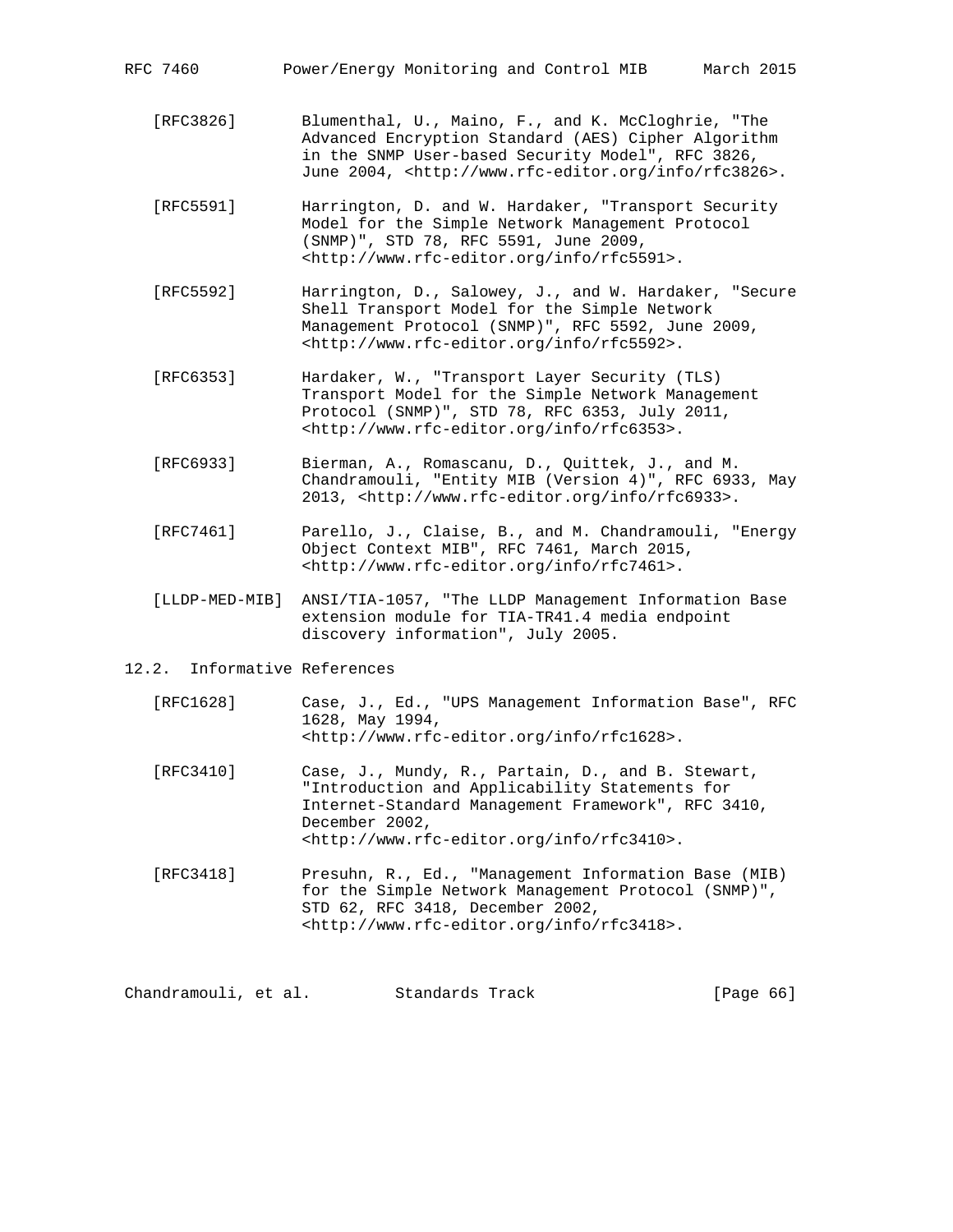| RFC 7460         | March 2015<br>Power/Energy Monitoring and Control MIB                                                                                                                                                                                                       |
|------------------|-------------------------------------------------------------------------------------------------------------------------------------------------------------------------------------------------------------------------------------------------------------|
| [RFC3433]        | Bierman, A., Romascanu, D., and K. Norseth, "Entity<br>Sensor Management Information Base", RFC 3433,<br>December 2002,<br><http: info="" rfc3433="" www.rfc-editor.org="">.</http:>                                                                        |
| [RFC4268]        | Chisholm, S. and D. Perkins, "Entity State MIB", RFC<br>4268, November 2005,<br><http: info="" rfc4268="" www.rfc-editor.org="">.</http:>                                                                                                                   |
| [RFC6988]        | Quittek, J., Ed., Chandramouli, M., Winter, R.,<br>Dietz, T., and B. Claise, "Requirements for Energy<br>Management", RFC 6988, September 2013,<br><http: info="" rfc6988="" www.rfc-editor.org="">.</http:>                                                |
| [RFC7326]        | Parello, J., Claise, B., Schoening, B., and J.<br>Quittek, "Energy Management Framework", RFC 7326,<br>September 2014,<br><http: info="" rfc7326="" www.rfc-editor.org="">.</http:>                                                                         |
| [DMTF]           | DMTF, "Power State Management Profile", DSP1027,<br>Version 2.0, December 2009,<br>http://www.dmtf.org/sites/default/files/standards<br>/documents/DSP1027_2.0.0.pdf                                                                                        |
| [EMAN-AS]        | Schoening, B., Chandramouli, M., and B. Nordman,<br>"Energy Management (EMAN) Applicability Statement",<br>Work in Progress, draft-ietf-eman-applicability-<br>statement-08, December 2014.                                                                 |
|                  | [IEC.61850-7-4] International Electrotechnical Commission,<br>"Communication networks and systems for power utility<br>automation -- Part 7-4: Basic communication<br>structure -- Compatible logical node classes and<br>data object classes", March 2010. |
| $[IEC.62053-21]$ | International Electrotechnical Commission,<br>"Electricity metering equipment (a.c.) -- Particular<br>requirements -- Part 21: Static meters for active<br>energy (classes 1 and 2)", January 2003.                                                         |
| $[IEC.62053-22]$ | International Electrotechnical Commission,<br>"Electricity metering equipment (a.c.) -- Particular<br>requirements -- Part 22: Static meters for active<br>energy (classes 0,2 S and 0,5 S)", January 2003.                                                 |

Chandramouli, et al. Standards Track [Page 67]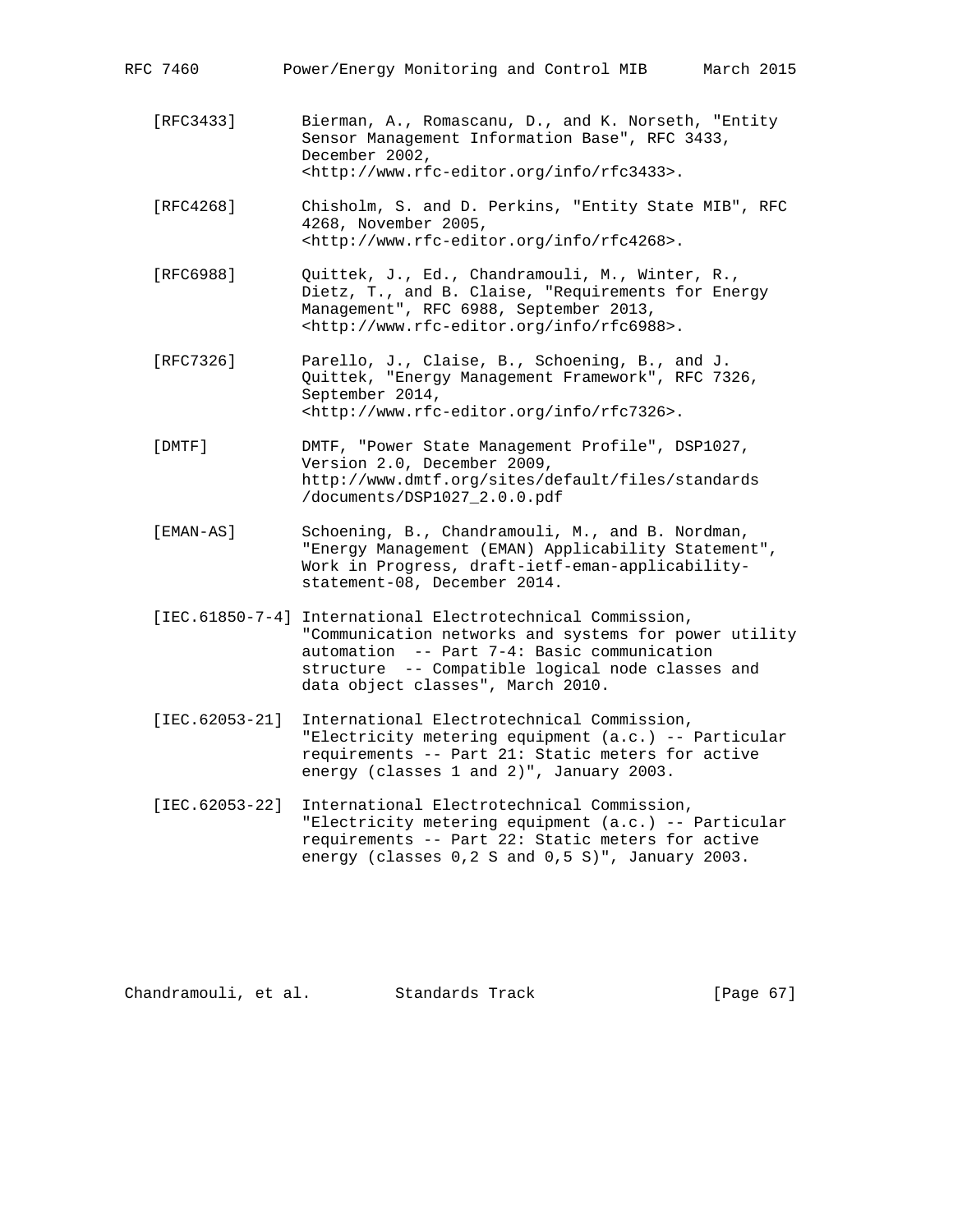[IEEE1621] "Standard for User Interface Elements in Power Control of Electronic Devices Employed in Office/Consumer Environments", IEEE 1621, December 2004.

## Acknowledgments

 The authors would like to thank Shamita Pisal for her prototype of this MIB module and her valuable feedback. The authors would like to Michael Brown for improving the text dramatically.

 The authors would like to thank Juergen Schoenwalder for proposing the design of the Textual Convention for PowerStateSet and Ira McDonald for his feedback. Special appreciation to Laurent Guise for his review and input on power quality measurements. Thanks for the many comments on the design of the EnergyTable from Minoru Teraoka and Hiroto Ogaki.

 Many thanks to Alan Luchuk for the detailed review of the MIB and his comments.

 And finally, thanks to the EMAN chairs: Nevil Brownlee and Tom Nadeau.

Contributors

 This document results from the merger of two initial proposals. The following persons made significant contributions either in one of the initial proposals or in this document:

John Parello

Rolf Winter

Dominique Dudkowski